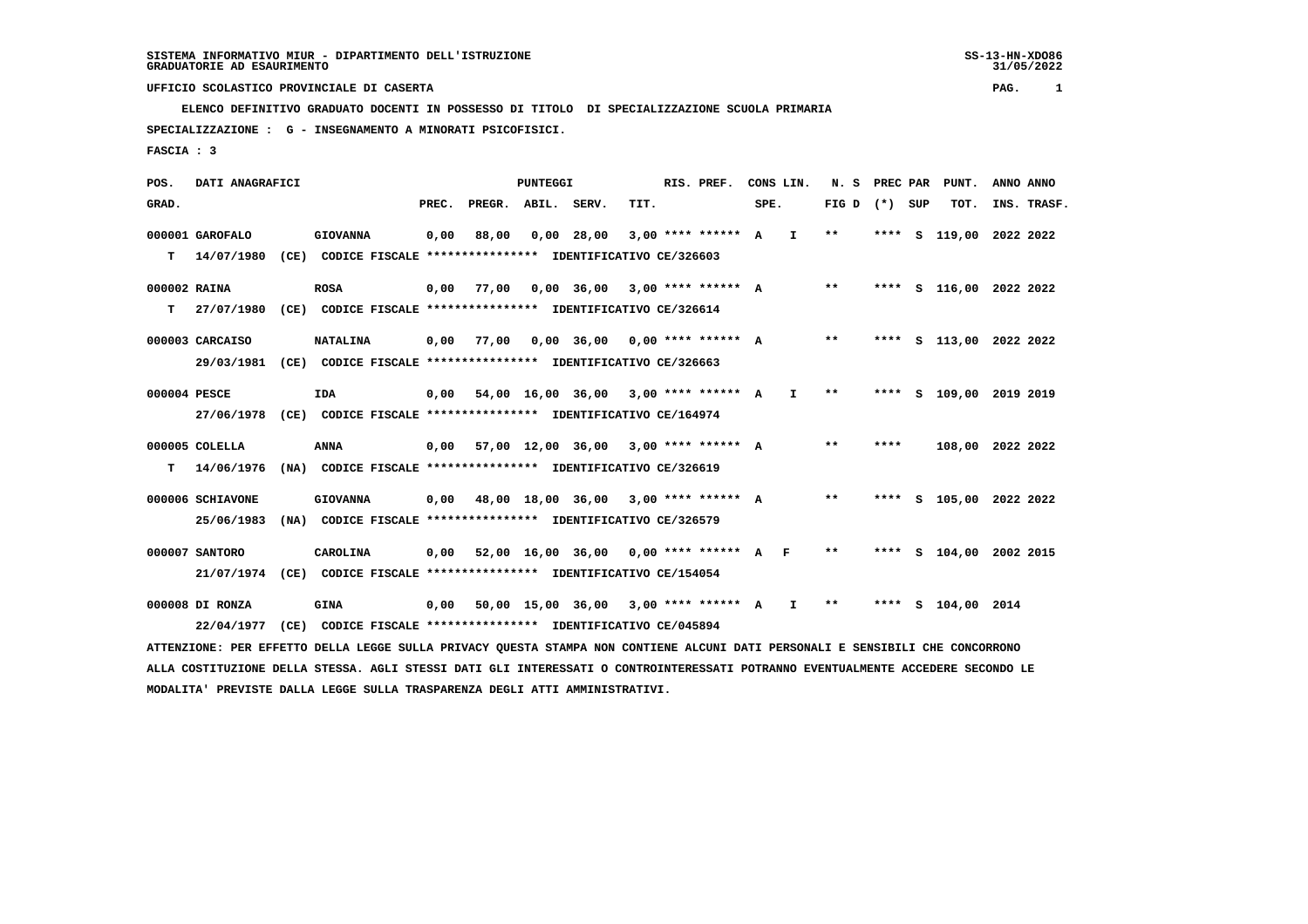**ELENCO DEFINITIVO GRADUATO DOCENTI IN POSSESSO DI TITOLO DI SPECIALIZZAZIONE SCUOLA PRIMARIA**

 **SPECIALIZZAZIONE : G - INSEGNAMENTO A MINORATI PSICOFISICI.**

 **FASCIA : 3**

 **POS. DATI ANAGRAFICI PUNTEGGI RIS. PREF. CONS LIN. N. S PREC PAR PUNT. ANNO ANNO**GRAD. **PREGRADE SERVEGE SERVE SERVE SPEREGE SPEREGALES SPEREGALES SPEREGALES SPEREGALES SPEREGALES SUP TOT. INS. TRASF. 000009 CORONELLA ANGELAROSA 0,00 65,00 0,00 36,00 3,00 \*\*\*\* \*\*\*\*\*\* A \*\* \*\*\*\* S 104,00 2022 2022 T 02/07/1968 (CE) CODICE FISCALE \*\*\*\*\*\*\*\*\*\*\*\*\*\*\*\* IDENTIFICATIVO CE/326602 000010 DI LILLO CARMEN 0,00 56,00 0,00 44,00 0,00 \*\*\*\* \*\*\*\*\*\* A \*\* \*\*\*\* S 100,00 2022 2022 T 08/08/1980 (CE) CODICE FISCALE \*\*\*\*\*\*\*\*\*\*\*\*\*\*\*\* IDENTIFICATIVO CE/326666 000011 DE CARO ADELAIDE 0,00 47,00 12,00 36,00 0,00 \*\*\*\* \*\*\*\*\*\* A I \*\* \*\*\*\* S 95,00 2022 2022 31/01/1976 (CE) CODICE FISCALE \*\*\*\*\*\*\*\*\*\*\*\*\*\*\*\* IDENTIFICATIVO CE/326503 000012 FEOLA FILOMENA 0,00 40,00 16,00 36,00 1,00 \*\*\*\* \*\*\*\*\*\* A F \*\* \*\*\*\* S 93,00 2007 25/03/1965 (CE) CODICE FISCALE \*\*\*\*\*\*\*\*\*\*\*\*\*\*\*\* IDENTIFICATIVO CE/044426 000013 FERRARO ANNALISA 0,00 71,00 0,00 22,00 0,00 \*\*\*\* \*\*\*\*\*\* A \*\* X \*\*\*\* S 93,00 2022 2022 T 19/11/1981 (NA) CODICE FISCALE \*\*\*\*\*\*\*\*\*\*\*\*\*\*\*\* IDENTIFICATIVO CE/326535 000014 CIRILLO SONIA 0,00 42,00 14,00 36,00 0,00 \*\*\*\* \*\*\*\*\*\* A I \*\* X \*\*\*\* S 92,00 2014 T 11/08/1982 (NA) CODICE FISCALE \*\*\*\*\*\*\*\*\*\*\*\*\*\*\*\* IDENTIFICATIVO CE/154137 000015 DEL VECCHIO TERESA 0,00 54,00 0,00 38,00 0,00 \*\*\*\* \*\*\*\*\*\* A \*\* \*\*\*\* S 92,00 2022 2022 T 23/01/1979 (CE) CODICE FISCALE \*\*\*\*\*\*\*\*\*\*\*\*\*\*\*\* IDENTIFICATIVO CE/326652 000016 ANDREOZZI ANNA 0,00 56,00 0,00 36,00 0,00 \*\*\*\* \*\*\*\*\*\* A \*\* \*\*\*\* S 92,00 2022 2022 T 19/03/1975 (CE) CODICE FISCALE \*\*\*\*\*\*\*\*\*\*\*\*\*\*\*\* IDENTIFICATIVO CE/326687 ATTENZIONE: PER EFFETTO DELLA LEGGE SULLA PRIVACY QUESTA STAMPA NON CONTIENE ALCUNI DATI PERSONALI E SENSIBILI CHE CONCORRONO ALLA COSTITUZIONE DELLA STESSA. AGLI STESSI DATI GLI INTERESSATI O CONTROINTERESSATI POTRANNO EVENTUALMENTE ACCEDERE SECONDO LE MODALITA' PREVISTE DALLA LEGGE SULLA TRASPARENZA DEGLI ATTI AMMINISTRATIVI.**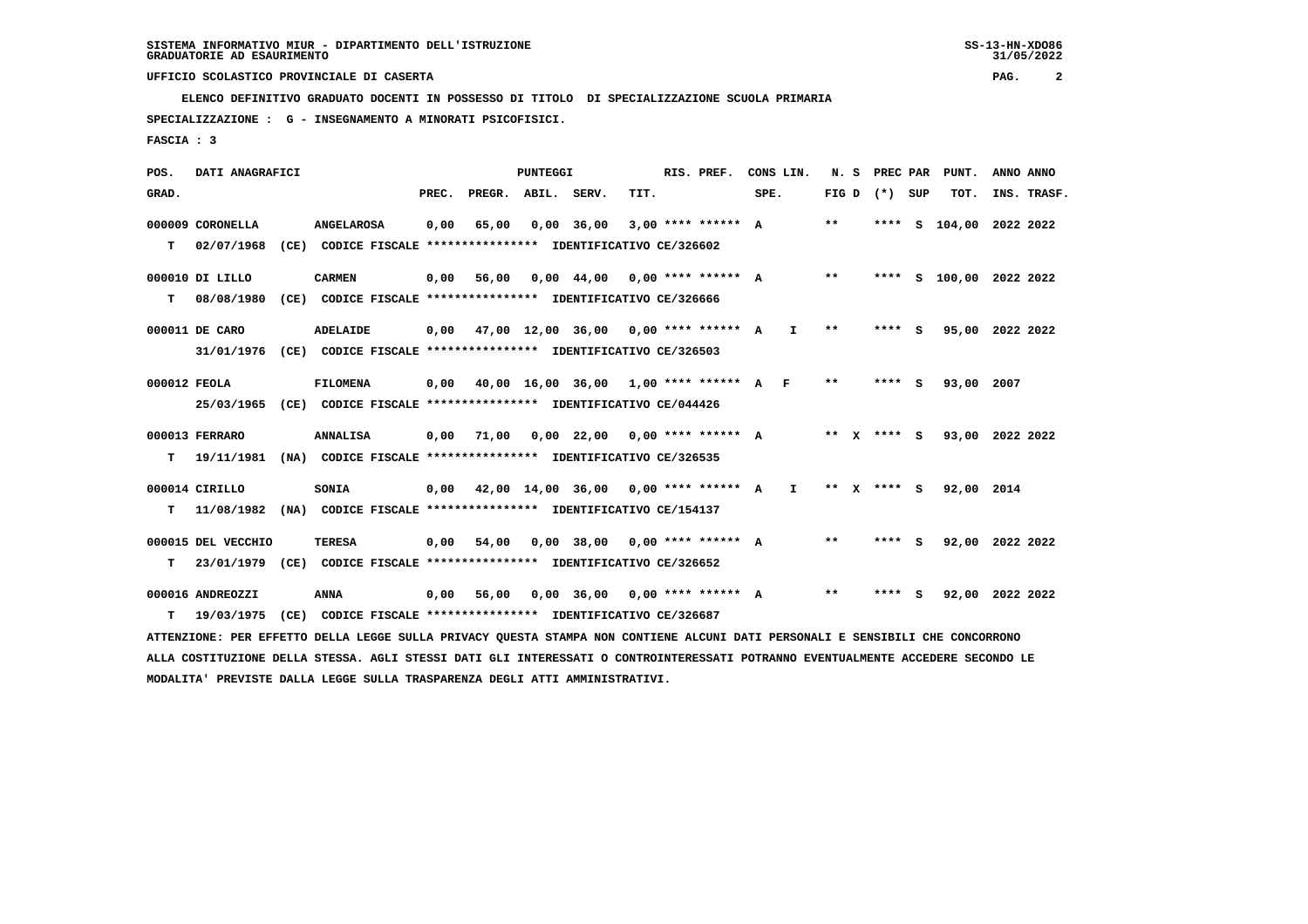**ELENCO DEFINITIVO GRADUATO DOCENTI IN POSSESSO DI TITOLO DI SPECIALIZZAZIONE SCUOLA PRIMARIA**

 **SPECIALIZZAZIONE : G - INSEGNAMENTO A MINORATI PSICOFISICI.**

 **FASCIA : 3**

 **POS. DATI ANAGRAFICI PUNTEGGI RIS. PREF. CONS LIN. N. S PREC PAR PUNT. ANNO ANNO**GRAD. **PREGRADE SERVEGE SERVE SERVE SPEREGE SPEREGALES SPEREGALES SPEREGALES SPEREGALES SPEREGALES SUP TOT. INS. TRASF. 000017 VERRILLO FILOMENA 0,00 56,00 11,00 24,00 0,00 \*\*\*\* \*\*\*\*\*\* A \*\* \*\*\*\* S 91,00 2019 2019 T 07/10/1967 (CE) CODICE FISCALE \*\*\*\*\*\*\*\*\*\*\*\*\*\*\*\* IDENTIFICATIVO CE/164685 000018 FRETTA ANGELA 0,00 42,00 11,00 38,00 0,00 \*\*\*\* \*\*\*\*\*\* A I \*\* \*\*\*\* S 91,00 2022 2022 T 06/07/1979 (CE) CODICE FISCALE \*\*\*\*\*\*\*\*\*\*\*\*\*\*\*\* IDENTIFICATIVO CE/326559 000019 SALZILLO MARIACARMELA 0,00 50,00 0,00 36,00 3,00 \*\*\*\* \*\*\*\*\*\* A \*\* \*\*\*\* S 89,00 2022 2022 T 21/08/1981 (CE) CODICE FISCALE \*\*\*\*\*\*\*\*\*\*\*\*\*\*\*\* IDENTIFICATIVO CE/326570 000020 CORE MARIAANGELA 0,00 24,00 16,00 36,00 3,00 \*\*\*\* \*\*\*\*\*\* A \*\* \*\*\*\* 79,00 2014 T 09/05/1977 (CE) CODICE FISCALE \*\*\*\*\*\*\*\*\*\*\*\*\*\*\*\* IDENTIFICATIVO CE/154141 000021 BOVENZI LUCIA 0,00 23,00 13,00 36,00 3,00 \*\*\*\* \*\*\*\*\*\* A \*\* \*\*\*\* S 75,00 2014 T 27/09/1977 (CE) CODICE FISCALE \*\*\*\*\*\*\*\*\*\*\*\*\*\*\*\* IDENTIFICATIVO CE/148564 000022 COLELLA GIUSEPPINA 0,00 57,00 0,00 18,00 0,00 \*\*\*\* \*\*\*\*\*\* A \*\* \*\*\*\* S 75,00 2019 2019 T 07/05/1983 (CE) CODICE FISCALE \*\*\*\*\*\*\*\*\*\*\*\*\*\*\*\* IDENTIFICATIVO CE/164845 000023 NESPOLI LUIGI 0,00 22,00 15,00 36,00 0,00 \*\*\*\* \*\*\*\*\*\* A I \*\* X \*\*\*\* S 73,00 2000 11/06/1965 (CE) CODICE FISCALE \*\*\*\*\*\*\*\*\*\*\*\*\*\*\*\* IDENTIFICATIVO CE/027027 000024 CIRILLO PARIS 0,00 24,00 11,00 36,00 0,00 \*\*\*\* \*\*\*\*\*\* A \*\* \*\*\*\* S 71,00 2022 2022 T 31/03/1980 (NA) CODICE FISCALE \*\*\*\*\*\*\*\*\*\*\*\*\*\*\*\* IDENTIFICATIVO CE/326620 ATTENZIONE: PER EFFETTO DELLA LEGGE SULLA PRIVACY QUESTA STAMPA NON CONTIENE ALCUNI DATI PERSONALI E SENSIBILI CHE CONCORRONO ALLA COSTITUZIONE DELLA STESSA. AGLI STESSI DATI GLI INTERESSATI O CONTROINTERESSATI POTRANNO EVENTUALMENTE ACCEDERE SECONDO LE MODALITA' PREVISTE DALLA LEGGE SULLA TRASPARENZA DEGLI ATTI AMMINISTRATIVI.**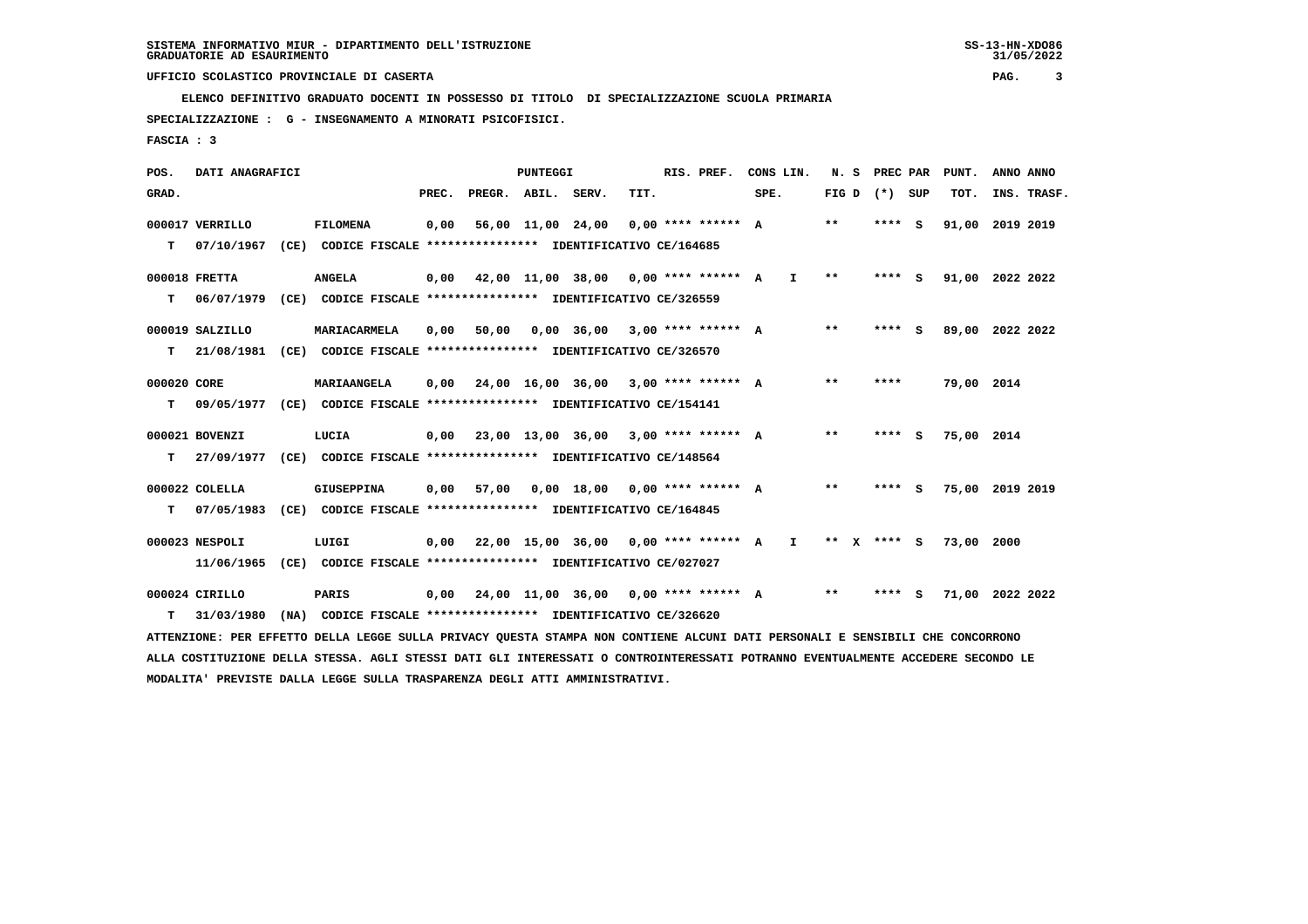**ELENCO DEFINITIVO GRADUATO DOCENTI IN POSSESSO DI TITOLO DI SPECIALIZZAZIONE SCUOLA PRIMARIA**

 **SPECIALIZZAZIONE : G - INSEGNAMENTO A MINORATI PSICOFISICI.**

 **FASCIA : 3**

| POS.  | DATI ANAGRAFICI   |                                                                                                                               |       |                                            | <b>PUNTEGGI</b> |                                     |      | RIS. PREF.           | CONS LIN.                                 | N. S PREC PAR     |         | PUNT.           | ANNO ANNO |             |
|-------|-------------------|-------------------------------------------------------------------------------------------------------------------------------|-------|--------------------------------------------|-----------------|-------------------------------------|------|----------------------|-------------------------------------------|-------------------|---------|-----------------|-----------|-------------|
| GRAD. |                   |                                                                                                                               | PREC. | PREGR. ABIL. SERV.                         |                 |                                     | TIT. |                      | SPE.                                      | FIG $D$ $(*)$ SUP |         | TOT.            |           | INS. TRASF. |
|       | 000025 CERBARANO  | <b>GIUSEPPINA</b>                                                                                                             | 0,00  | 45,00                                      |                 | $0,00$ 24,00                        |      | $0.00$ **** ****** A |                                           | $***$             | **** S  | 69,00 2022 2022 |           |             |
| T.    | 30/08/1982        | (CE) CODICE FISCALE **************** IDENTIFICATIVO CE/326654                                                                 |       |                                            |                 |                                     |      |                      |                                           |                   |         |                 |           |             |
|       | 000026 ERARIO     | <b>GIUSEPPINA</b>                                                                                                             | 0,00  | 45,00                                      |                 | $0,00$ 24,00 0,00 **** ****** A     |      |                      |                                           | $* *$             | **** S  | 69,00 2022 2022 |           |             |
| T.    | 16/03/1984        | (NA) CODICE FISCALE **************** IDENTIFICATIVO CE/326521                                                                 |       |                                            |                 |                                     |      |                      |                                           |                   |         |                 |           |             |
|       | 000027 TOMMASONE  | LOREDANA                                                                                                                      | 0.00  | 29,00                                      |                 | $0.00$ 36.00 3.00 **** ****** A     |      |                      |                                           | $***$             | $***$ S | 68,00 2014      |           |             |
|       |                   | 12/03/1982 (CE) CODICE FISCALE *************** IDENTIFICATIVO CE/153934                                                       |       |                                            |                 |                                     |      |                      |                                           |                   |         |                 |           |             |
|       | 000028 SIMONE     | <b>SIMONA</b>                                                                                                                 | 0,00  | 36,00                                      |                 | $0.00$ 32.00 0.00 **** ****** A     |      |                      |                                           | $* *$             | **** S  | 68,00 2014      |           |             |
| т     | 03/04/1973        | (CE) CODICE FISCALE **************** IDENTIFICATIVO CE/149669                                                                 |       |                                            |                 |                                     |      |                      |                                           |                   |         |                 |           |             |
|       | 000029 AVERSANO   | <b>ASSUNTA</b>                                                                                                                |       |                                            |                 |                                     |      |                      | 0,00 12,00 15,00 36,00 0,00 **** ****** A | ** x **** s       |         | 63,00 2014      |           |             |
|       |                   | 02/03/1973 (CE) CODICE FISCALE **************** IDENTIFICATIVO CE/022320                                                      |       |                                            |                 |                                     |      |                      |                                           |                   |         |                 |           |             |
|       | 000030 GOLINO     | <b>ANTONIETTA</b>                                                                                                             |       | $0,00$ 51,00 11,00 0,00 0,00 **** ****** A |                 |                                     |      |                      |                                           | $* *$             | **** S  | 62,00 2014      |           |             |
| т     |                   | 10/05/1968 (CE) CODICE FISCALE *************** IDENTIFICATIVO CE/145970                                                       |       |                                            |                 |                                     |      |                      |                                           |                   |         |                 |           |             |
|       | 000031 SCIVOLETTO | ILARIA                                                                                                                        | 0,00  | 28,00                                      |                 | $6,00$ 18,00 $6,00$ **** ****** A   |      |                      |                                           | $* *$             | **** S  | 58,00 2007      |           |             |
| s     |                   | 24/04/1982 (CE) CODICE FISCALE **************** IDENTIFICATIVO CE/056617                                                      |       |                                            |                 |                                     |      |                      |                                           |                   |         |                 |           |             |
|       | 000032 GALASSO    | <b>ELIDE</b>                                                                                                                  | 0,00  |                                            |                 | 9,00 13,00 36,00 0,00 **** ****** A |      |                      |                                           | $* *$             | **** S  | 58,00 2014      |           |             |
| т     | 29/05/1978        | (CE) CODICE FISCALE **************** IDENTIFICATIVO CE/154713                                                                 |       |                                            |                 |                                     |      |                      |                                           |                   |         |                 |           |             |
|       |                   | ATTENZIONE: PER EFFETTO DELLA LEGGE SULLA PRIVACY QUESTA STAMPA NON CONTIENE ALCUNI DATI PERSONALI E SENSIBILI CHE CONCORRONO |       |                                            |                 |                                     |      |                      |                                           |                   |         |                 |           |             |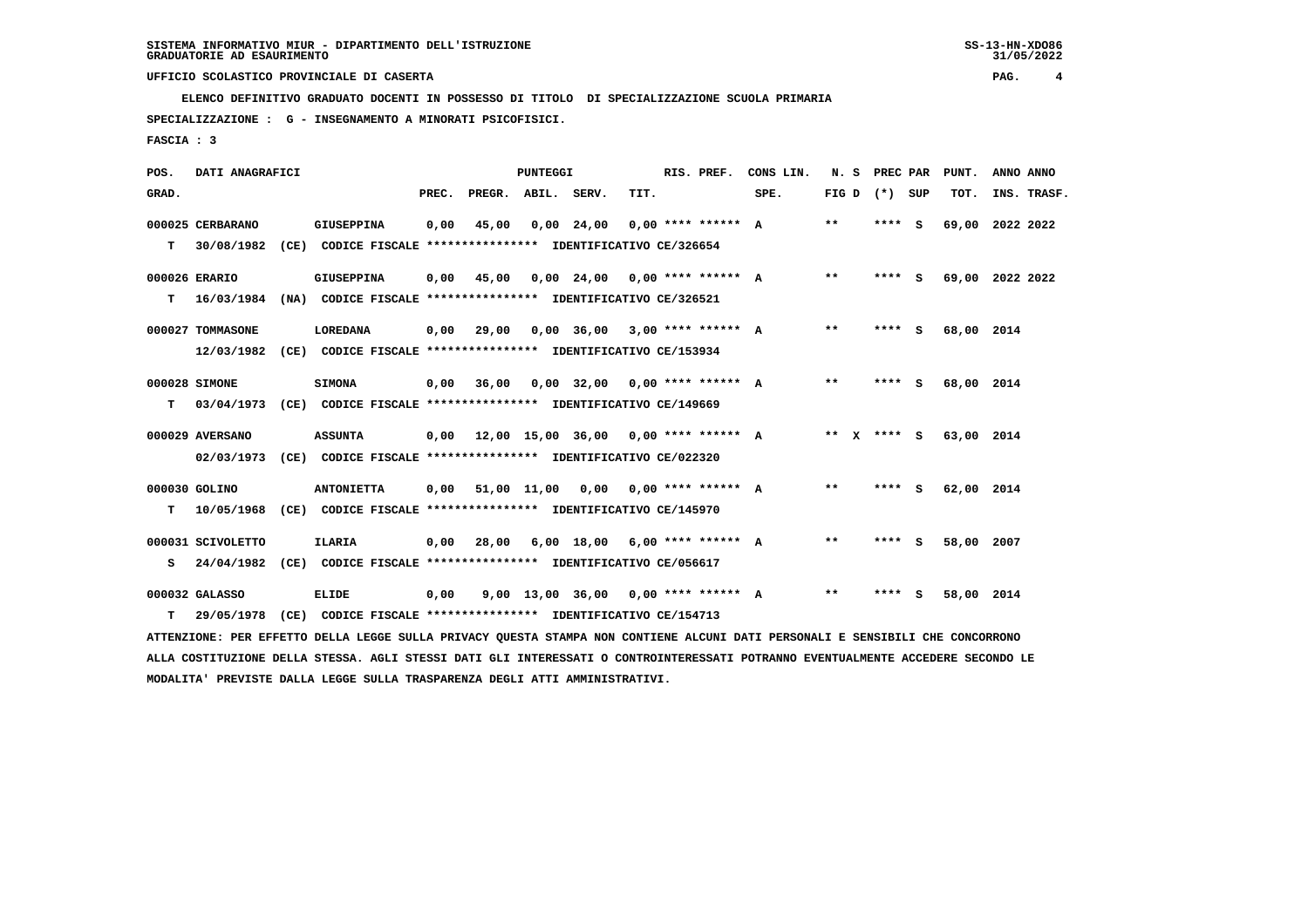**ELENCO DEFINITIVO GRADUATO DOCENTI IN POSSESSO DI TITOLO DI SPECIALIZZAZIONE SCUOLA PRIMARIA**

 **SPECIALIZZAZIONE : G - INSEGNAMENTO A MINORATI PSICOFISICI.**

 **FASCIA : 3**

| POS.         | DATI ANAGRAFICI |      |                                                                                                                               |       |                                      | <b>PUNTEGGI</b>  |                                       |      | RIS. PREF.                  |      | CONS LIN.    | N. S    | PREC PAR          |     | PUNT.      | ANNO ANNO       |
|--------------|-----------------|------|-------------------------------------------------------------------------------------------------------------------------------|-------|--------------------------------------|------------------|---------------------------------------|------|-----------------------------|------|--------------|---------|-------------------|-----|------------|-----------------|
| GRAD.        |                 |      |                                                                                                                               | PREC. | PREGR. ABIL. SERV.                   |                  |                                       | TIT. |                             | SPE. |              |         | FIG $D$ $(*)$ SUP |     | TOT.       | INS. TRASF.     |
|              | 000033 PELLINO  |      | <b>MARIA GRAZIA</b>                                                                                                           | 0,00  |                                      | 3,00 15,00 36,00 |                                       |      | $3,00$ **** ****** A        |      | $\mathbf{I}$ | $***$ X | **** S            |     | 57,00      | 2019            |
|              | 09/01/1977      |      | (CE) CODICE FISCALE **************** IDENTIFICATIVO CE/021548                                                                 |       |                                      |                  |                                       |      |                             |      |              |         |                   |     |            |                 |
|              | 000034 TIRELLI  |      | <b>ANTONELLA</b>                                                                                                              | 0,00  |                                      |                  | 31,00 14,00 12,00                     |      | $0.00$ **** ****** A        |      |              | $***$   | **** S            |     |            | 57,00 2022 2022 |
|              |                 |      | 17/07/1974 (CE) CODICE FISCALE *************** IDENTIFICATIVO CE/326668                                                       |       |                                      |                  |                                       |      |                             |      |              |         |                   |     |            |                 |
| 000035 LAMA  |                 |      | <b>PAOLA</b>                                                                                                                  | 0,00  |                                      |                  | 6,00 14,00 28,00                      |      | $6.00$ **** ****** A        |      | $\mathbf{I}$ | $* *$   | ****              | - 5 | 54,00 2019 |                 |
|              | 24/03/1976      |      | (RM) CODICE FISCALE **************** IDENTIFICATIVO CE/022558                                                                 |       |                                      |                  |                                       |      |                             |      |              |         |                   |     |            |                 |
|              | 000036 SANTILLO |      | <b>FILOMENA</b>                                                                                                               | 0,00  |                                      |                  | $0,00$ $14,00$ $30,00$                |      | $6.00$ **** ****** A        |      |              | $* *$   | **** S            |     | 50,00      | 2022            |
|              | 04/02/1975      |      | (CE) CODICE FISCALE **************** IDENTIFICATIVO CE/046299                                                                 |       |                                      |                  |                                       |      |                             |      |              |         |                   |     |            |                 |
|              | 000037 MARTUCCI |      | <b>MARIA</b>                                                                                                                  | 0,00  |                                      |                  | $0,00$ 15,00 34,00 0,00 **** ****** A |      |                             |      |              | $* *$   | **** S            |     | 49,00 2014 |                 |
| т            | 23/09/1965      |      | (CE) CODICE FISCALE **************** IDENTIFICATIVO CE/160279                                                                 |       |                                      |                  |                                       |      |                             |      |              |         |                   |     |            |                 |
| 000038 CORBO |                 |      | <b>ANNUNZIATA</b>                                                                                                             | 0.00  | 15,00 14,00 12,00 3,00 **** ****** A |                  |                                       |      |                             |      |              | $* *$   | **** S            |     |            | 44,00 2019 2019 |
| т            | 19/08/1979      |      | (CE) CODICE FISCALE **************** IDENTIFICATIVO CE/164871                                                                 |       |                                      |                  |                                       |      |                             |      |              |         |                   |     |            |                 |
|              | 000039 MICILLO  |      | <b>GIOVANNA</b>                                                                                                               | 0,00  |                                      |                  | $0,00$ 13,00 24,00 6,00 **** ****** A |      |                             |      |              | $***$   | **** S            |     | 43,00 2014 |                 |
| т            | 24/06/1980      |      | (NA) CODICE FISCALE **************** IDENTIFICATIVO CE/147089                                                                 |       |                                      |                  |                                       |      |                             |      |              |         |                   |     |            |                 |
| 000040 SORBO |                 |      | <b>TERESA</b>                                                                                                                 | 0,00  | 34,00                                | 0,00             |                                       |      | $0.00$ $0.00$ **** ****** A |      |              | $***$   | **** S            |     | 34,00 2014 |                 |
| т            | 16/02/1978      | (CE) | CODICE FISCALE **************** IDENTIFICATIVO CE/057277                                                                      |       |                                      |                  |                                       |      |                             |      |              |         |                   |     |            |                 |
|              |                 |      | ATTENZIONE: PER EFFETTO DELLA LEGGE SULLA PRIVACY QUESTA STAMPA NON CONTIENE ALCUNI DATI PERSONALI E SENSIBILI CHE CONCORRONO |       |                                      |                  |                                       |      |                             |      |              |         |                   |     |            |                 |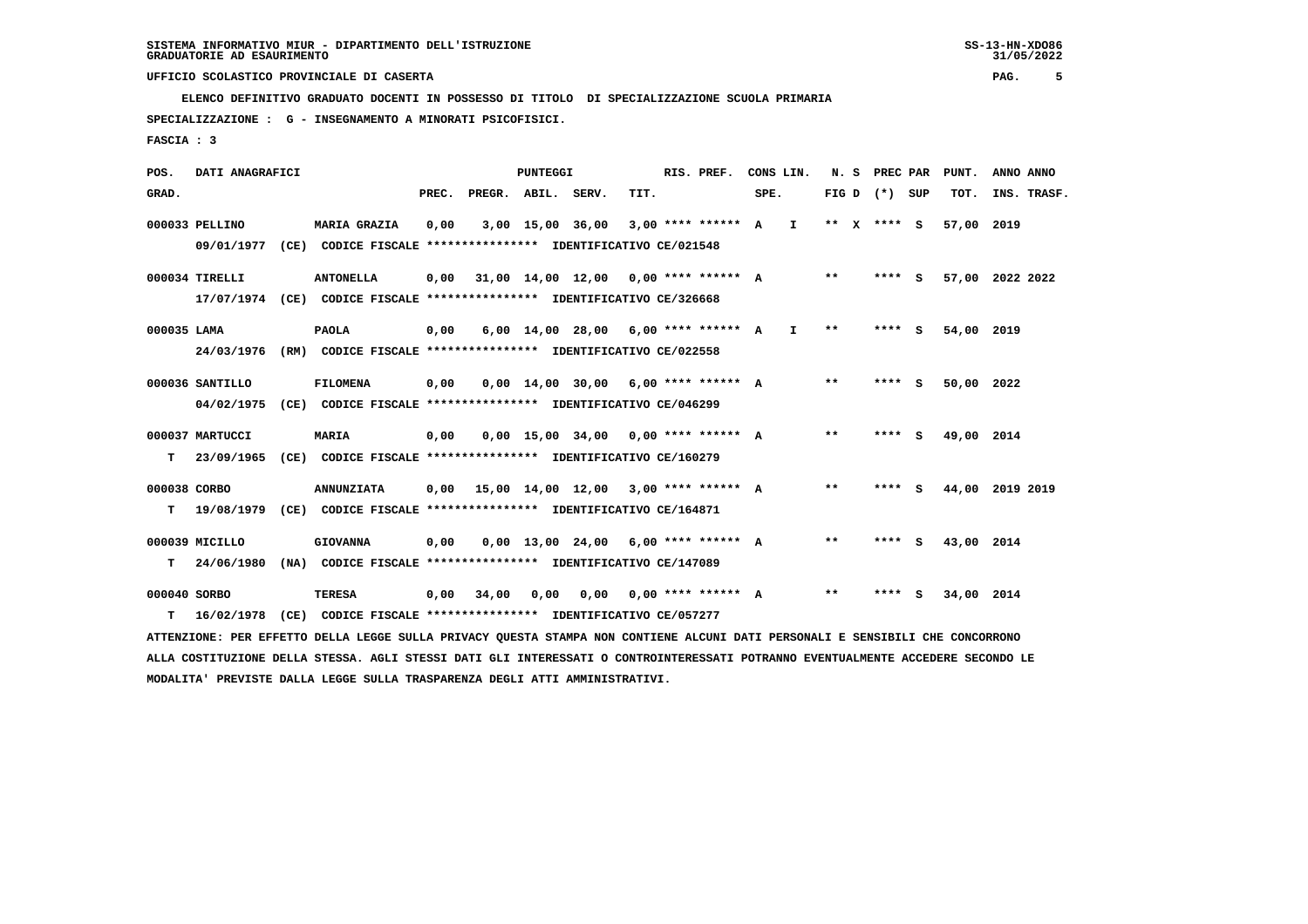**ELENCO DEFINITIVO GRADUATO DOCENTI IN POSSESSO DI TITOLO DI SPECIALIZZAZIONE SCUOLA PRIMARIA**

 **SPECIALIZZAZIONE : G - INSEGNAMENTO A MINORATI PSICOFISICI.**

 **FASCIA : 3**

| POS.  | DATI ANAGRAFICI  |      |                                                          |       |                    | PUNTEGGI     |                                       |      | RIS. PREF.                  |      | CONS LIN.    |              | N. S PREC PAR |          | PUNT.      | ANNO ANNO   |
|-------|------------------|------|----------------------------------------------------------|-------|--------------------|--------------|---------------------------------------|------|-----------------------------|------|--------------|--------------|---------------|----------|------------|-------------|
| GRAD. |                  |      |                                                          | PREC. | PREGR. ABIL. SERV. |              |                                       | TIT. |                             | SPE. |              | FIG D        | $(*)$         | SUP      | TOT.       | INS. TRASF. |
|       | 000041 IANNIELLO |      | <b>AGNESE RITA</b>                                       | 0,00  |                    |              | $0,00$ 16,00 12,00 0,00 **** ****** A |      |                             |      | $\mathbf{I}$ | $**$         | $***$ S       |          | 28,00      | 2014        |
|       | 02/06/1979       | (CE) | CODICE FISCALE **************** IDENTIFICATIVO CE/048073 |       |                    |              |                                       |      |                             |      |              |              |               |          |            |             |
|       | 000042 CURCIO    |      | CLAUDIA                                                  | 0,00  |                    | 17,00 11,00  |                                       |      | $0.00$ $0.00$ **** ****** A |      |              | $***$ X      | **** S        |          | 28,00      | 2022 2022   |
| т     | 05/04/1981       | (CZ) | CODICE FISCALE **************** IDENTIFICATIVO CE/326586 |       |                    |              |                                       |      |                             |      |              |              |               |          |            |             |
|       | 000043 VERRENGIA |      | <b>ANNARITA</b>                                          | 0,00  | 15,00              |              | $0.00$ 12.00 0.00 **** ****** A       |      |                             |      |              | $* *$        | **** S        |          | 27,00      | 2019 2019   |
| т     | 08/11/1982       | (LT) | CODICE FISCALE **************** IDENTIFICATIVO CE/164683 |       |                    |              |                                       |      |                             |      |              |              |               |          |            |             |
|       | 000044 DENUNZIO  |      | LOREDANA                                                 | 0,00  |                    | 0,00 18,00   | 0,00                                  |      | $3.00$ **** ****** A        |      |              | $**$         | ****          | <b>S</b> | 21,00 2022 |             |
| т     | 14/11/1975       | (MI) | CODICE FISCALE **************** IDENTIFICATIVO CE/154694 |       |                    |              |                                       |      |                             |      |              |              |               |          |            |             |
|       | 000045 AGLIONE   |      | <b>ANTONELLA</b>                                         | 0,00  |                    | 3,00 15,00   |                                       |      | $0.00$ $0.00$ **** ****** A |      | $\mathbf{I}$ | $\star\star$ | $***$ S       |          | 18,00      | 2014        |
|       | 04/05/1973       | (CE) | CODICE FISCALE **************** IDENTIFICATIVO CE/044465 |       |                    |              |                                       |      |                             |      |              |              |               |          |            |             |
|       | 000046 BALZANO   |      | RITA                                                     | 0,00  |                    |              | $3,00$ 13,00 0,00 0,00 **** ****** A  |      |                             |      |              | $* *$        | $***$ S       |          | 16,00      | 2022 2022   |
|       | 02/01/1977       | (NA) | CODICE FISCALE **************** IDENTIFICATIVO CE/326500 |       |                    |              |                                       |      |                             |      |              |              |               |          |            |             |
|       | 000047 BRESCIA   |      | <b>ASSUNTA</b>                                           | 0,00  |                    | $0,00$ 13,00 | 0,00                                  |      | $0,00$ **** ****** A        |      |              | $\star\star$ | ****          | s        | 13,00      | 2022        |
| т     | 08/11/1971       | (CE) | CODICE FISCALE **************** IDENTIFICATIVO CE/154591 |       |                    |              |                                       |      |                             |      |              |              |               |          |            |             |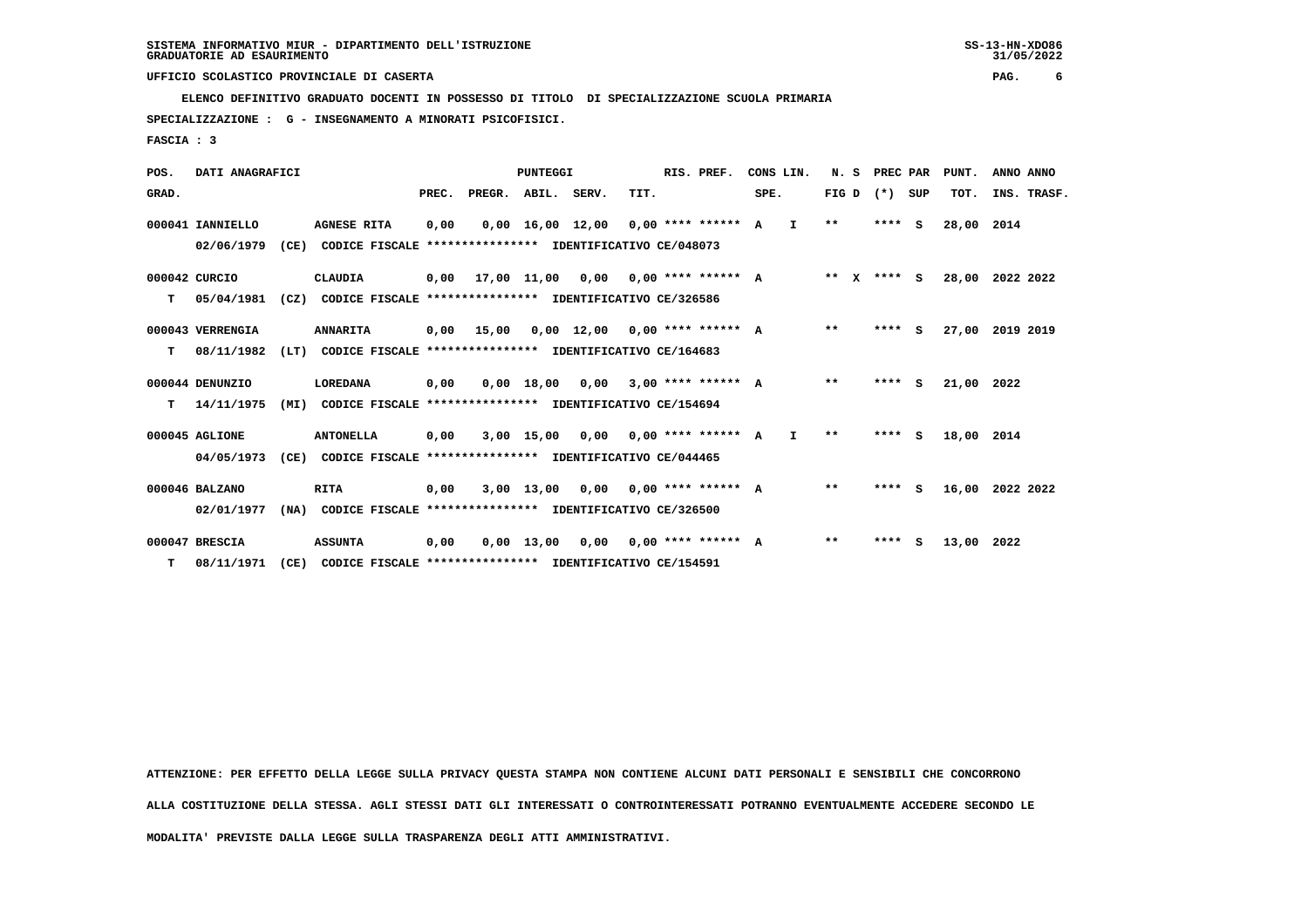**ELENCO DEFINITIVO GRADUATO DOCENTI IN POSSESSO DI TITOLO DI SPECIALIZZAZIONE SCUOLA PRIMARIA**

 **SPECIALIZZAZIONE : G - INSEGNAMENTO A MINORATI PSICOFISICI.**

 **FASCIA : 3**

| POS.  | DATI ANAGRAFICI  |                                                                                                                                 |       |               | PUNTEGGI    |                                        |                    | RIS. PREF.           | CONS LIN. |     | N.S   | PREC PAR |     | PUNT.              | ANNO ANNO |             |
|-------|------------------|---------------------------------------------------------------------------------------------------------------------------------|-------|---------------|-------------|----------------------------------------|--------------------|----------------------|-----------|-----|-------|----------|-----|--------------------|-----------|-------------|
| GRAD. |                  |                                                                                                                                 | PREC. | PREGR.        | ABIL. SERV. |                                        | TIT.               |                      | SPE.      |     | FIG D | (*) SUP  |     | TOT.               |           | INS. TRASF. |
|       | 000048 CENNAME   | <b>ROSA</b>                                                                                                                     |       | $0,00$ 120,00 |             | $0,00$ 36,00                           |                    | $0.00$ **** ****** R |           |     | $***$ | ****     |     | S 156,00 2022 2022 |           |             |
| т     | 29/01/1963       | (EE) CODICE FISCALE **************** IDENTIFICATIVO CE/326656                                                                   |       |               |             |                                        |                    |                      |           |     |       |          |     |                    |           |             |
|       | 000049 DIPALMA   | <b>CONCETTA</b>                                                                                                                 | 0,00  |               |             | 40,00 14,00 48,00 0,00 **** ****** R   |                    |                      |           | I.  | $***$ | ****     |     | S 102,00 2022 2022 |           |             |
| т     | 10/12/1976       | (CE) CODICE FISCALE **************** IDENTIFICATIVO CE/326569                                                                   |       |               |             |                                        |                    |                      |           |     |       |          |     |                    |           |             |
|       | 000050 GRAVANTE  | CRISTINA                                                                                                                        | 0,00  |               |             | 46,00 11,00 38,00 0,00 **** ****** R   |                    |                      |           |     | $* *$ | **** S   |     | 95,00 2014         |           |             |
| т     | 09/11/1974       | (CE) CODICE FISCALE **************** IDENTIFICATIVO CE/154601                                                                   |       |               |             |                                        |                    |                      |           |     |       |          |     |                    |           |             |
|       | 000051 AVERSANO  | <b>ANTONELLA</b>                                                                                                                | 0,00  | 55,00         |             | 0,00 36,00                             |                    | $3.00$ **** ****** R |           |     | $***$ | **** S   |     | 94,00 2022 2022    |           |             |
| т     | 20/11/1981       | (CE) CODICE FISCALE **************** IDENTIFICATIVO CE/326686                                                                   |       |               |             |                                        |                    |                      |           |     |       |          |     |                    |           |             |
|       | 000052 BOVENZI   | <b>PASQUALINA</b>                                                                                                               | 0,00  | 53,00         |             | $0,00$ 36,00 0,00 **** ****** R        |                    |                      |           |     | $***$ | ****     | - S | 89,00 2022 2022    |           |             |
| т     | 01/10/1976       | (CE) CODICE FISCALE **************** IDENTIFICATIVO CE/326507                                                                   |       |               |             |                                        |                    |                      |           |     |       |          |     |                    |           |             |
|       | 000053 SPINOSA   | <b>GIUSEPPINA</b>                                                                                                               | 0,00  | 51,00         |             | $0.00$ 38.00                           | 0,00 **** ****** R |                      |           |     | $**$  | **** S   |     | 89,00 2022 2022    |           |             |
|       | 20/02/1974       | (CE) CODICE FISCALE **************** IDENTIFICATIVO CE/326595                                                                   |       |               |             |                                        |                    |                      |           |     |       |          |     |                    |           |             |
|       | 000054 DE SANTIS | <b>ELISABETTA</b>                                                                                                               | 0,00  |               |             | $32,00$ 13,00 38,00 0,00 **** ****** R |                    |                      |           |     | $***$ | ****     | - S | 83,00              | 2000      |             |
|       | 16/06/1972       | (NA) CODICE FISCALE **************** IDENTIFICATIVO CE/024512                                                                   |       |               |             |                                        |                    |                      |           |     |       |          |     |                    |           |             |
|       | 000055 GIULIANO  | MARIAROSARIA                                                                                                                    | 0,00  |               |             | 27,00 16,00 38,00 0,00 **** ****** R   |                    |                      |           | FI. | $* *$ | ****     | - S | 81,00              | 2007 2007 |             |
|       | 01/09/1970       | (CE) CODICE FISCALE **************** IDENTIFICATIVO CE/056899                                                                   |       |               |             |                                        |                    |                      |           |     |       |          |     |                    |           |             |
|       |                  | ATTENZIONE: PER EFFETTO DELLA LEGGE SULLA PRIVACY QUESTA STAMPA NON CONTIENE ALCUNI DATI PERSONALI E SENSIBILI CHE CONCORRONO   |       |               |             |                                        |                    |                      |           |     |       |          |     |                    |           |             |
|       |                  | ALLA COSTITUZIONE DELLA STESSA. AGLI STESSI DATI GLI INTERESSATI O CONTROINTERESSATI POTRANNO EVENTUALMENTE ACCEDERE SECONDO LE |       |               |             |                                        |                    |                      |           |     |       |          |     |                    |           |             |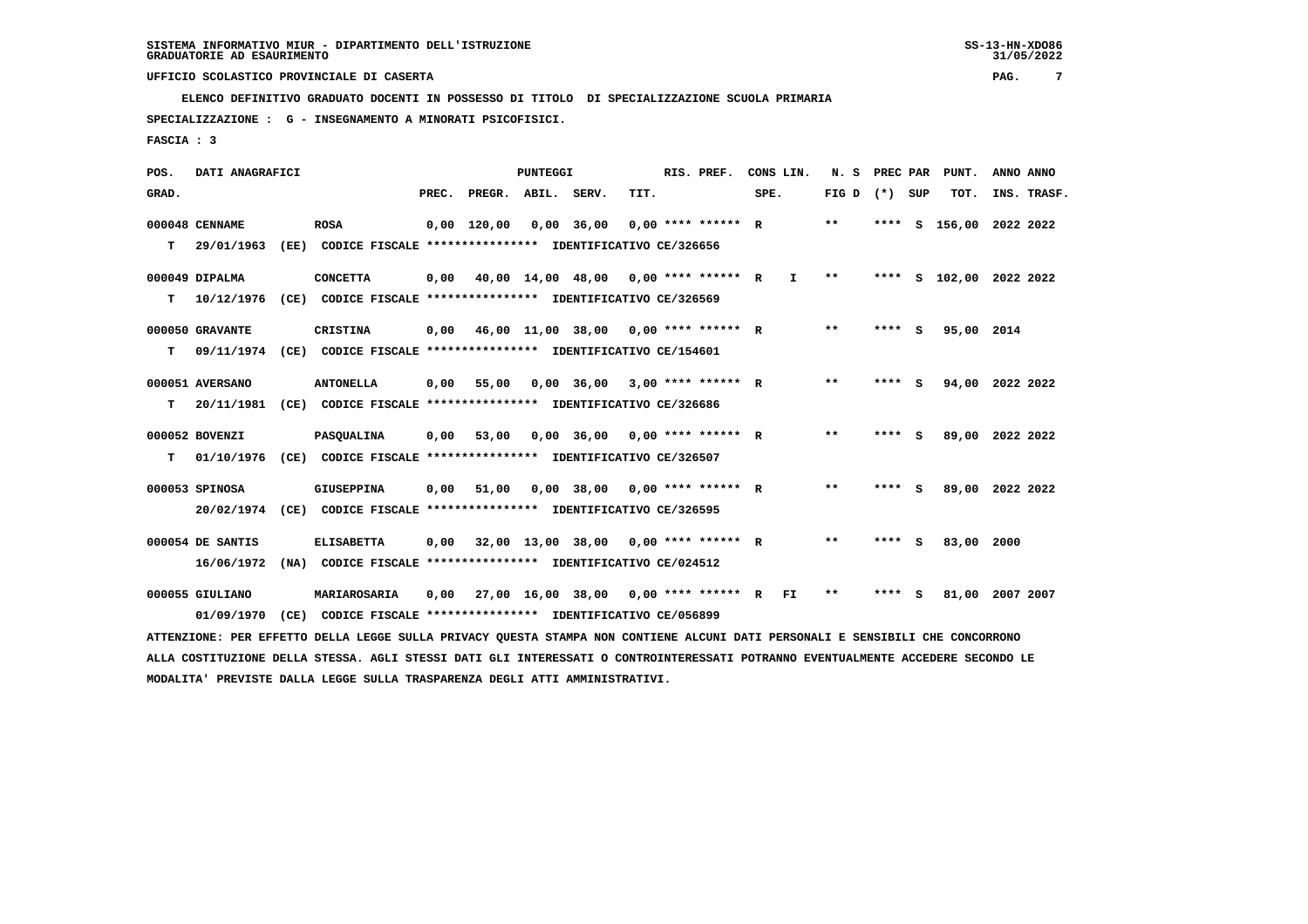**ELENCO DEFINITIVO GRADUATO DOCENTI IN POSSESSO DI TITOLO DI SPECIALIZZAZIONE SCUOLA PRIMARIA**

 **SPECIALIZZAZIONE : G - INSEGNAMENTO A MINORATI PSICOFISICI.**

 **FASCIA : 3**

| POS.  | DATI ANAGRAFICI    |                                                                                                                                 |       |                                      | PUNTEGGI |                                                   |      | RIS. PREF.           | CONS LIN.    |       | N. S PREC PAR   | PUNT.           | ANNO ANNO |             |
|-------|--------------------|---------------------------------------------------------------------------------------------------------------------------------|-------|--------------------------------------|----------|---------------------------------------------------|------|----------------------|--------------|-------|-----------------|-----------------|-----------|-------------|
| GRAD. |                    |                                                                                                                                 | PREC. | PREGR. ABIL. SERV.                   |          |                                                   | TIT. |                      | SPE.         |       | FIG D $(*)$ SUP | TOT.            |           | INS. TRASF. |
|       |                    |                                                                                                                                 |       |                                      |          |                                                   |      |                      |              |       |                 |                 |           |             |
|       | 000056 DECIMO      | <b>VINCENZA</b>                                                                                                                 | 0,00  | 40,00                                |          | $0.00$ 36.00                                      |      | $0.00$ **** ****** R |              | $* *$ | **** S          | 76,00           | 2022 2022 |             |
| т     | 04/12/1982         | (CE) CODICE FISCALE **************** IDENTIFICATIVO CE/326532                                                                   |       |                                      |          |                                                   |      |                      |              |       |                 |                 |           |             |
|       | 000057 LAUTIERI    | MONICA                                                                                                                          | 0,00  |                                      |          | 26,00 11,00 36,00 0,00 **** ****** R              |      |                      |              | $* *$ | **** S          | 73,00 2019 2019 |           |             |
| т     | 15/06/1973         | (FR) CODICE FISCALE **************** IDENTIFICATIVO CE/164921                                                                   |       |                                      |          |                                                   |      |                      |              |       |                 |                 |           |             |
|       |                    |                                                                                                                                 |       |                                      |          |                                                   |      |                      |              |       |                 |                 |           |             |
|       | 000058 GRASSO      | <b>MARIA ASSUNTA</b>                                                                                                            | 0.00  | 36,00                                |          | $0,00$ 36,00 0,00 **** ****** R                   |      |                      |              | $***$ | **** S          | 72,00 2022 2022 |           |             |
| т     |                    | 24/10/1981 (CE) CODICE FISCALE **************** IDENTIFICATIVO CE/326648                                                        |       |                                      |          |                                                   |      |                      |              |       |                 |                 |           |             |
|       |                    |                                                                                                                                 |       |                                      |          |                                                   |      |                      |              |       |                 |                 |           |             |
|       | 000059 NOVIELLO    | <b>ISABELLA</b>                                                                                                                 | 0,00  | 22,00 11,00 36,00                    |          |                                                   |      | 3,00 **** ****** R   |              | $**$  | **** S          | 72,00 2022 2022 |           |             |
| т     | 07/11/1972         | (NA) CODICE FISCALE **************** IDENTIFICATIVO CE/326588                                                                   |       |                                      |          |                                                   |      |                      |              |       |                 |                 |           |             |
|       | 000060 COVIELLO    | <b>MARIANNA</b>                                                                                                                 | 0.00  | 19,00 11,00 36,00 0,00 **** ****** R |          |                                                   |      |                      | $\mathbf{I}$ | $***$ | **** S          | 66,00 2022 2022 |           |             |
| т     | 09/06/1979         | (CE) CODICE FISCALE **************** IDENTIFICATIVO CE/326593                                                                   |       |                                      |          |                                                   |      |                      |              |       |                 |                 |           |             |
|       |                    |                                                                                                                                 |       |                                      |          |                                                   |      |                      |              |       |                 |                 |           |             |
|       | 000061 DEL GIUDICE | <b>ANNA</b>                                                                                                                     | 0,00  |                                      |          | 7,00 15,00 36,00 3,00 **** ****** R               |      |                      | $\mathbf{I}$ | $***$ | **** S          | 61,00 2022 2022 |           |             |
|       |                    | 06/07/1974 (CE) CODICE FISCALE *************** IDENTIFICATIVO CE/326641                                                         |       |                                      |          |                                                   |      |                      |              |       |                 |                 |           |             |
|       |                    |                                                                                                                                 |       |                                      |          |                                                   |      |                      |              |       |                 |                 |           |             |
|       | 000062 ALBANO      | <b>ORSOLA</b>                                                                                                                   | 0,00  |                                      |          | $11,00$ $12,00$ $36,00$ $0,00$ $***$ **** ***** R |      |                      |              | $***$ | **** S          | 59,00 2022 2022 |           |             |
|       | 04/04/1975         | (NA) CODICE FISCALE *************** IDENTIFICATIVO CE/326566                                                                    |       |                                      |          |                                                   |      |                      |              |       |                 |                 |           |             |
|       |                    |                                                                                                                                 |       |                                      |          |                                                   |      |                      |              |       |                 |                 |           |             |
|       | 000063 TUFANO      | <b>IRENE</b>                                                                                                                    | 0,00  | 20,00                                |          | $0.00$ 36.00 0.00 **** ****** R                   |      |                      |              | $***$ | **** S          | 56,00 2019 2019 |           |             |
| т     | 08/08/1982         | (NA) CODICE FISCALE **************** IDENTIFICATIVO CE/164656                                                                   |       |                                      |          |                                                   |      |                      |              |       |                 |                 |           |             |
|       |                    | ATTENZIONE: PER EFFETTO DELLA LEGGE SULLA PRIVACY OUESTA STAMPA NON CONTIENE ALCUNI DATI PERSONALI E SENSIBILI CHE CONCORRONO   |       |                                      |          |                                                   |      |                      |              |       |                 |                 |           |             |
|       |                    | ALLA COSTITUZIONE DELLA STESSA. AGLI STESSI DATI GLI INTERESSATI O CONTROINTERESSATI POTRANNO EVENTUALMENTE ACCEDERE SECONDO LE |       |                                      |          |                                                   |      |                      |              |       |                 |                 |           |             |
|       |                    | MODALITA' PREVISTE DALLA LEGGE SULLA TRASPARENZA DEGLI ATTI AMMINISTRATIVI.                                                     |       |                                      |          |                                                   |      |                      |              |       |                 |                 |           |             |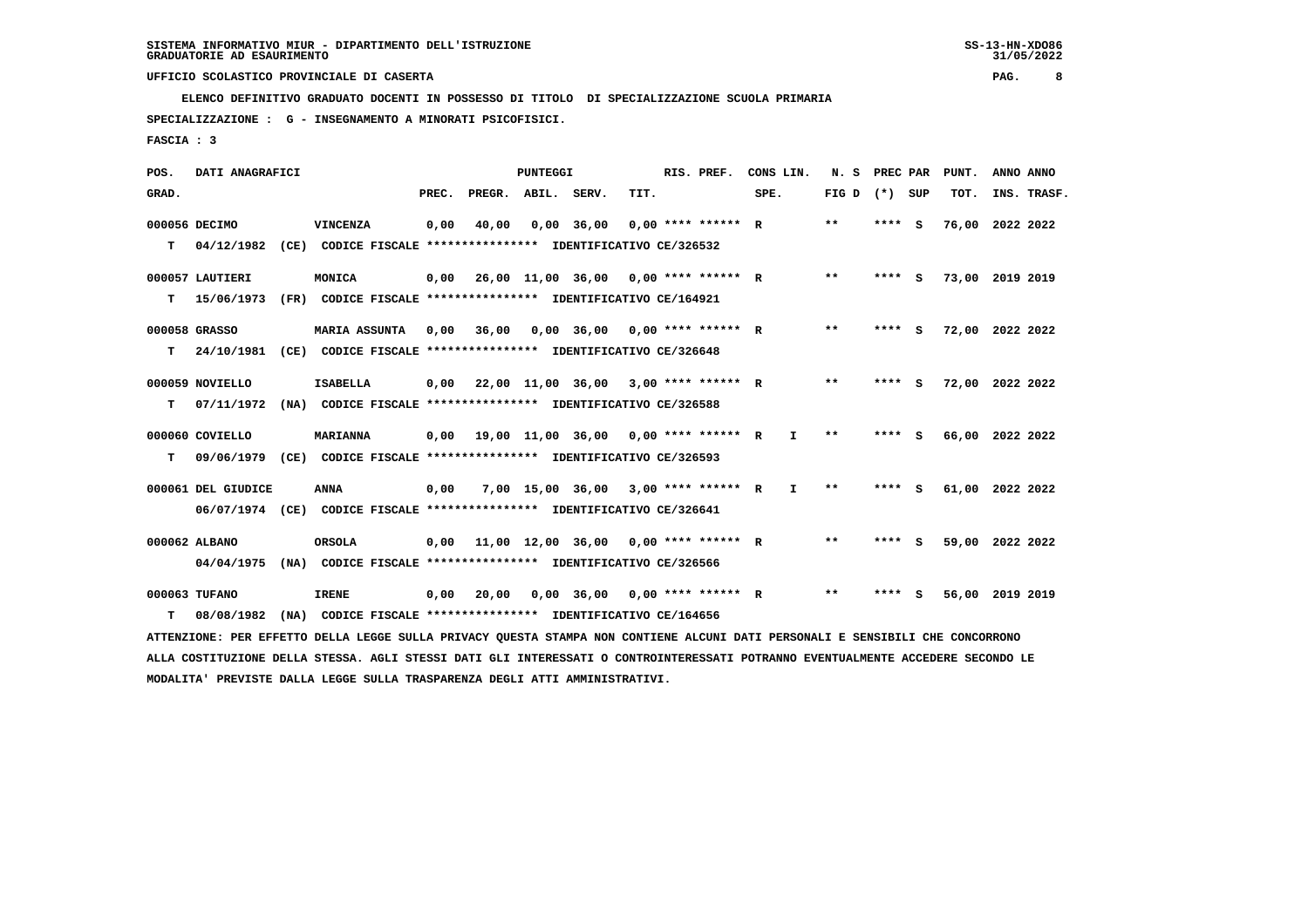**ELENCO DEFINITIVO GRADUATO DOCENTI IN POSSESSO DI TITOLO DI SPECIALIZZAZIONE SCUOLA PRIMARIA**

 **SPECIALIZZAZIONE : G - INSEGNAMENTO A MINORATI PSICOFISICI.**

 **FASCIA : 3**

 **POS. DATI ANAGRAFICI PUNTEGGI RIS. PREF. CONS LIN. N. S PREC PAR PUNT. ANNO ANNO**GRAD. **PREGRADE SERVEGE SERVE SERVE SPEREGE SPEREGALES SPEREGALES SPEREGALES SPEREGALES SPEREGALES SUP TOT. INS. TRASF. 000064 MITRANO MARIA VINCENZ 0,00 8,00 16,00 32,00 0,00 \*\*\*\* \*\*\*\*\*\* R I \*\* \*\*\*\* S 56,00 2019 2019 24/11/1967 (NA) CODICE FISCALE \*\*\*\*\*\*\*\*\*\*\*\*\*\*\*\* IDENTIFICATIVO CE/164802 000065 MAISTO MARIANNA 0,00 6,00 15,00 32,00 3,00 \*\*\*\* \*\*\*\*\*\* R I \*\* \*\*\*\* S 56,00 2022 2022 16/05/1976 (CE) CODICE FISCALE \*\*\*\*\*\*\*\*\*\*\*\*\*\*\*\* IDENTIFICATIVO CE/326549 000066 PALADINO LUANA 0,00 3,00 11,00 36,00 3,00 \*\*\*\* \*\*\*\*\*\* R \*\* X \*\*\*\* S 53,00 2022 2022 T 22/11/1974 (CE) CODICE FISCALE \*\*\*\*\*\*\*\*\*\*\*\*\*\*\*\* IDENTIFICATIVO CE/326694 000067 MANDATO MARIAELENA 0,00 3,00 14,00 36,00 0,00 \*\*\*\* \*\*\*\*\*\* R I \*\* X \*\*\*\* S 53,00 2022 2022 01/02/1978 (CE) CODICE FISCALE \*\*\*\*\*\*\*\*\*\*\*\*\*\*\*\* IDENTIFICATIVO CE/326553 000068 MATTEI FILOMENA 0,00 2,00 15,00 31,00 0,00 \*\*\*\* \*\*\*\*\*\* R I \*\* \*\*\*\* S 48,00 2014 2007 08/01/1972 (CE) CODICE FISCALE \*\*\*\*\*\*\*\*\*\*\*\*\*\*\*\* IDENTIFICATIVO CE/057537 000069 NASTO GIUSEPPA 0,00 18,00 0,00 22,00 0,00 \*\*\*\* \*\*\*\*\*\* R \*\* \*\*\*\* S 40,00 2014 T 31/08/1982 (CE) CODICE FISCALE \*\*\*\*\*\*\*\*\*\*\*\*\*\*\*\* IDENTIFICATIVO CE/149486 000070 PONTORIERO DOMENICA 0,00 18,00 11,00 0,00 6,00 \*\*\*\* \*\*\*\*\*\* R \*\* X \*\*\*\* S 35,00 2019 2019 T 12/08/1977 (VV) CODICE FISCALE \*\*\*\*\*\*\*\*\*\*\*\*\*\*\*\* IDENTIFICATIVO CE/164982 000071 MURANTE ANTONIETTA 0,00 0,00 12,00 8,00 0,00 \*\*\*\* \*\*\*\*\*\* R \*\* \*\*\*\* S 20,00 2022 2007 04/02/1977 (CE) CODICE FISCALE \*\*\*\*\*\*\*\*\*\*\*\*\*\*\*\* IDENTIFICATIVO CE/057424 ATTENZIONE: PER EFFETTO DELLA LEGGE SULLA PRIVACY QUESTA STAMPA NON CONTIENE ALCUNI DATI PERSONALI E SENSIBILI CHE CONCORRONO ALLA COSTITUZIONE DELLA STESSA. AGLI STESSI DATI GLI INTERESSATI O CONTROINTERESSATI POTRANNO EVENTUALMENTE ACCEDERE SECONDO LE**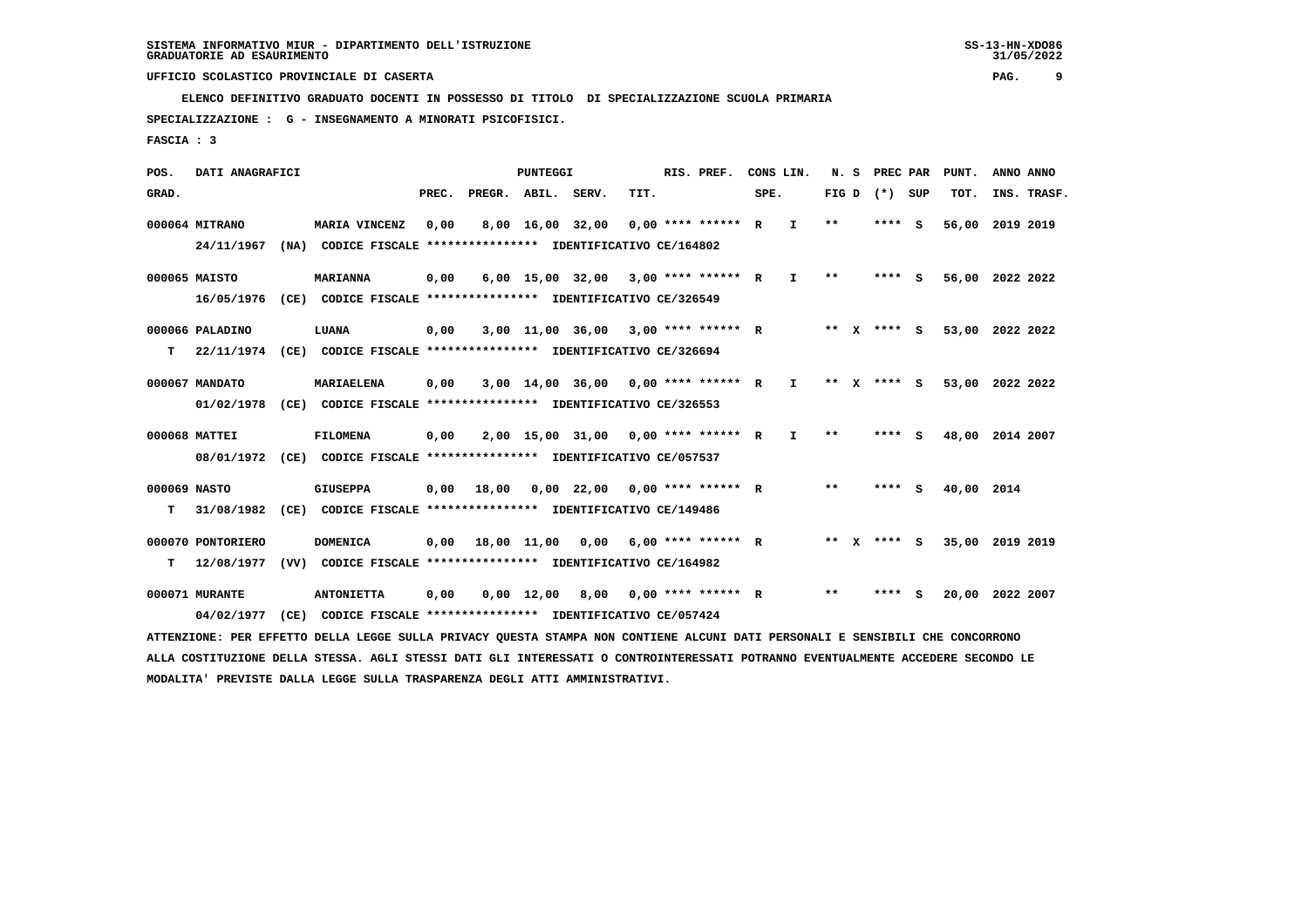| SISTEMA INFORMATIVO MIUR - DIPARTIMENTO DELL'ISTRUZIONE | $SS-13-HN-XDO86$ |
|---------------------------------------------------------|------------------|
| GRADUATORIE AD ESAURIMENTO                              | 31/05/2022       |

 $SS-13-HN-XDO86$  $31/05/2022$ 

## **UFFICIO SCOLASTICO PROVINCIALE DI CASERTA PAG. 10**

 **ELENCO DEFINITIVO GRADUATO DOCENTI IN POSSESSO DI TITOLO DI SPECIALIZZAZIONE SCUOLA PRIMARIA**

 **SPECIALIZZAZIONE : G - INSEGNAMENTO A MINORATI PSICOFISICI.**

 **FASCIA : 3**

| POS.  | DATI ANAGRAFICI |                                         |       |              | PUNTEGGI |       | RIS. PREF. CONS LIN. N. S PREC PAR PUNT. ANNO ANNO     |      |             |     |                        |             |  |
|-------|-----------------|-----------------------------------------|-------|--------------|----------|-------|--------------------------------------------------------|------|-------------|-----|------------------------|-------------|--|
| GRAD. |                 |                                         | PREC. | PREGR. ABIL. |          | SERV. | TIT.                                                   | SPE. | FIG D $(*)$ | SUP | тот.                   | INS. TRASF. |  |
|       | 000072 MANDARA  | <b>ELDA</b>                             |       |              |          |       | $0.00$ $0.00$ $12.00$ $0.00$ $3.00$ $***$ **** ***** R |      | $* *$       |     | **** S 15,00 2022 2022 |             |  |
| T     | 20/03/1981      | CODICE FISCALE ****************<br>(CE) |       |              |          |       | IDENTIFICATIVO CE/326551                               |      |             |     |                        |             |  |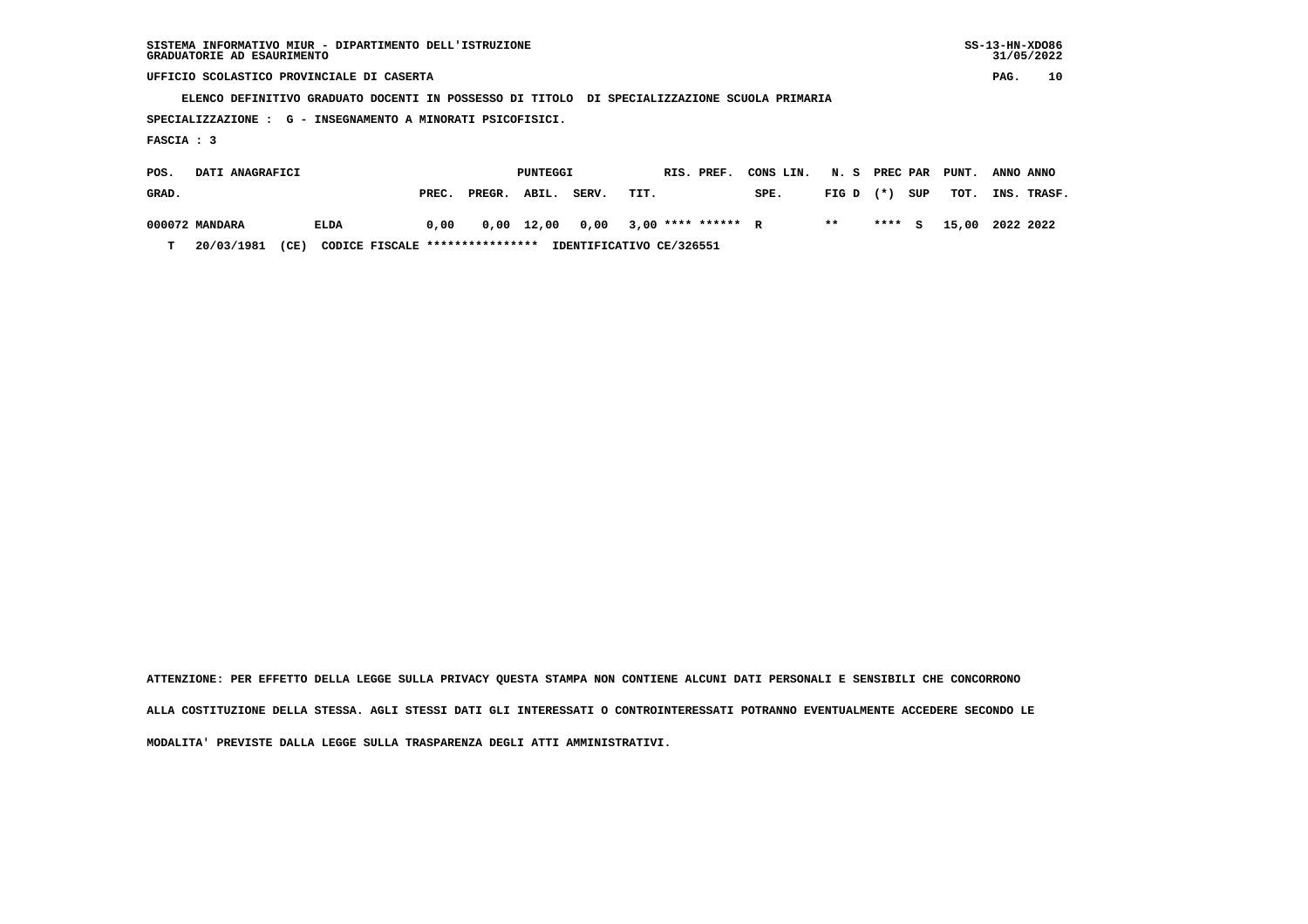**ELENCO DEFINITIVO GRADUATO DOCENTI IN POSSESSO DI TITOLO DI SPECIALIZZAZIONE SCUOLA PRIMARIA**

 **SPECIALIZZAZIONE : H - INSEGNAMENTO A MINORATI DELLA VISTA.**

 **FASCIA : 3**

| POS.         | DATI ANAGRAFICI  |                                                                                                                                 |       |                    | <b>PUNTEGGI</b> |              |                                               | RIS. PREF. |      | CONS LIN.    |                 | N. S PREC PAR | PUNT.                   | ANNO ANNO |             |
|--------------|------------------|---------------------------------------------------------------------------------------------------------------------------------|-------|--------------------|-----------------|--------------|-----------------------------------------------|------------|------|--------------|-----------------|---------------|-------------------------|-----------|-------------|
| GRAD.        |                  |                                                                                                                                 | PREC. | PREGR. ABIL. SERV. |                 |              | TIT.                                          |            | SPE. |              | FIG D $(*)$ SUP |               | TOT.                    |           | INS. TRASF. |
|              | 000001 GAROFALO  | <b>GIOVANNA</b>                                                                                                                 | 0,00  | 88,00              |                 | $0,00$ 28,00 | $3.00********* A I$                           |            |      |              | $* *$           | **** S        | 119,00 2022 2022        |           |             |
| T.           | 14/07/1980       | (CE) CODICE FISCALE **************** IDENTIFICATIVO CE/326603                                                                   |       |                    |                 |              |                                               |            |      |              |                 |               |                         |           |             |
| 000002 RAINA |                  | <b>ROSA</b>                                                                                                                     | 0,00  | 77,00              |                 |              | 0,00 36,00 3,00 **** ****** A                 |            |      |              | $***$           |               | **** S 116,00 2022 2022 |           |             |
| т            | 27/07/1980       | (CE) CODICE FISCALE **************** IDENTIFICATIVO CE/326614                                                                   |       |                    |                 |              |                                               |            |      |              |                 |               |                         |           |             |
|              | 000003 CARCAISO  | <b>NATALINA</b>                                                                                                                 | 0,00  | 77,00              |                 |              | $0,00$ 36,00 0,00 **** ****** A               |            |      |              | $***$           |               | **** S 113,00 2022 2022 |           |             |
|              | 29/03/1981       | (CE) CODICE FISCALE **************** IDENTIFICATIVO CE/326663                                                                   |       |                    |                 |              |                                               |            |      |              |                 |               |                         |           |             |
| 000004 PESCE |                  | <b>IDA</b>                                                                                                                      | 0,00  |                    |                 |              | $54,00$ 16,00 36,00 3,00 **** ****** A        |            |      | $\mathbf{I}$ | $***$           |               | **** S 109,00 2019 2019 |           |             |
|              |                  | 27/06/1978 (CE) CODICE FISCALE *************** IDENTIFICATIVO CE/164974                                                         |       |                    |                 |              |                                               |            |      |              |                 |               |                         |           |             |
|              | 000005 COLELLA   | <b>ANNA</b>                                                                                                                     | 0,00  |                    |                 |              | 57,00 12,00 36,00 3,00 **** ****** A          |            |      |              | $***$           | ****          | 108,00 2022 2022        |           |             |
| T.           | 14/06/1976       | (NA) CODICE FISCALE **************** IDENTIFICATIVO CE/326619                                                                   |       |                    |                 |              |                                               |            |      |              |                 |               |                         |           |             |
|              | 000006 SCHIAVONE | <b>GIOVANNA</b>                                                                                                                 |       |                    |                 |              | $0,00$ 48,00 18,00 36,00 3,00 **** ****** A   |            |      |              | **              |               | **** S 105,00 2022 2022 |           |             |
|              | 25/06/1983       | (NA) CODICE FISCALE **************** IDENTIFICATIVO CE/326579                                                                   |       |                    |                 |              |                                               |            |      |              |                 |               |                         |           |             |
|              | 000007 SANTORO   | CAROLINA                                                                                                                        |       |                    |                 |              | $0,00$ 52,00 16,00 36,00 0,00 **** ****** A F |            |      |              | $***$           |               | **** S 104,00 2002 2015 |           |             |
|              |                  | 21/07/1974 (CE) CODICE FISCALE *************** IDENTIFICATIVO CE/154054                                                         |       |                    |                 |              |                                               |            |      |              |                 |               |                         |           |             |
|              | 000008 DI RONZA  | <b>GINA</b>                                                                                                                     |       |                    |                 |              | $0,00$ 50,00 15,00 36,00 3,00 **** ****** A   |            |      | $\mathbf{I}$ | $***$           |               | **** S 104,00 2014      |           |             |
|              | 22/04/1977       | (CE) CODICE FISCALE **************** IDENTIFICATIVO CE/045894                                                                   |       |                    |                 |              |                                               |            |      |              |                 |               |                         |           |             |
|              |                  | ATTENZIONE: PER EFFETTO DELLA LEGGE SULLA PRIVACY QUESTA STAMPA NON CONTIENE ALCUNI DATI PERSONALI E SENSIBILI CHE CONCORRONO   |       |                    |                 |              |                                               |            |      |              |                 |               |                         |           |             |
|              |                  | ALLA COSTITUZIONE DELLA STESSA. AGLI STESSI DATI GLI INTERESSATI O CONTROINTERESSATI POTRANNO EVENTUALMENTE ACCEDERE SECONDO LE |       |                    |                 |              |                                               |            |      |              |                 |               |                         |           |             |
|              |                  |                                                                                                                                 |       |                    |                 |              |                                               |            |      |              |                 |               |                         |           |             |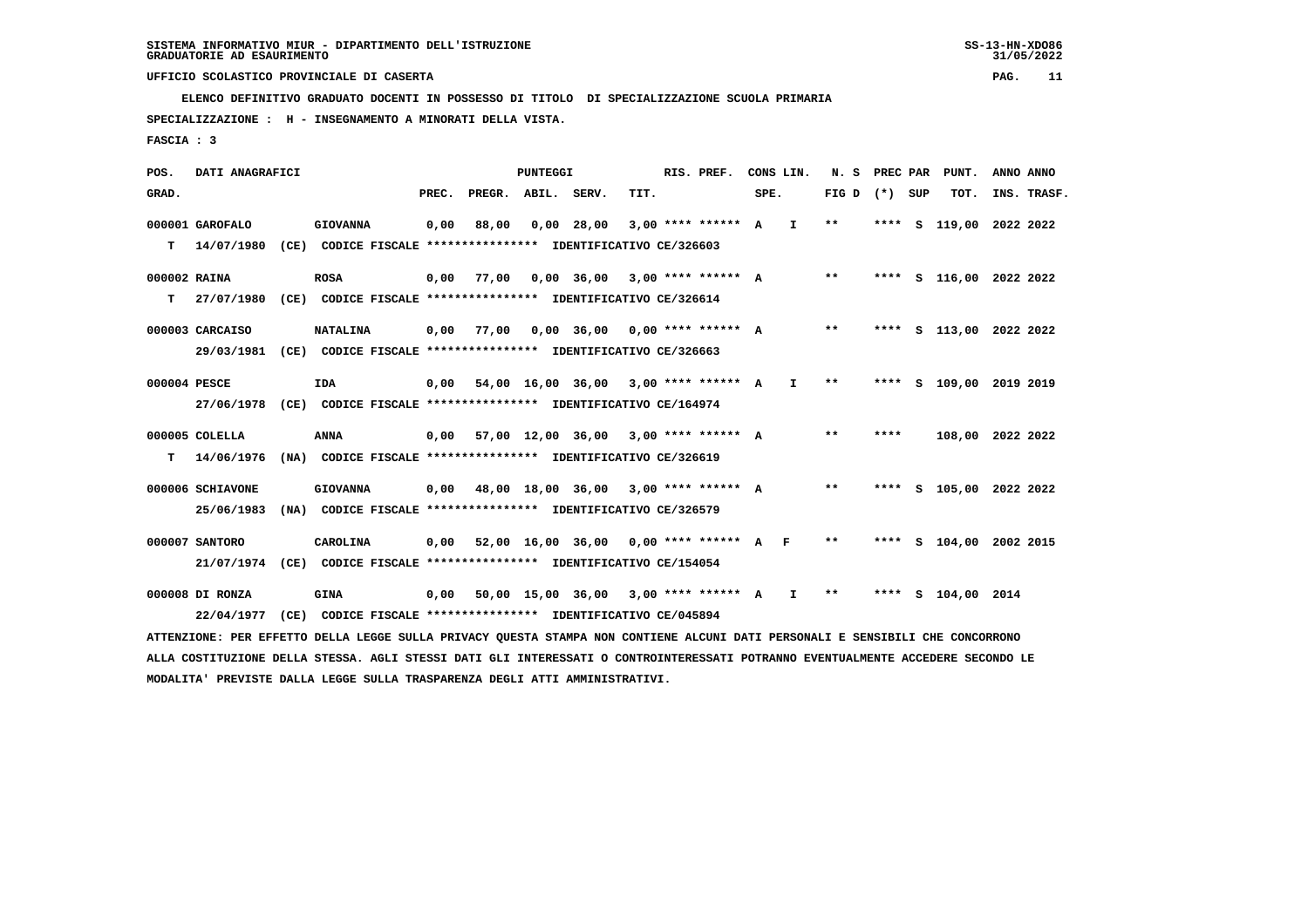**ELENCO DEFINITIVO GRADUATO DOCENTI IN POSSESSO DI TITOLO DI SPECIALIZZAZIONE SCUOLA PRIMARIA**

 **SPECIALIZZAZIONE : H - INSEGNAMENTO A MINORATI DELLA VISTA.**

 **FASCIA : 3**

 **POS. DATI ANAGRAFICI PUNTEGGI RIS. PREF. CONS LIN. N. S PREC PAR PUNT. ANNO ANNO**GRAD. **PREGRADE SERVEGE SERVE SERVE SPEREGE SPEREGALES SPEREGALES SPEREGALES SPEREGALES SPEREGALES SUP TOT. INS. TRASF. 000009 CORONELLA ANGELAROSA 0,00 65,00 0,00 36,00 3,00 \*\*\*\* \*\*\*\*\*\* A \*\* \*\*\*\* S 104,00 2022 2022 T 02/07/1968 (CE) CODICE FISCALE \*\*\*\*\*\*\*\*\*\*\*\*\*\*\*\* IDENTIFICATIVO CE/326602 000010 DI LILLO CARMEN 0,00 56,00 0,00 44,00 0,00 \*\*\*\* \*\*\*\*\*\* A \*\* \*\*\*\* S 100,00 2022 2022 T 08/08/1980 (CE) CODICE FISCALE \*\*\*\*\*\*\*\*\*\*\*\*\*\*\*\* IDENTIFICATIVO CE/326666 000011 DE CARO ADELAIDE 0,00 47,00 12,00 36,00 0,00 \*\*\*\* \*\*\*\*\*\* A I \*\* \*\*\*\* S 95,00 2022 2022 31/01/1976 (CE) CODICE FISCALE \*\*\*\*\*\*\*\*\*\*\*\*\*\*\*\* IDENTIFICATIVO CE/326503 000012 FEOLA FILOMENA 0,00 40,00 16,00 36,00 1,00 \*\*\*\* \*\*\*\*\*\* A F \*\* \*\*\*\* S 93,00 2007 25/03/1965 (CE) CODICE FISCALE \*\*\*\*\*\*\*\*\*\*\*\*\*\*\*\* IDENTIFICATIVO CE/044426 000013 FERRARO ANNALISA 0,00 71,00 0,00 22,00 0,00 \*\*\*\* \*\*\*\*\*\* A \*\* X \*\*\*\* S 93,00 2022 2022 T 19/11/1981 (NA) CODICE FISCALE \*\*\*\*\*\*\*\*\*\*\*\*\*\*\*\* IDENTIFICATIVO CE/326535 000014 CIRILLO SONIA 0,00 42,00 14,00 36,00 0,00 \*\*\*\* \*\*\*\*\*\* A I \*\* X \*\*\*\* S 92,00 2014 T 11/08/1982 (NA) CODICE FISCALE \*\*\*\*\*\*\*\*\*\*\*\*\*\*\*\* IDENTIFICATIVO CE/154137 000015 DEL VECCHIO TERESA 0,00 54,00 0,00 38,00 0,00 \*\*\*\* \*\*\*\*\*\* A \*\* \*\*\*\* S 92,00 2022 2022 T 23/01/1979 (CE) CODICE FISCALE \*\*\*\*\*\*\*\*\*\*\*\*\*\*\*\* IDENTIFICATIVO CE/326652 000016 ANDREOZZI ANNA 0,00 56,00 0,00 36,00 0,00 \*\*\*\* \*\*\*\*\*\* A \*\* \*\*\*\* S 92,00 2022 2022 T 19/03/1975 (CE) CODICE FISCALE \*\*\*\*\*\*\*\*\*\*\*\*\*\*\*\* IDENTIFICATIVO CE/326687 ATTENZIONE: PER EFFETTO DELLA LEGGE SULLA PRIVACY QUESTA STAMPA NON CONTIENE ALCUNI DATI PERSONALI E SENSIBILI CHE CONCORRONO ALLA COSTITUZIONE DELLA STESSA. AGLI STESSI DATI GLI INTERESSATI O CONTROINTERESSATI POTRANNO EVENTUALMENTE ACCEDERE SECONDO LE MODALITA' PREVISTE DALLA LEGGE SULLA TRASPARENZA DEGLI ATTI AMMINISTRATIVI.**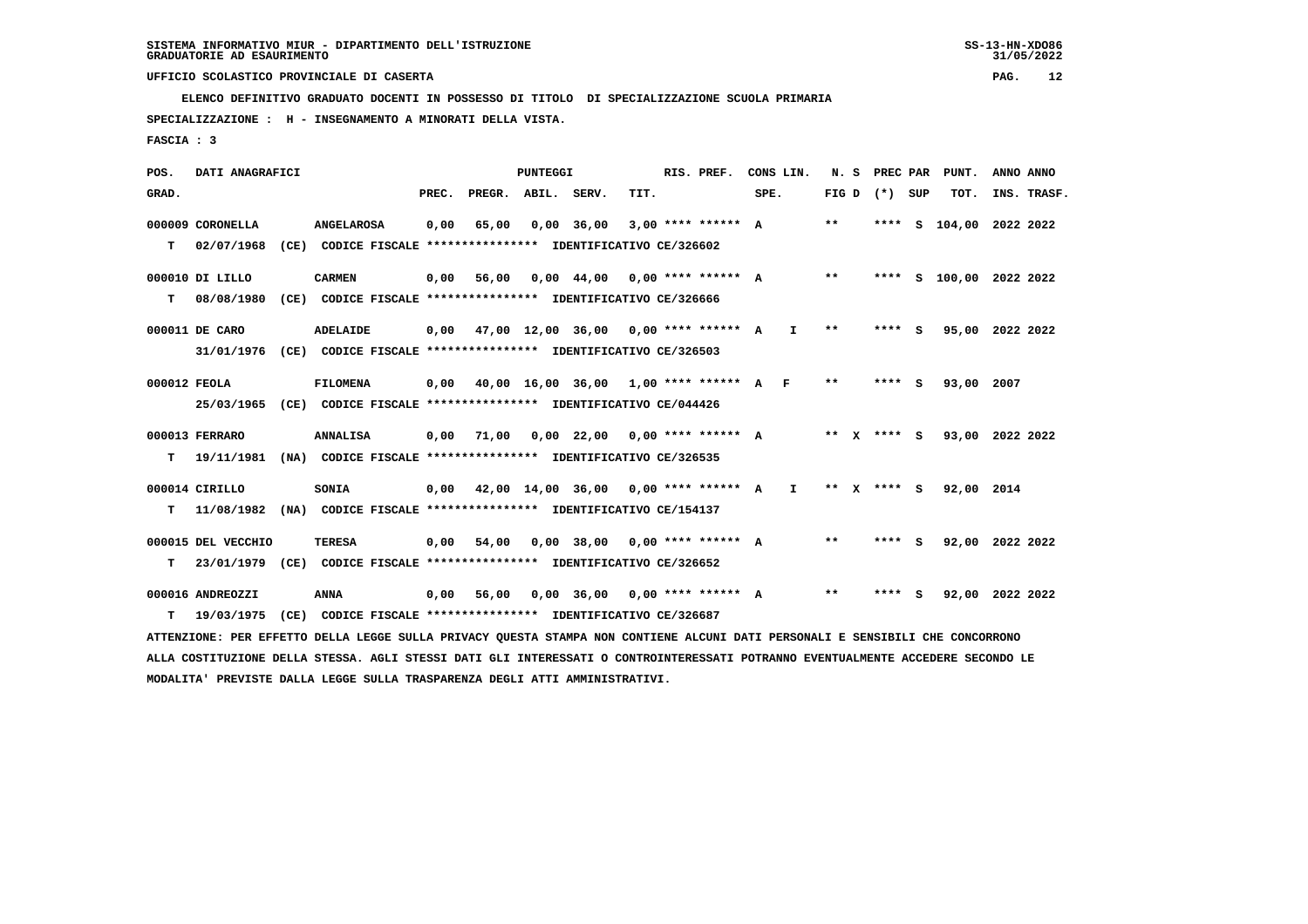**ELENCO DEFINITIVO GRADUATO DOCENTI IN POSSESSO DI TITOLO DI SPECIALIZZAZIONE SCUOLA PRIMARIA**

 **SPECIALIZZAZIONE : H - INSEGNAMENTO A MINORATI DELLA VISTA.**

 **FASCIA : 3**

 **POS. DATI ANAGRAFICI PUNTEGGI RIS. PREF. CONS LIN. N. S PREC PAR PUNT. ANNO ANNO**GRAD. **PREGRADE SERVEGE SERVE SERVE SPEREGE SPEREGALES SPEREGALES SPEREGALES SPEREGALES SPEREGALES SUP TOT. INS. TRASF. 000017 VERRILLO FILOMENA 0,00 56,00 11,00 24,00 0,00 \*\*\*\* \*\*\*\*\*\* A \*\* \*\*\*\* S 91,00 2019 2019 T 07/10/1967 (CE) CODICE FISCALE \*\*\*\*\*\*\*\*\*\*\*\*\*\*\*\* IDENTIFICATIVO CE/164685 000018 FRETTA ANGELA 0,00 42,00 11,00 38,00 0,00 \*\*\*\* \*\*\*\*\*\* A I \*\* \*\*\*\* S 91,00 2022 2022 T 06/07/1979 (CE) CODICE FISCALE \*\*\*\*\*\*\*\*\*\*\*\*\*\*\*\* IDENTIFICATIVO CE/326559 000019 SALZILLO MARIACARMELA 0,00 50,00 0,00 36,00 3,00 \*\*\*\* \*\*\*\*\*\* A \*\* \*\*\*\* S 89,00 2022 2022 T 21/08/1981 (CE) CODICE FISCALE \*\*\*\*\*\*\*\*\*\*\*\*\*\*\*\* IDENTIFICATIVO CE/326570 000020 CORE MARIAANGELA 0,00 24,00 16,00 36,00 3,00 \*\*\*\* \*\*\*\*\*\* A \*\* \*\*\*\* 79,00 2014 T 09/05/1977 (CE) CODICE FISCALE \*\*\*\*\*\*\*\*\*\*\*\*\*\*\*\* IDENTIFICATIVO CE/154141 000021 BOVENZI LUCIA 0,00 23,00 13,00 36,00 3,00 \*\*\*\* \*\*\*\*\*\* A \*\* \*\*\*\* S 75,00 2014 T 27/09/1977 (CE) CODICE FISCALE \*\*\*\*\*\*\*\*\*\*\*\*\*\*\*\* IDENTIFICATIVO CE/148564 000022 COLELLA GIUSEPPINA 0,00 57,00 0,00 18,00 0,00 \*\*\*\* \*\*\*\*\*\* A \*\* \*\*\*\* S 75,00 2019 2019 T 07/05/1983 (CE) CODICE FISCALE \*\*\*\*\*\*\*\*\*\*\*\*\*\*\*\* IDENTIFICATIVO CE/164845 000023 NESPOLI LUIGI 0,00 22,00 15,00 36,00 0,00 \*\*\*\* \*\*\*\*\*\* A I \*\* X \*\*\*\* S 73,00 2000 11/06/1965 (CE) CODICE FISCALE \*\*\*\*\*\*\*\*\*\*\*\*\*\*\*\* IDENTIFICATIVO CE/027027 000024 CIRILLO PARIS 0,00 24,00 11,00 36,00 0,00 \*\*\*\* \*\*\*\*\*\* A \*\* \*\*\*\* S 71,00 2022 2022 T 31/03/1980 (NA) CODICE FISCALE \*\*\*\*\*\*\*\*\*\*\*\*\*\*\*\* IDENTIFICATIVO CE/326620 ATTENZIONE: PER EFFETTO DELLA LEGGE SULLA PRIVACY QUESTA STAMPA NON CONTIENE ALCUNI DATI PERSONALI E SENSIBILI CHE CONCORRONO ALLA COSTITUZIONE DELLA STESSA. AGLI STESSI DATI GLI INTERESSATI O CONTROINTERESSATI POTRANNO EVENTUALMENTE ACCEDERE SECONDO LE MODALITA' PREVISTE DALLA LEGGE SULLA TRASPARENZA DEGLI ATTI AMMINISTRATIVI.**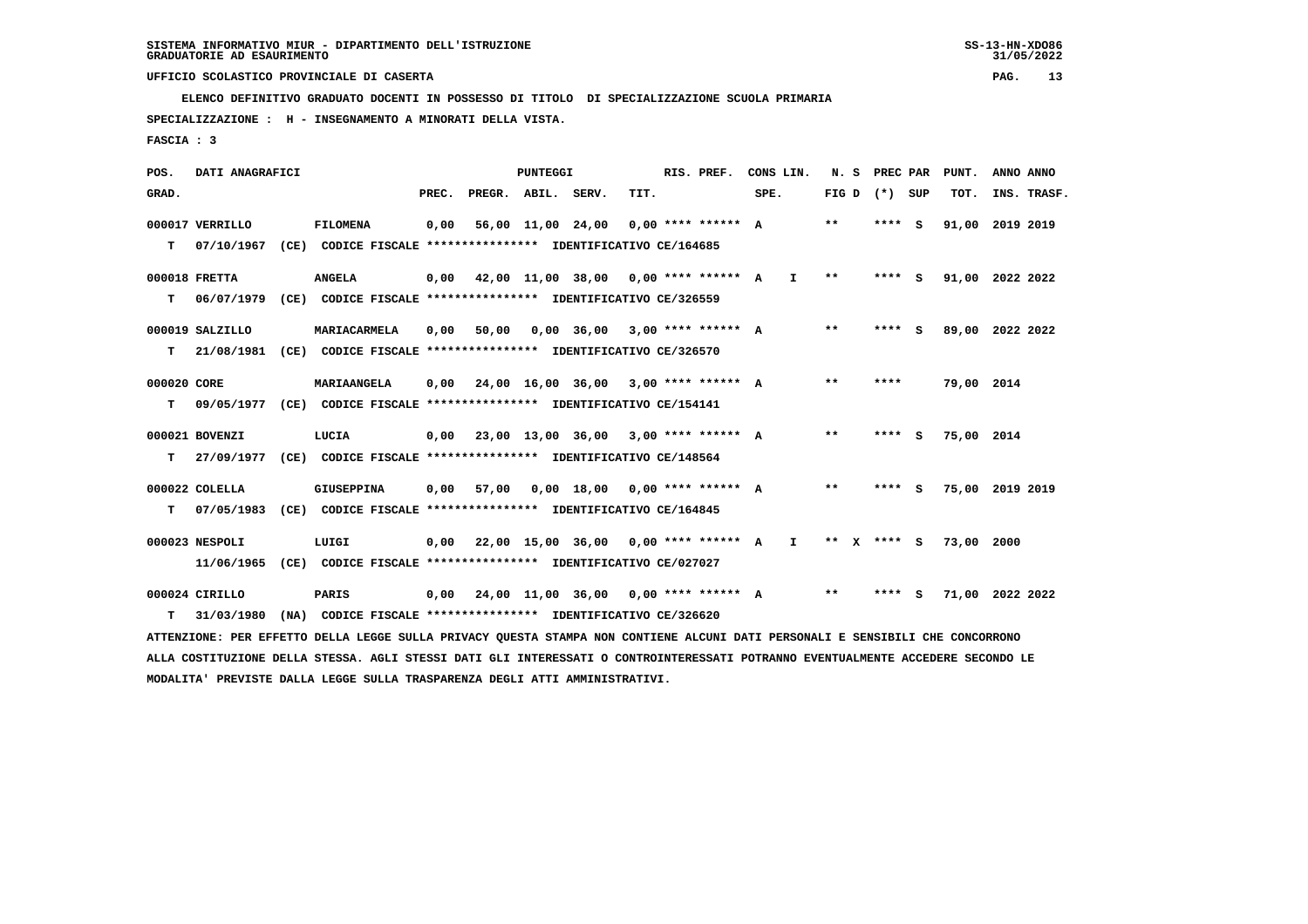**ELENCO DEFINITIVO GRADUATO DOCENTI IN POSSESSO DI TITOLO DI SPECIALIZZAZIONE SCUOLA PRIMARIA**

 **SPECIALIZZAZIONE : H - INSEGNAMENTO A MINORATI DELLA VISTA.**

 **FASCIA : 3**

| POS.  | DATI ANAGRAFICI   |                                                                                                                               |       |                                            | <b>PUNTEGGI</b> |                                     |      | RIS. PREF.           | CONS LIN.                                 | N. S PREC PAR     |         | PUNT.           | ANNO ANNO |             |
|-------|-------------------|-------------------------------------------------------------------------------------------------------------------------------|-------|--------------------------------------------|-----------------|-------------------------------------|------|----------------------|-------------------------------------------|-------------------|---------|-----------------|-----------|-------------|
| GRAD. |                   |                                                                                                                               | PREC. | PREGR. ABIL. SERV.                         |                 |                                     | TIT. |                      | SPE.                                      | FIG $D$ $(*)$ SUP |         | TOT.            |           | INS. TRASF. |
|       | 000025 CERBARANO  | <b>GIUSEPPINA</b>                                                                                                             | 0,00  | 45,00                                      |                 | $0,00$ 24,00                        |      | $0.00$ **** ****** A |                                           | $***$             | **** S  | 69,00 2022 2022 |           |             |
| T.    | 30/08/1982        | (CE) CODICE FISCALE **************** IDENTIFICATIVO CE/326654                                                                 |       |                                            |                 |                                     |      |                      |                                           |                   |         |                 |           |             |
|       | 000026 ERARIO     | <b>GIUSEPPINA</b>                                                                                                             | 0,00  | 45,00                                      |                 | $0,00$ 24,00 0,00 **** ****** A     |      |                      |                                           | $* *$             | **** S  | 69,00 2022 2022 |           |             |
| T.    | 16/03/1984        | (NA) CODICE FISCALE **************** IDENTIFICATIVO CE/326521                                                                 |       |                                            |                 |                                     |      |                      |                                           |                   |         |                 |           |             |
|       | 000027 TOMMASONE  | LOREDANA                                                                                                                      | 0.00  | 29,00                                      |                 | $0.00$ 36.00 3.00 **** ****** A     |      |                      |                                           | $***$             | $***$ S | 68,00 2014      |           |             |
|       |                   | 12/03/1982 (CE) CODICE FISCALE *************** IDENTIFICATIVO CE/153934                                                       |       |                                            |                 |                                     |      |                      |                                           |                   |         |                 |           |             |
|       | 000028 SIMONE     | <b>SIMONA</b>                                                                                                                 | 0,00  | 36,00                                      |                 | $0.00$ 32.00 0.00 **** ****** A     |      |                      |                                           | $* *$             | **** S  | 68,00 2014      |           |             |
| т     | 03/04/1973        | (CE) CODICE FISCALE **************** IDENTIFICATIVO CE/149669                                                                 |       |                                            |                 |                                     |      |                      |                                           |                   |         |                 |           |             |
|       | 000029 AVERSANO   | <b>ASSUNTA</b>                                                                                                                |       |                                            |                 |                                     |      |                      | 0,00 12,00 15,00 36,00 0,00 **** ****** A | ** x **** s       |         | 63,00 2014      |           |             |
|       |                   | 02/03/1973 (CE) CODICE FISCALE **************** IDENTIFICATIVO CE/022320                                                      |       |                                            |                 |                                     |      |                      |                                           |                   |         |                 |           |             |
|       | 000030 GOLINO     | <b>ANTONIETTA</b>                                                                                                             |       | $0,00$ 51,00 11,00 0,00 0,00 **** ****** A |                 |                                     |      |                      |                                           | $* *$             | **** S  | 62,00 2014      |           |             |
| т     |                   | 10/05/1968 (CE) CODICE FISCALE *************** IDENTIFICATIVO CE/145970                                                       |       |                                            |                 |                                     |      |                      |                                           |                   |         |                 |           |             |
|       | 000031 SCIVOLETTO | ILARIA                                                                                                                        | 0,00  | 28,00                                      |                 | $6,00$ 18,00 $6,00$ **** ****** A   |      |                      |                                           | $* *$             | **** S  | 58,00 2007      |           |             |
| s     |                   | 24/04/1982 (CE) CODICE FISCALE **************** IDENTIFICATIVO CE/056617                                                      |       |                                            |                 |                                     |      |                      |                                           |                   |         |                 |           |             |
|       | 000032 GALASSO    | <b>ELIDE</b>                                                                                                                  | 0,00  |                                            |                 | 9,00 13,00 36,00 0,00 **** ****** A |      |                      |                                           | $* *$             | **** S  | 58,00 2014      |           |             |
| т     | 29/05/1978        | (CE) CODICE FISCALE **************** IDENTIFICATIVO CE/154713                                                                 |       |                                            |                 |                                     |      |                      |                                           |                   |         |                 |           |             |
|       |                   | ATTENZIONE: PER EFFETTO DELLA LEGGE SULLA PRIVACY QUESTA STAMPA NON CONTIENE ALCUNI DATI PERSONALI E SENSIBILI CHE CONCORRONO |       |                                            |                 |                                     |      |                      |                                           |                   |         |                 |           |             |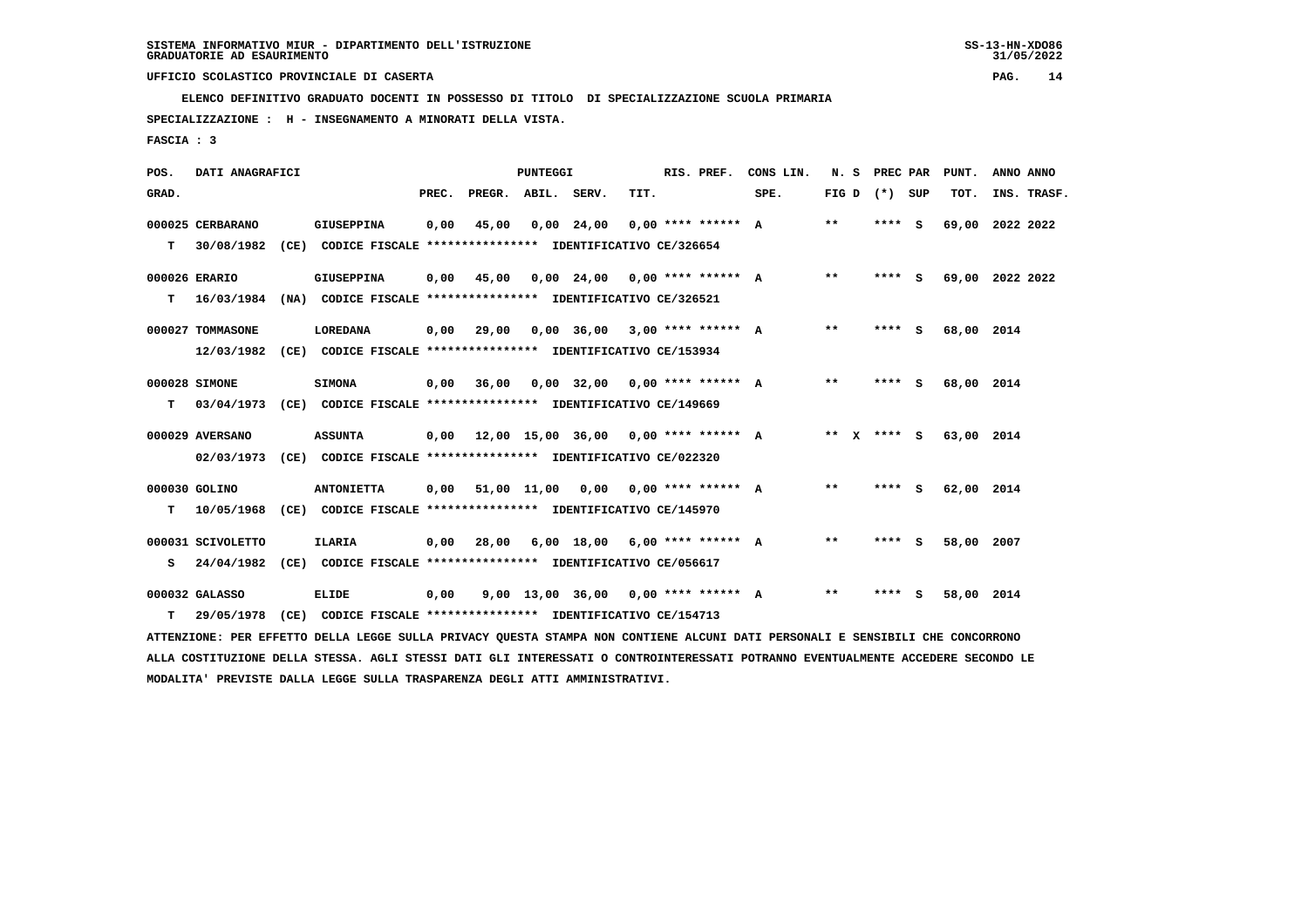**ELENCO DEFINITIVO GRADUATO DOCENTI IN POSSESSO DI TITOLO DI SPECIALIZZAZIONE SCUOLA PRIMARIA**

 **SPECIALIZZAZIONE : H - INSEGNAMENTO A MINORATI DELLA VISTA.**

 **FASCIA : 3**

| POS.         | DATI ANAGRAFICI |      |                                                                                                                               |       |                                      | <b>PUNTEGGI</b>  |                                       |      | RIS. PREF.                  |      | CONS LIN.    | N. S    | PREC PAR          |     | PUNT.      | ANNO ANNO       |
|--------------|-----------------|------|-------------------------------------------------------------------------------------------------------------------------------|-------|--------------------------------------|------------------|---------------------------------------|------|-----------------------------|------|--------------|---------|-------------------|-----|------------|-----------------|
| GRAD.        |                 |      |                                                                                                                               | PREC. | PREGR. ABIL. SERV.                   |                  |                                       | TIT. |                             | SPE. |              |         | FIG $D$ $(*)$ SUP |     | TOT.       | INS. TRASF.     |
|              | 000033 PELLINO  |      | <b>MARIA GRAZIA</b>                                                                                                           | 0,00  |                                      | 3,00 15,00 36,00 |                                       |      | $3,00$ **** ****** A        |      | $\mathbf{I}$ | $***$ X | **** S            |     | 57,00      | 2019            |
|              | 09/01/1977      |      | (CE) CODICE FISCALE **************** IDENTIFICATIVO CE/021548                                                                 |       |                                      |                  |                                       |      |                             |      |              |         |                   |     |            |                 |
|              | 000034 TIRELLI  |      | <b>ANTONELLA</b>                                                                                                              | 0,00  |                                      |                  | 31,00 14,00 12,00                     |      | $0.00$ **** ****** A        |      |              | $***$   | **** S            |     |            | 57,00 2022 2022 |
|              |                 |      | 17/07/1974 (CE) CODICE FISCALE *************** IDENTIFICATIVO CE/326668                                                       |       |                                      |                  |                                       |      |                             |      |              |         |                   |     |            |                 |
| 000035 LAMA  |                 |      | <b>PAOLA</b>                                                                                                                  | 0,00  |                                      |                  | 6,00 14,00 28,00                      |      | $6.00$ **** ****** A        |      | $\mathbf{I}$ | $* *$   | ****              | - 5 | 54,00 2019 |                 |
|              | 24/03/1976      |      | (RM) CODICE FISCALE **************** IDENTIFICATIVO CE/022558                                                                 |       |                                      |                  |                                       |      |                             |      |              |         |                   |     |            |                 |
|              | 000036 SANTILLO |      | <b>FILOMENA</b>                                                                                                               | 0,00  |                                      |                  | $0,00$ $14,00$ $30,00$                |      | $6.00$ **** ****** A        |      |              | $* *$   | **** S            |     | 50,00      | 2022            |
|              | 04/02/1975      |      | (CE) CODICE FISCALE **************** IDENTIFICATIVO CE/046299                                                                 |       |                                      |                  |                                       |      |                             |      |              |         |                   |     |            |                 |
|              | 000037 MARTUCCI |      | <b>MARIA</b>                                                                                                                  | 0,00  |                                      |                  | $0,00$ 15,00 34,00 0,00 **** ****** A |      |                             |      |              | $* *$   | **** S            |     | 49,00 2014 |                 |
| т            | 23/09/1965      |      | (CE) CODICE FISCALE **************** IDENTIFICATIVO CE/160279                                                                 |       |                                      |                  |                                       |      |                             |      |              |         |                   |     |            |                 |
| 000038 CORBO |                 |      | <b>ANNUNZIATA</b>                                                                                                             | 0.00  | 15,00 14,00 12,00 3,00 **** ****** A |                  |                                       |      |                             |      |              | $* *$   | **** S            |     |            | 44,00 2019 2019 |
| т            | 19/08/1979      |      | (CE) CODICE FISCALE **************** IDENTIFICATIVO CE/164871                                                                 |       |                                      |                  |                                       |      |                             |      |              |         |                   |     |            |                 |
|              | 000039 MICILLO  |      | <b>GIOVANNA</b>                                                                                                               | 0,00  |                                      |                  | $0,00$ 13,00 24,00 6,00 **** ****** A |      |                             |      |              | $***$   | **** S            |     | 43,00 2014 |                 |
| т            | 24/06/1980      |      | (NA) CODICE FISCALE **************** IDENTIFICATIVO CE/147089                                                                 |       |                                      |                  |                                       |      |                             |      |              |         |                   |     |            |                 |
| 000040 SORBO |                 |      | <b>TERESA</b>                                                                                                                 | 0,00  | 34,00                                | 0,00             |                                       |      | $0.00$ $0.00$ **** ****** A |      |              | $***$   | **** S            |     | 34,00 2014 |                 |
| т            | 16/02/1978      | (CE) | CODICE FISCALE **************** IDENTIFICATIVO CE/057277                                                                      |       |                                      |                  |                                       |      |                             |      |              |         |                   |     |            |                 |
|              |                 |      | ATTENZIONE: PER EFFETTO DELLA LEGGE SULLA PRIVACY QUESTA STAMPA NON CONTIENE ALCUNI DATI PERSONALI E SENSIBILI CHE CONCORRONO |       |                                      |                  |                                       |      |                             |      |              |         |                   |     |            |                 |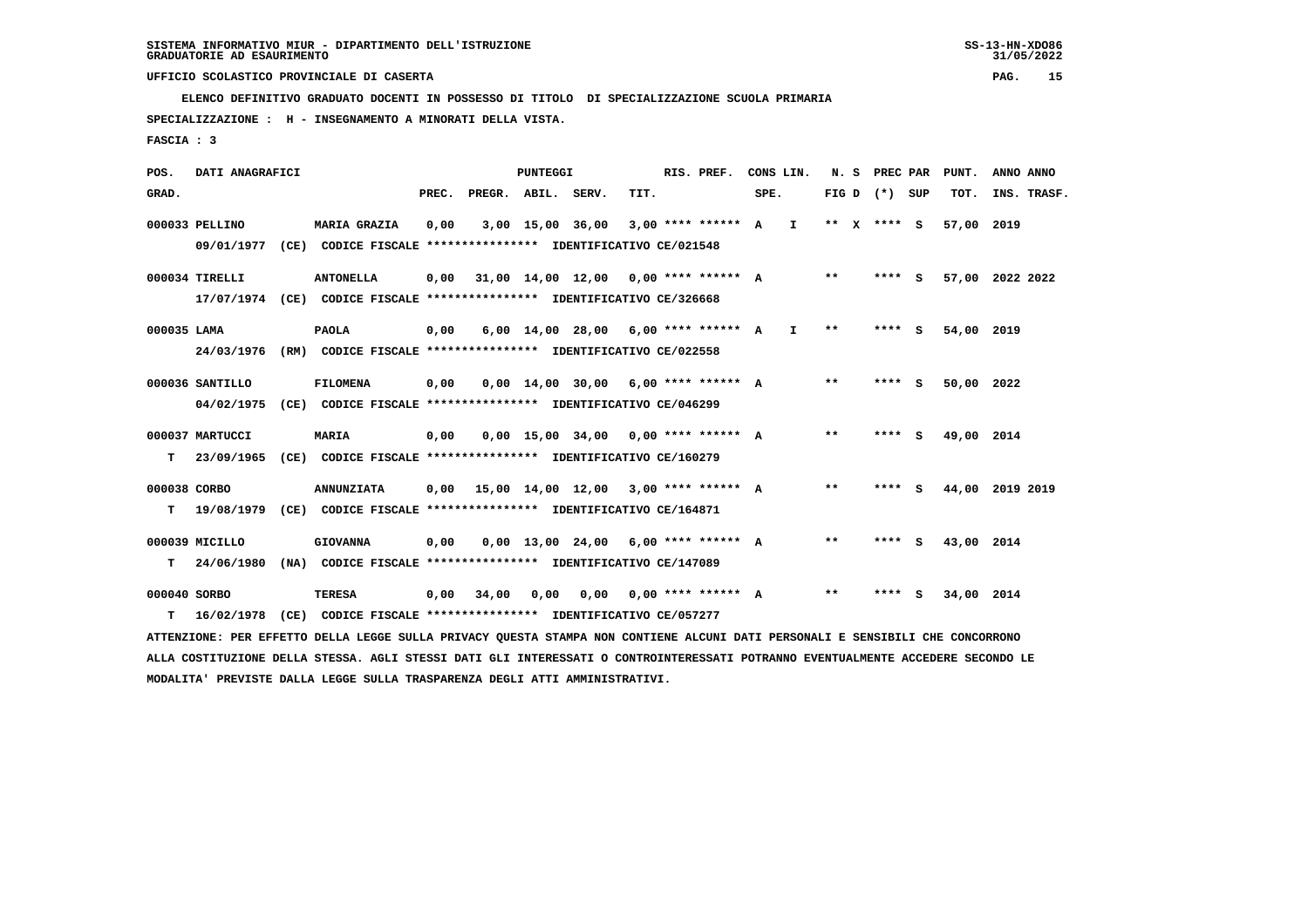**ELENCO DEFINITIVO GRADUATO DOCENTI IN POSSESSO DI TITOLO DI SPECIALIZZAZIONE SCUOLA PRIMARIA**

 **SPECIALIZZAZIONE : H - INSEGNAMENTO A MINORATI DELLA VISTA.**

 **FASCIA : 3**

| POS.  | DATI ANAGRAFICI  |      |                                                          |       |                    | PUNTEGGI     |                                       |      | RIS. PREF.                  |      | CONS LIN.    |              | N. S PREC PAR |          | PUNT.      | ANNO ANNO   |
|-------|------------------|------|----------------------------------------------------------|-------|--------------------|--------------|---------------------------------------|------|-----------------------------|------|--------------|--------------|---------------|----------|------------|-------------|
| GRAD. |                  |      |                                                          | PREC. | PREGR. ABIL. SERV. |              |                                       | TIT. |                             | SPE. |              | FIG D        | $(*)$         | SUP      | TOT.       | INS. TRASF. |
|       | 000041 IANNIELLO |      | <b>AGNESE RITA</b>                                       | 0,00  |                    |              | $0,00$ 16,00 12,00 0,00 **** ****** A |      |                             |      | $\mathbf{I}$ | $**$         | $***$ S       |          | 28,00      | 2014        |
|       | 02/06/1979       | (CE) | CODICE FISCALE **************** IDENTIFICATIVO CE/048073 |       |                    |              |                                       |      |                             |      |              |              |               |          |            |             |
|       | 000042 CURCIO    |      | CLAUDIA                                                  | 0,00  |                    | 17,00 11,00  |                                       |      | $0.00$ $0.00$ **** ****** A |      |              | $***$ X      | **** S        |          | 28,00      | 2022 2022   |
| т     | 05/04/1981       | (CZ) | CODICE FISCALE **************** IDENTIFICATIVO CE/326586 |       |                    |              |                                       |      |                             |      |              |              |               |          |            |             |
|       | 000043 VERRENGIA |      | <b>ANNARITA</b>                                          | 0,00  | 15,00              |              | $0.00$ 12.00 0.00 **** ****** A       |      |                             |      |              | $* *$        | **** S        |          | 27,00      | 2019 2019   |
| т     | 08/11/1982       | (LT) | CODICE FISCALE **************** IDENTIFICATIVO CE/164683 |       |                    |              |                                       |      |                             |      |              |              |               |          |            |             |
|       | 000044 DENUNZIO  |      | LOREDANA                                                 | 0,00  |                    | 0,00 18,00   | 0,00                                  |      | $3.00$ **** ****** A        |      |              | $**$         | ****          | <b>S</b> | 21,00 2022 |             |
| т     | 14/11/1975       | (MI) | CODICE FISCALE **************** IDENTIFICATIVO CE/154694 |       |                    |              |                                       |      |                             |      |              |              |               |          |            |             |
|       | 000045 AGLIONE   |      | <b>ANTONELLA</b>                                         | 0,00  |                    | 3,00 15,00   |                                       |      | $0.00$ $0.00$ **** ****** A |      | $\mathbf{I}$ | $\star\star$ | $***$ S       |          | 18,00      | 2014        |
|       | 04/05/1973       | (CE) | CODICE FISCALE **************** IDENTIFICATIVO CE/044465 |       |                    |              |                                       |      |                             |      |              |              |               |          |            |             |
|       | 000046 BALZANO   |      | RITA                                                     | 0,00  |                    |              | $3,00$ 13,00 0,00 0,00 **** ****** A  |      |                             |      |              | $* *$        | $***$ S       |          | 16,00      | 2022 2022   |
|       | 02/01/1977       | (NA) | CODICE FISCALE **************** IDENTIFICATIVO CE/326500 |       |                    |              |                                       |      |                             |      |              |              |               |          |            |             |
|       | 000047 BRESCIA   |      | <b>ASSUNTA</b>                                           | 0,00  |                    | $0,00$ 13,00 | 0,00                                  |      | $0,00$ **** ****** A        |      |              | $\star\star$ | ****          | s        | 13,00      | 2022        |
| т     | 08/11/1971       | (CE) | CODICE FISCALE **************** IDENTIFICATIVO CE/154591 |       |                    |              |                                       |      |                             |      |              |              |               |          |            |             |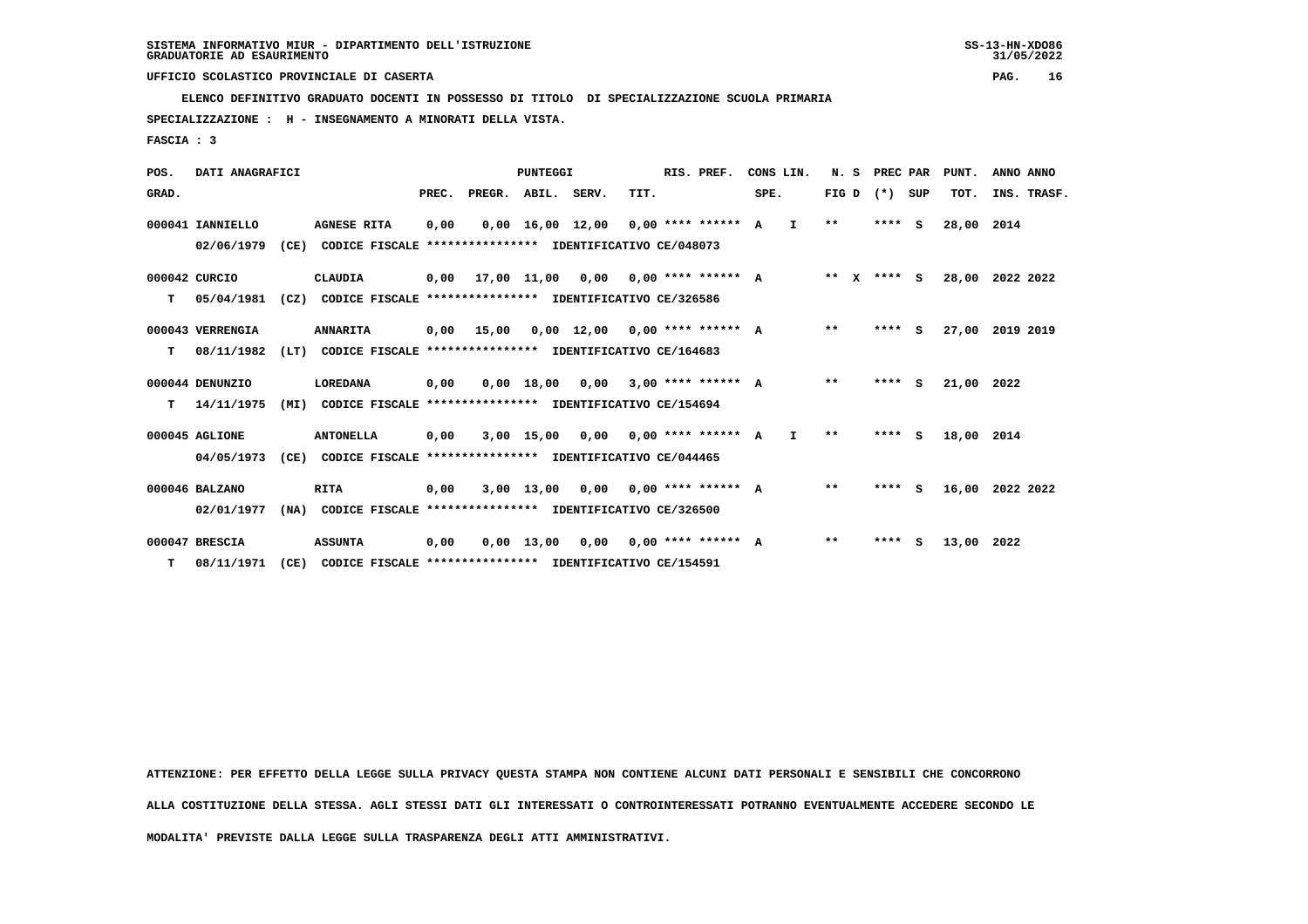**ELENCO DEFINITIVO GRADUATO DOCENTI IN POSSESSO DI TITOLO DI SPECIALIZZAZIONE SCUOLA PRIMARIA**

 **SPECIALIZZAZIONE : H - INSEGNAMENTO A MINORATI DELLA VISTA.**

 **FASCIA : 3**

| POS.  | DATI ANAGRAFICI  |      |                                                                                                                                 |       |                    | <b>PUNTEGGI</b>   |                                      |      | RIS. PREF.           | CONS LIN. |              | N. S  | PREC PAR |     | PUNT.              | ANNO ANNO |             |
|-------|------------------|------|---------------------------------------------------------------------------------------------------------------------------------|-------|--------------------|-------------------|--------------------------------------|------|----------------------|-----------|--------------|-------|----------|-----|--------------------|-----------|-------------|
| GRAD. |                  |      |                                                                                                                                 | PREC. | PREGR. ABIL. SERV. |                   |                                      | TIT. |                      | SPE.      |              | FIG D | (*) SUP  |     | TOT.               |           | INS. TRASF. |
|       | 000048 CENNAME   |      | <b>ROSA</b>                                                                                                                     |       | $0,00$ 120,00      |                   | $0,00$ 36,00                         |      | $0.00$ **** ****** R |           |              | $***$ | ****     | - S | 156,00             | 2022 2022 |             |
| т     | 29/01/1963       | (EE) | CODICE FISCALE **************** IDENTIFICATIVO CE/326656                                                                        |       |                    |                   |                                      |      |                      |           |              |       |          |     |                    |           |             |
|       | 000049 DIPALMA   |      | <b>CONCETTA</b>                                                                                                                 | 0,00  |                    | 40,00 14,00 48,00 |                                      |      | $0.00$ **** ****** R |           | $\mathbf{I}$ | $* *$ | ****     |     | S 102,00 2022 2022 |           |             |
| т     | 10/12/1976       | (CE) | CODICE FISCALE **************** IDENTIFICATIVO CE/326569                                                                        |       |                    |                   |                                      |      |                      |           |              |       |          |     |                    |           |             |
|       | 000050 AVERSANO  |      | <b>ANTONELLA</b>                                                                                                                | 0,00  | 55,00              |                   | $0,00$ 36,00                         |      | 3,00 **** ****** R   |           |              | $* *$ | **** S   |     | 94,00              | 2022 2022 |             |
| т     | 20/11/1981       | (CE) | CODICE FISCALE **************** IDENTIFICATIVO CE/326686                                                                        |       |                    |                   |                                      |      |                      |           |              |       |          |     |                    |           |             |
|       | 000051 BOVENZI   |      | PASQUALINA                                                                                                                      | 0,00  | 53,00              |                   | 0,00 36,00                           |      | $0.00$ **** ****** R |           |              | **    | **** S   |     | 89,00 2022 2022    |           |             |
| т     | 01/10/1976       |      | (CE) CODICE FISCALE **************** IDENTIFICATIVO CE/326507                                                                   |       |                    |                   |                                      |      |                      |           |              |       |          |     |                    |           |             |
|       | 000052 SPINOSA   |      | <b>GIUSEPPINA</b>                                                                                                               | 0,00  | 51,00              |                   | $0,00$ 38,00                         |      | 0,00 **** ****** R   |           |              | **    | **** S   |     | 89,00 2022 2022    |           |             |
|       | 20/02/1974       |      | (CE) CODICE FISCALE **************** IDENTIFICATIVO CE/326595                                                                   |       |                    |                   |                                      |      |                      |           |              |       |          |     |                    |           |             |
|       | 000053 DE SANTIS |      | <b>ELISABETTA</b>                                                                                                               | 0,00  |                    |                   | 32,00 13,00 38,00 0,00 **** ****** R |      |                      |           |              | $* *$ | **** S   |     | 83,00 2000         |           |             |
|       | 16/06/1972       |      | (NA) CODICE FISCALE **************** IDENTIFICATIVO CE/024512                                                                   |       |                    |                   |                                      |      |                      |           |              |       |          |     |                    |           |             |
|       | 000054 GIULIANO  |      | MARIAROSARIA                                                                                                                    | 0,00  |                    |                   | 27,00 16,00 38,00 0,00 **** ****** R |      |                      |           | FI.          | $* *$ | ****     | - S | 81,00              | 2007 2007 |             |
|       | 01/09/1970       |      | (CE) CODICE FISCALE **************** IDENTIFICATIVO CE/056899                                                                   |       |                    |                   |                                      |      |                      |           |              |       |          |     |                    |           |             |
|       | 000055 DECIMO    |      | VINCENZA                                                                                                                        | 0,00  | 40,00              |                   | $0.00$ 36.00                         |      | $0.00$ **** ****** R |           |              | $***$ | **** S   |     | 76,00 2022 2022    |           |             |
| т     | 04/12/1982       | (CE) | CODICE FISCALE **************** IDENTIFICATIVO CE/326532                                                                        |       |                    |                   |                                      |      |                      |           |              |       |          |     |                    |           |             |
|       |                  |      | ATTENZIONE: PER EFFETTO DELLA LEGGE SULLA PRIVACY QUESTA STAMPA NON CONTIENE ALCUNI DATI PERSONALI E SENSIBILI CHE CONCORRONO   |       |                    |                   |                                      |      |                      |           |              |       |          |     |                    |           |             |
|       |                  |      | ALLA COSTITUZIONE DELLA STESSA. AGLI STESSI DATI GLI INTERESSATI O CONTROINTERESSATI POTRANNO EVENTUALMENTE ACCEDERE SECONDO LE |       |                    |                   |                                      |      |                      |           |              |       |          |     |                    |           |             |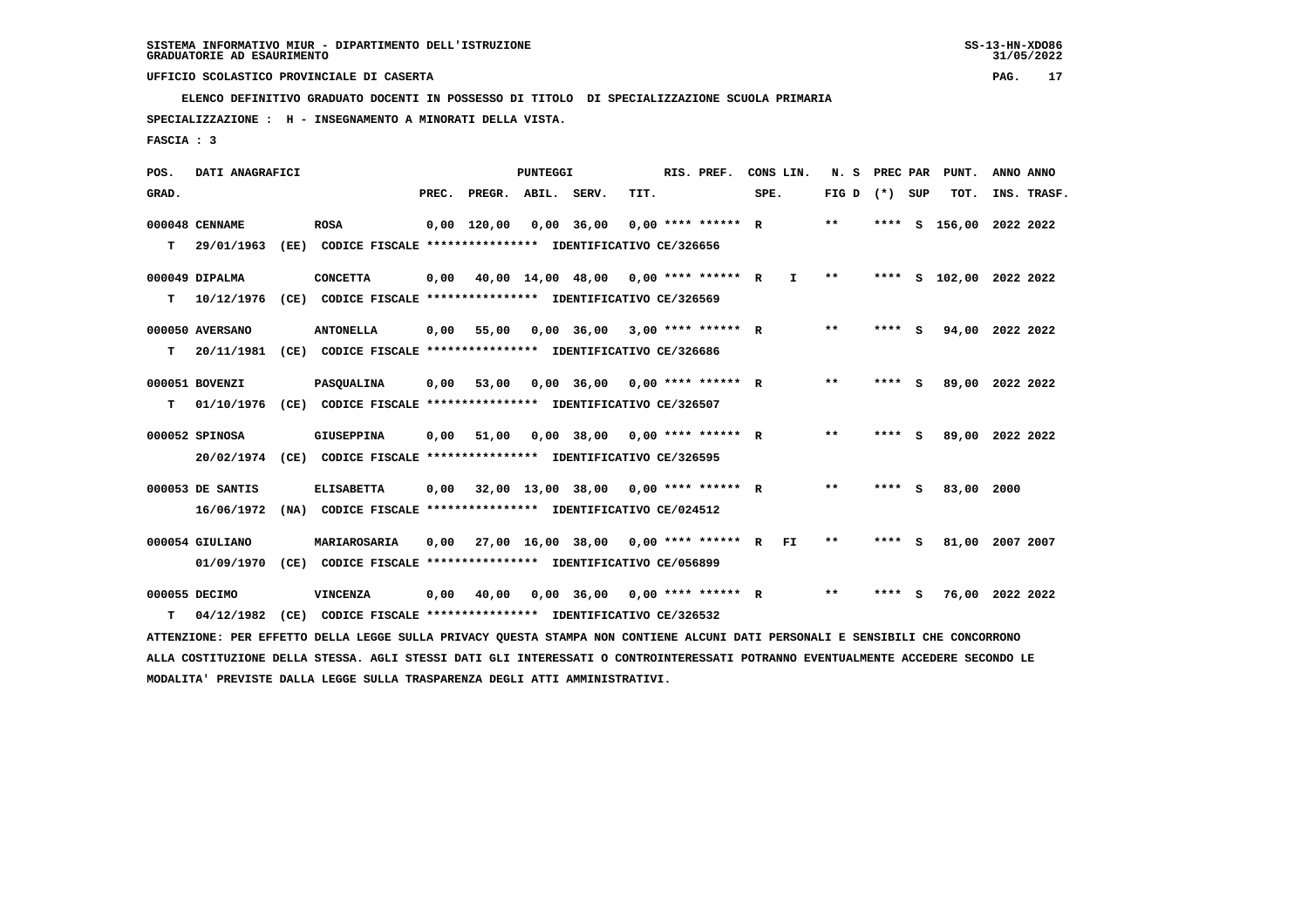**ELENCO DEFINITIVO GRADUATO DOCENTI IN POSSESSO DI TITOLO DI SPECIALIZZAZIONE SCUOLA PRIMARIA**

 **SPECIALIZZAZIONE : H - INSEGNAMENTO A MINORATI DELLA VISTA.**

 **FASCIA : 3**

| POS.  | DATI ANAGRAFICI    |      |                                                                                                                                 |       |                    | <b>PUNTEGGI</b>   |                                                   |                      | RIS. PREF.           | CONS LIN. |              | N. S              | PREC PAR |     | PUNT.           | ANNO ANNO |             |
|-------|--------------------|------|---------------------------------------------------------------------------------------------------------------------------------|-------|--------------------|-------------------|---------------------------------------------------|----------------------|----------------------|-----------|--------------|-------------------|----------|-----|-----------------|-----------|-------------|
| GRAD. |                    |      |                                                                                                                                 | PREC. | PREGR. ABIL. SERV. |                   |                                                   | TIT.                 |                      | SPE.      |              | FIG $D$ $(*)$ SUP |          |     | TOT.            |           | INS. TRASF. |
|       | 000056 LAUTIERI    |      | MONICA                                                                                                                          | 0,00  |                    | 26,00 11,00 36,00 |                                                   |                      | $0.00$ **** ****** R |           |              | $* *$             | ****     | - S | 73,00           | 2019 2019 |             |
| т     | 15/06/1973         | (FR) | CODICE FISCALE **************** IDENTIFICATIVO CE/164921                                                                        |       |                    |                   |                                                   |                      |                      |           |              |                   |          |     |                 |           |             |
|       | 000057 GRASSO      |      | <b>MARIA ASSUNTA</b>                                                                                                            | 0,00  | 36,00              |                   | 0,00 36,00                                        | $0.00$ **** ****** R |                      |           |              | $* *$             | ****     | - S | 72,00 2022 2022 |           |             |
| т     | 24/10/1981         |      | (CE) CODICE FISCALE **************** IDENTIFICATIVO CE/326648                                                                   |       |                    |                   |                                                   |                      |                      |           |              |                   |          |     |                 |           |             |
|       | 000058 NOVIELLO    |      | <b>ISABELLA</b>                                                                                                                 | 0,00  |                    |                   | 22,00 11,00 36,00 3,00 **** ****** R              |                      |                      |           |              | $* *$             | **** S   |     | 72,00 2022 2022 |           |             |
| т     | 07/11/1972         |      | (NA) CODICE FISCALE *************** IDENTIFICATIVO CE/326588                                                                    |       |                    |                   |                                                   |                      |                      |           |              |                   |          |     |                 |           |             |
|       | 000059 COVIELLO    |      | <b>MARIANNA</b>                                                                                                                 | 0,00  |                    |                   | $19.00$ $11.00$ $36.00$ $0.00$ $***$ **** *****   |                      |                      |           | $\mathbf{I}$ | $* *$             | **** S   |     | 66,00 2022 2022 |           |             |
| т     | 09/06/1979         |      | (CE) CODICE FISCALE **************** IDENTIFICATIVO CE/326593                                                                   |       |                    |                   |                                                   |                      |                      |           |              |                   |          |     |                 |           |             |
|       | 000060 DEL GIUDICE |      | <b>ANNA</b>                                                                                                                     | 0,00  |                    |                   | 7,00 15,00 36,00 3,00 **** ****** R               |                      |                      |           | I.           | $* *$             | **** S   |     | 61,00 2022 2022 |           |             |
|       | 06/07/1974         |      | (CE) CODICE FISCALE **************** IDENTIFICATIVO CE/326641                                                                   |       |                    |                   |                                                   |                      |                      |           |              |                   |          |     |                 |           |             |
|       | 000061 ALBANO      |      | <b>ORSOLA</b>                                                                                                                   | 0,00  |                    |                   | $11.00$ $12.00$ $36.00$ $0.00$ $***$ **** ***** R |                      |                      |           |              | $**$              | ****     | - S | 59,00 2022 2022 |           |             |
|       | 04/04/1975         |      | (NA) CODICE FISCALE **************** IDENTIFICATIVO CE/326566                                                                   |       |                    |                   |                                                   |                      |                      |           |              |                   |          |     |                 |           |             |
|       | 000062 TUFANO      |      | <b>IRENE</b>                                                                                                                    | 0,00  | 20,00              |                   | $0,00$ 36,00 0,00 **** ****** R                   |                      |                      |           |              | $***$             | **** S   |     | 56,00           | 2019 2019 |             |
| т     | 08/08/1982         |      | (NA) CODICE FISCALE **************** IDENTIFICATIVO CE/164656                                                                   |       |                    |                   |                                                   |                      |                      |           |              |                   |          |     |                 |           |             |
|       | 000063 MITRANO     |      | MARIA VINCENZ                                                                                                                   | 0,00  |                    |                   | 8,00 16,00 32,00 0,00 **** ****** R               |                      |                      |           | I.           | **                | ****     | - S | 56,00 2019 2019 |           |             |
|       | 24/11/1967         |      | (NA) CODICE FISCALE **************** IDENTIFICATIVO CE/164802                                                                   |       |                    |                   |                                                   |                      |                      |           |              |                   |          |     |                 |           |             |
|       |                    |      | ATTENZIONE: PER EFFETTO DELLA LEGGE SULLA PRIVACY QUESTA STAMPA NON CONTIENE ALCUNI DATI PERSONALI E SENSIBILI CHE CONCORRONO   |       |                    |                   |                                                   |                      |                      |           |              |                   |          |     |                 |           |             |
|       |                    |      | ALLA COSTITUZIONE DELLA STESSA. AGLI STESSI DATI GLI INTERESSATI O CONTROINTERESSATI POTRANNO EVENTUALMENTE ACCEDERE SECONDO LE |       |                    |                   |                                                   |                      |                      |           |              |                   |          |     |                 |           |             |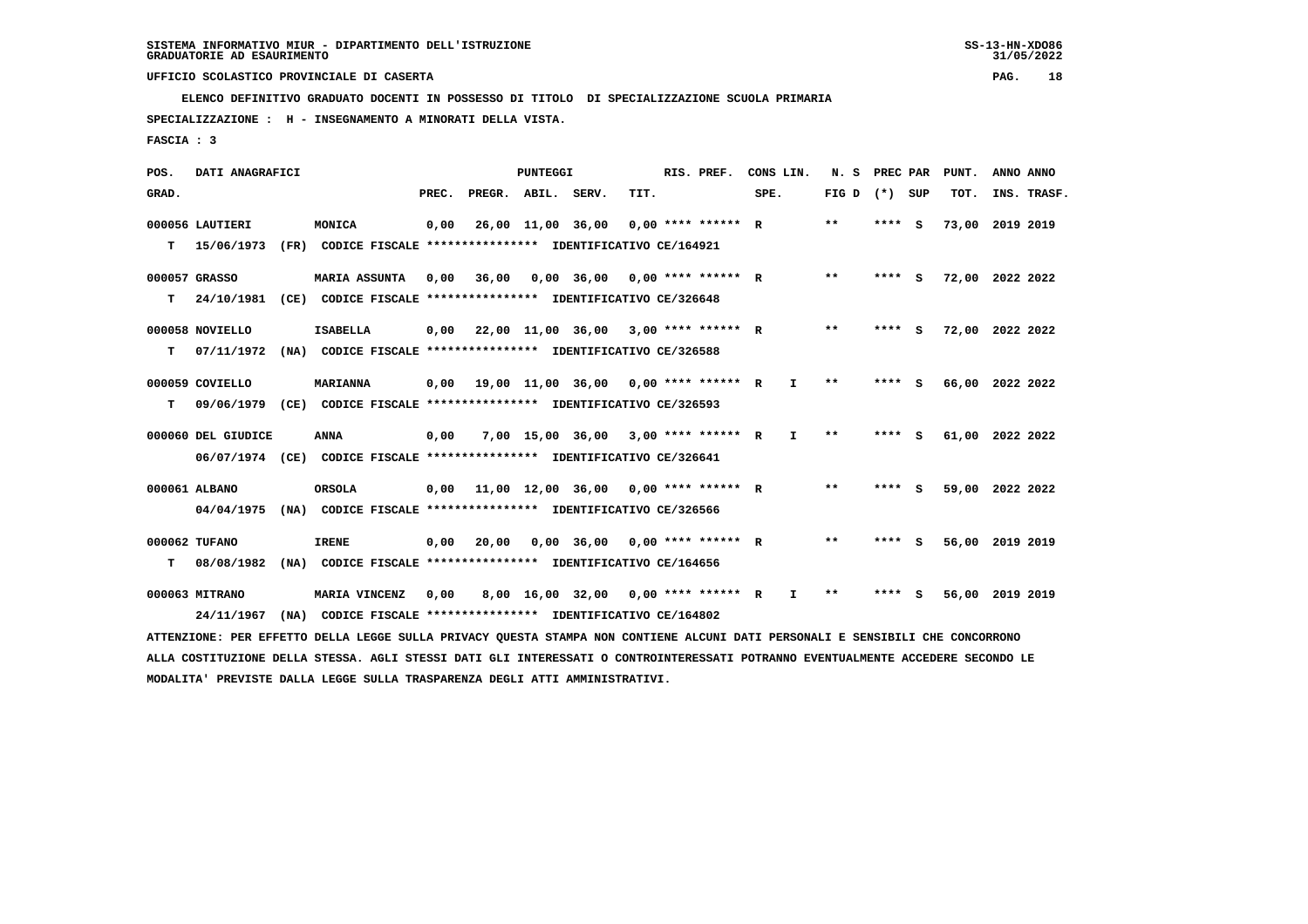**ELENCO DEFINITIVO GRADUATO DOCENTI IN POSSESSO DI TITOLO DI SPECIALIZZAZIONE SCUOLA PRIMARIA**

 **SPECIALIZZAZIONE : H - INSEGNAMENTO A MINORATI DELLA VISTA.**

 **FASCIA : 3**

| POS.         | DATI ANAGRAFICI   |      |                                                               |       |              | <b>PUNTEGGI</b>    |                  |      | RIS. PREF.           |      | CONS LIN.    | N.S     |              | PREC PAR |     | PUNT.           | ANNO ANNO |             |
|--------------|-------------------|------|---------------------------------------------------------------|-------|--------------|--------------------|------------------|------|----------------------|------|--------------|---------|--------------|----------|-----|-----------------|-----------|-------------|
| GRAD.        |                   |      |                                                               | PREC. | PREGR. ABIL. |                    | SERV.            | TIT. |                      | SPE. |              | FIG D   |              | $(*)$    | SUP | TOT.            |           | INS. TRASF. |
|              | 000064 MAISTO     |      | <b>MARIANNA</b>                                               | 0,00  |              | $6,00$ 15,00 32,00 |                  |      | 3,00 **** ****** R   |      | I.           | $* *$   |              | $***$ S  |     | 56,00           | 2022 2022 |             |
|              | 16/05/1976        |      | (CE) CODICE FISCALE **************** IDENTIFICATIVO CE/326549 |       |              |                    |                  |      |                      |      |              |         |              |          |     |                 |           |             |
|              | 000065 PALADINO   |      | LUANA                                                         | 0,00  |              |                    | 3,00 11,00 36,00 |      | $3.00$ **** ****** R |      |              | $***$ X |              | **** S   |     | 53,00 2022 2022 |           |             |
| т            | 22/11/1974        |      | (CE) CODICE FISCALE **************** IDENTIFICATIVO CE/326694 |       |              |                    |                  |      |                      |      |              |         |              |          |     |                 |           |             |
|              | 000066 MANDATO    |      | MARIAELENA                                                    | 0,00  |              | 3,00 14,00 36,00   |                  |      | $0.00$ **** ****** R |      | $\mathbf{I}$ | $* *$   | $\mathbf{x}$ | **** S   |     | 53,00           | 2022 2022 |             |
|              | 01/02/1978        | (CE) | CODICE FISCALE **************** IDENTIFICATIVO CE/326553      |       |              |                    |                  |      |                      |      |              |         |              |          |     |                 |           |             |
|              | 000067 MATTEI     |      | <b>FILOMENA</b>                                               | 0,00  |              |                    | 2,00 15,00 31,00 |      | $0.00$ **** ****** R |      | I.           | $**$    |              | ****     | - S | 48,00           | 2014 2007 |             |
|              | 08/01/1972        |      | (CE) CODICE FISCALE **************** IDENTIFICATIVO CE/057537 |       |              |                    |                  |      |                      |      |              |         |              |          |     |                 |           |             |
| 000068 NASTO |                   |      | <b>GIUSEPPA</b>                                               | 0.00  | 18,00        |                    | 0,00 22,00       |      | $0.00$ **** ****** R |      |              | $**$    |              | **** S   |     | 40,00 2014      |           |             |
| т            | 31/08/1982        | (CE) | CODICE FISCALE **************** IDENTIFICATIVO CE/149486      |       |              |                    |                  |      |                      |      |              |         |              |          |     |                 |           |             |
|              | 000069 PONTORIERO |      | <b>DOMENICA</b>                                               | 0,00  |              | 18,00 11,00        | 0,00             |      | $6.00*********$ R    |      |              | $***$ X |              | $***$ S  |     | 35,00           | 2019 2019 |             |
| т            | 12/08/1977        | (VV) | CODICE FISCALE **************** IDENTIFICATIVO CE/164982      |       |              |                    |                  |      |                      |      |              |         |              |          |     |                 |           |             |
|              | 000070 MURANTE    |      | <b>ANTONIETTA</b>                                             | 0,00  |              | $0,00 \quad 12,00$ | 8,00             |      | $0.00$ **** ****** R |      |              | $**$    |              | **** S   |     | 20,00           | 2022 2007 |             |
|              | 04/02/1977        | (CE) | CODICE FISCALE **************** IDENTIFICATIVO CE/057424      |       |              |                    |                  |      |                      |      |              |         |              |          |     |                 |           |             |
|              | 000071 MANDARA    |      | <b>ELDA</b>                                                   | 0,00  |              | $0,00 \quad 12,00$ | 0.00             |      | $3.00$ **** ****** R |      |              | $* *$   |              | ****     | s   | 15,00           | 2022 2022 |             |
| т            | 20/03/1981        | (CE) | CODICE FISCALE **************** IDENTIFICATIVO CE/326551      |       |              |                    |                  |      |                      |      |              |         |              |          |     |                 |           |             |

 **ATTENZIONE: PER EFFETTO DELLA LEGGE SULLA PRIVACY QUESTA STAMPA NON CONTIENE ALCUNI DATI PERSONALI E SENSIBILI CHE CONCORRONO**

 **ALLA COSTITUZIONE DELLA STESSA. AGLI STESSI DATI GLI INTERESSATI O CONTROINTERESSATI POTRANNO EVENTUALMENTE ACCEDERE SECONDO LE**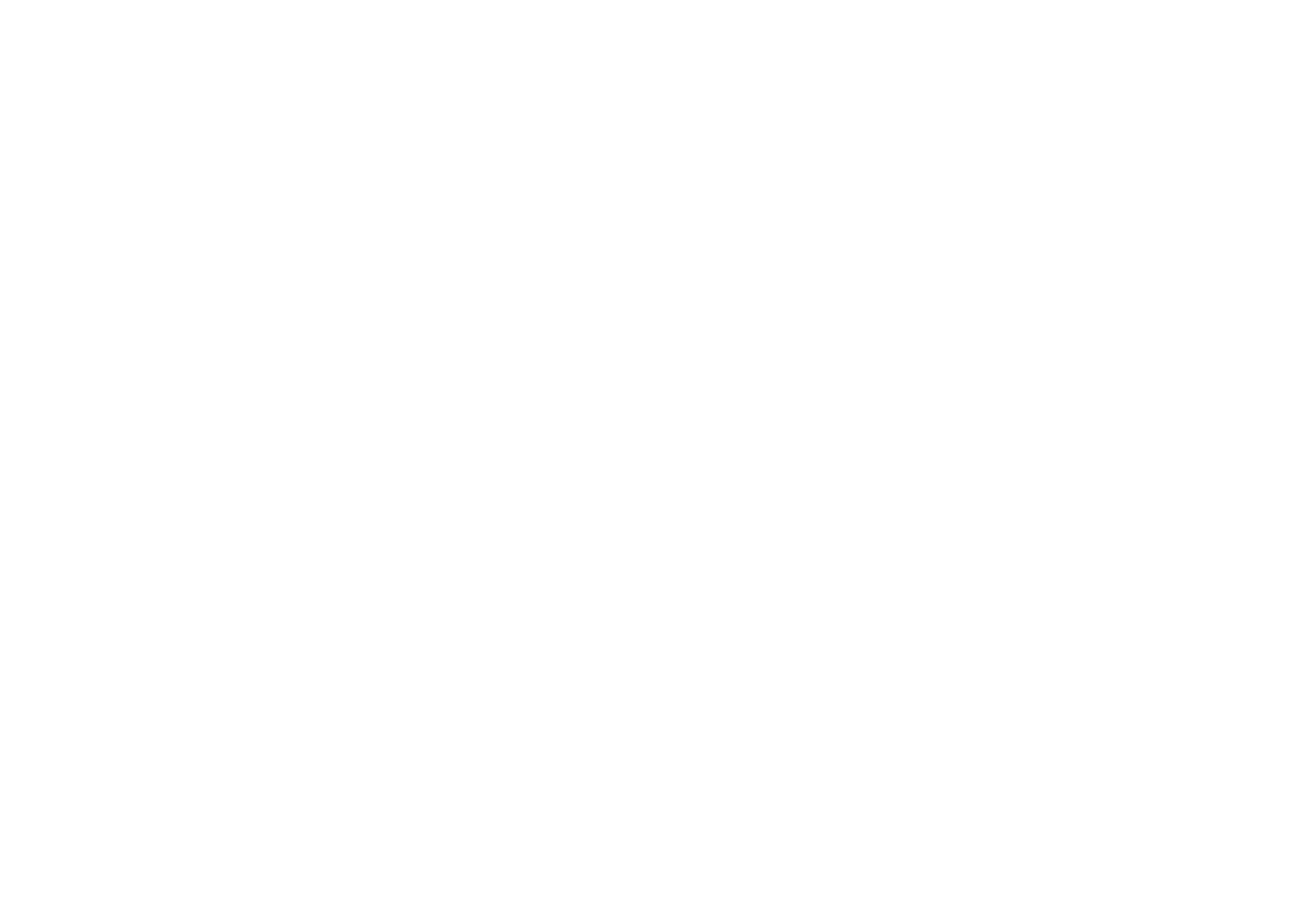**ELENCO DEFINITIVO GRADUATO DOCENTI IN POSSESSO DI TITOLO DI SPECIALIZZAZIONE SCUOLA PRIMARIA**

 **SPECIALIZZAZIONE : I - INSEGNAMENTO A MINORATI DELL'UDITO.**

 **FASCIA : 3**

| POS.         | DATI ANAGRAFICI  |                                                                                                                                 |       |        | <b>PUNTEGGI</b> |                   |      | RIS. PREF.             |      | CONS LIN.    | N. S  | PREC PAR | PUNT.                   | ANNO ANNO |             |
|--------------|------------------|---------------------------------------------------------------------------------------------------------------------------------|-------|--------|-----------------|-------------------|------|------------------------|------|--------------|-------|----------|-------------------------|-----------|-------------|
| GRAD.        |                  |                                                                                                                                 | PREC. | PREGR. | ABIL.           | SERV.             | TIT. |                        | SPE. |              | FIG D | (*) SUP  | TOT.                    |           | INS. TRASF. |
|              | 000001 GAROFALO  | <b>GIOVANNA</b>                                                                                                                 | 0,00  | 88,00  |                 | $0,00$ 28,00      |      | $3.00$ **** ****** A   |      | I.           | $* *$ | $***$ S  | 119,00 2022 2022        |           |             |
| т            | 14/07/1980       | (CE) CODICE FISCALE **************** IDENTIFICATIVO CE/326603                                                                   |       |        |                 |                   |      |                        |      |              |       |          |                         |           |             |
| 000002 RAINA |                  | <b>ROSA</b>                                                                                                                     | 0,00  | 77,00  |                 | 0,00 36,00        |      | $3,00$ **** ****** A   |      |              | $* *$ |          | **** S 116,00 2022 2022 |           |             |
| т            | 27/07/1980       | (CE) CODICE FISCALE **************** IDENTIFICATIVO CE/326614                                                                   |       |        |                 |                   |      |                        |      |              |       |          |                         |           |             |
|              | 000003 CARCAISO  | <b>NATALINA</b>                                                                                                                 | 0,00  | 77,00  |                 | 0,00 36,00        |      | $0.00$ **** ****** A   |      |              | $***$ | ****     | s 113,00 2022 2022      |           |             |
|              | 29/03/1981       | (CE) CODICE FISCALE **************** IDENTIFICATIVO CE/326663                                                                   |       |        |                 |                   |      |                        |      |              |       |          |                         |           |             |
| 000004 PESCE |                  | <b>IDA</b>                                                                                                                      | 0,00  |        |                 | 54,00 16,00 36,00 |      | $3.00$ **** ****** A   |      | $\mathbf{I}$ | **    | ****     | S 109,00 2019 2019      |           |             |
|              | 27/06/1978       | (CE) CODICE FISCALE **************** IDENTIFICATIVO CE/164974                                                                   |       |        |                 |                   |      |                        |      |              |       |          |                         |           |             |
|              | 000005 COLELLA   | <b>ANNA</b>                                                                                                                     | 0,00  |        |                 | 57,00 12,00 36,00 |      | $3.00$ **** ****** A   |      |              | $* *$ | ****     | 108,00 2022 2022        |           |             |
| т            | 14/06/1976       | (NA) CODICE FISCALE **************** IDENTIFICATIVO CE/326619                                                                   |       |        |                 |                   |      |                        |      |              |       |          |                         |           |             |
|              | 000006 SCHIAVONE | <b>GIOVANNA</b>                                                                                                                 | 0,00  |        |                 | 48,00 18,00 36,00 |      | $3,00$ **** ****** A   |      |              | $***$ |          | **** S 105,00 2022 2022 |           |             |
|              | 25/06/1983       | (NA) CODICE FISCALE **************** IDENTIFICATIVO CE/326579                                                                   |       |        |                 |                   |      |                        |      |              |       |          |                         |           |             |
|              | 000007 SANTORO   | CAROLINA                                                                                                                        | 0,00  |        |                 | 52,00 16,00 36,00 |      | $0.00$ **** ****** A F |      |              | $***$ |          | **** S 104,00 2002 2015 |           |             |
|              | 21/07/1974       | (CE) CODICE FISCALE **************** IDENTIFICATIVO CE/154054                                                                   |       |        |                 |                   |      |                        |      |              |       |          |                         |           |             |
|              | 000008 DI RONZA  | <b>GINA</b>                                                                                                                     | 0,00  |        |                 | 50,00 15,00 36,00 |      | $3.00$ **** ****** A   |      | I.           | $* *$ |          | **** S 104,00 2014      |           |             |
|              | 22/04/1977       | (CE) CODICE FISCALE **************** IDENTIFICATIVO CE/045894                                                                   |       |        |                 |                   |      |                        |      |              |       |          |                         |           |             |
|              |                  | ATTENZIONE: PER EFFETTO DELLA LEGGE SULLA PRIVACY QUESTA STAMPA NON CONTIENE ALCUNI DATI PERSONALI E SENSIBILI CHE CONCORRONO   |       |        |                 |                   |      |                        |      |              |       |          |                         |           |             |
|              |                  | ALLA COSTITUZIONE DELLA STESSA. AGLI STESSI DATI GLI INTERESSATI O CONTROINTERESSATI POTRANNO EVENTUALMENTE ACCEDERE SECONDO LE |       |        |                 |                   |      |                        |      |              |       |          |                         |           |             |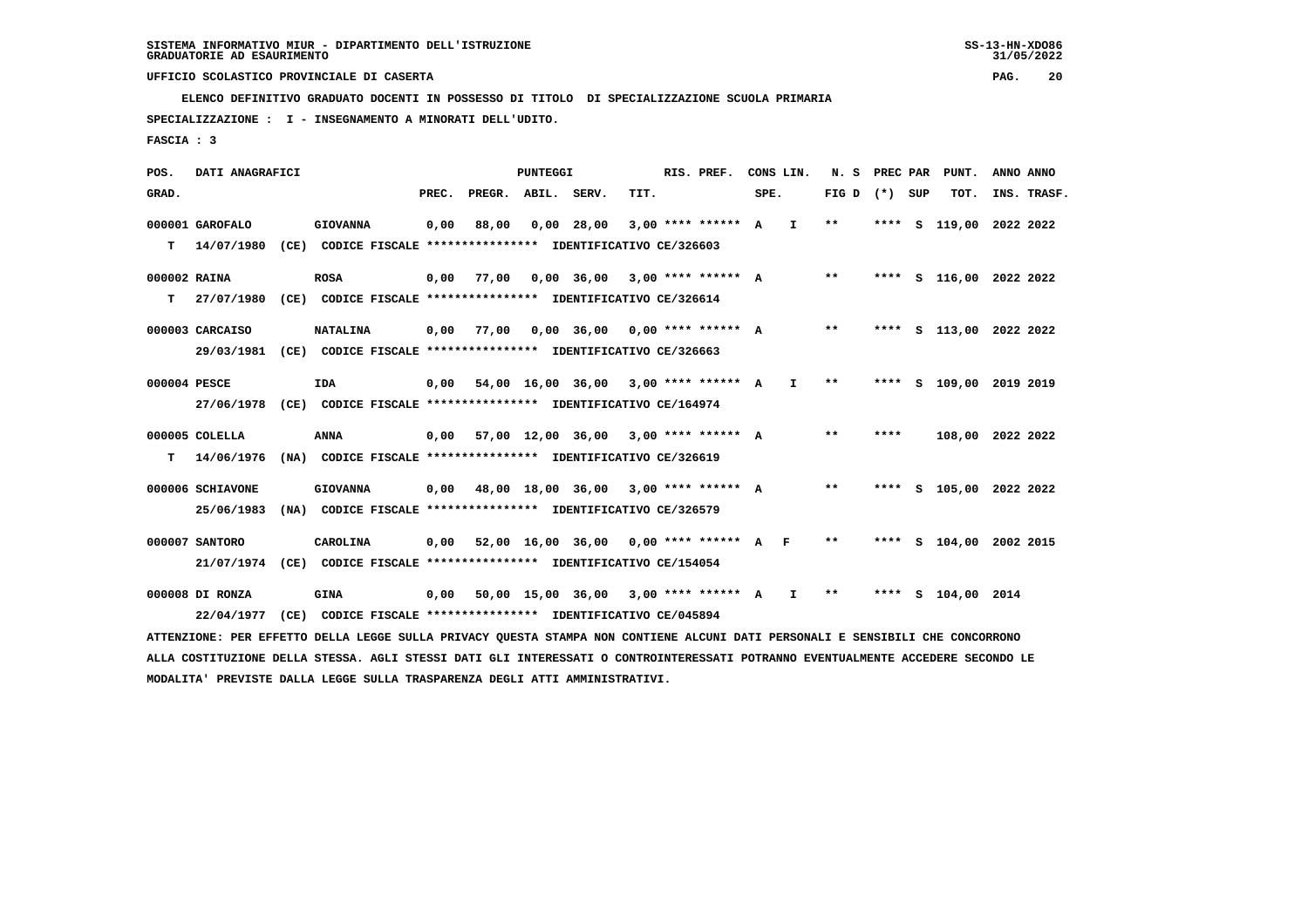**ELENCO DEFINITIVO GRADUATO DOCENTI IN POSSESSO DI TITOLO DI SPECIALIZZAZIONE SCUOLA PRIMARIA**

 **SPECIALIZZAZIONE : I - INSEGNAMENTO A MINORATI DELL'UDITO.**

 **FASCIA : 3**

 **POS. DATI ANAGRAFICI PUNTEGGI RIS. PREF. CONS LIN. N. S PREC PAR PUNT. ANNO ANNO**GRAD. **PREGRADE SERVEGE SERVE SERVE SPEREGE SPEREGALES SPEREGALES SPEREGALES SPEREGALES SPEREGALES SUP TOT. INS. TRASF. 000009 CORONELLA ANGELAROSA 0,00 65,00 0,00 36,00 3,00 \*\*\*\* \*\*\*\*\*\* A \*\* \*\*\*\* S 104,00 2022 2022 T 02/07/1968 (CE) CODICE FISCALE \*\*\*\*\*\*\*\*\*\*\*\*\*\*\*\* IDENTIFICATIVO CE/326602 000010 DI LILLO CARMEN 0,00 56,00 0,00 44,00 0,00 \*\*\*\* \*\*\*\*\*\* A \*\* \*\*\*\* S 100,00 2022 2022 T 08/08/1980 (CE) CODICE FISCALE \*\*\*\*\*\*\*\*\*\*\*\*\*\*\*\* IDENTIFICATIVO CE/326666 000011 DE CARO ADELAIDE 0,00 47,00 12,00 36,00 0,00 \*\*\*\* \*\*\*\*\*\* A I \*\* \*\*\*\* S 95,00 2022 2022 31/01/1976 (CE) CODICE FISCALE \*\*\*\*\*\*\*\*\*\*\*\*\*\*\*\* IDENTIFICATIVO CE/326503 000012 FEOLA FILOMENA 0,00 40,00 16,00 36,00 1,00 \*\*\*\* \*\*\*\*\*\* A F \*\* \*\*\*\* S 93,00 2007 25/03/1965 (CE) CODICE FISCALE \*\*\*\*\*\*\*\*\*\*\*\*\*\*\*\* IDENTIFICATIVO CE/044426 000013 FERRARO ANNALISA 0,00 71,00 0,00 22,00 0,00 \*\*\*\* \*\*\*\*\*\* A \*\* X \*\*\*\* S 93,00 2022 2022 T 19/11/1981 (NA) CODICE FISCALE \*\*\*\*\*\*\*\*\*\*\*\*\*\*\*\* IDENTIFICATIVO CE/326535 000014 CIRILLO SONIA 0,00 42,00 14,00 36,00 0,00 \*\*\*\* \*\*\*\*\*\* A I \*\* X \*\*\*\* S 92,00 2014 T 11/08/1982 (NA) CODICE FISCALE \*\*\*\*\*\*\*\*\*\*\*\*\*\*\*\* IDENTIFICATIVO CE/154137 000015 DEL VECCHIO TERESA 0,00 54,00 0,00 38,00 0,00 \*\*\*\* \*\*\*\*\*\* A \*\* \*\*\*\* S 92,00 2022 2022 T 23/01/1979 (CE) CODICE FISCALE \*\*\*\*\*\*\*\*\*\*\*\*\*\*\*\* IDENTIFICATIVO CE/326652 000016 ANDREOZZI ANNA 0,00 56,00 0,00 36,00 0,00 \*\*\*\* \*\*\*\*\*\* A \*\* \*\*\*\* S 92,00 2022 2022 T 19/03/1975 (CE) CODICE FISCALE \*\*\*\*\*\*\*\*\*\*\*\*\*\*\*\* IDENTIFICATIVO CE/326687 ATTENZIONE: PER EFFETTO DELLA LEGGE SULLA PRIVACY QUESTA STAMPA NON CONTIENE ALCUNI DATI PERSONALI E SENSIBILI CHE CONCORRONO ALLA COSTITUZIONE DELLA STESSA. AGLI STESSI DATI GLI INTERESSATI O CONTROINTERESSATI POTRANNO EVENTUALMENTE ACCEDERE SECONDO LE MODALITA' PREVISTE DALLA LEGGE SULLA TRASPARENZA DEGLI ATTI AMMINISTRATIVI.**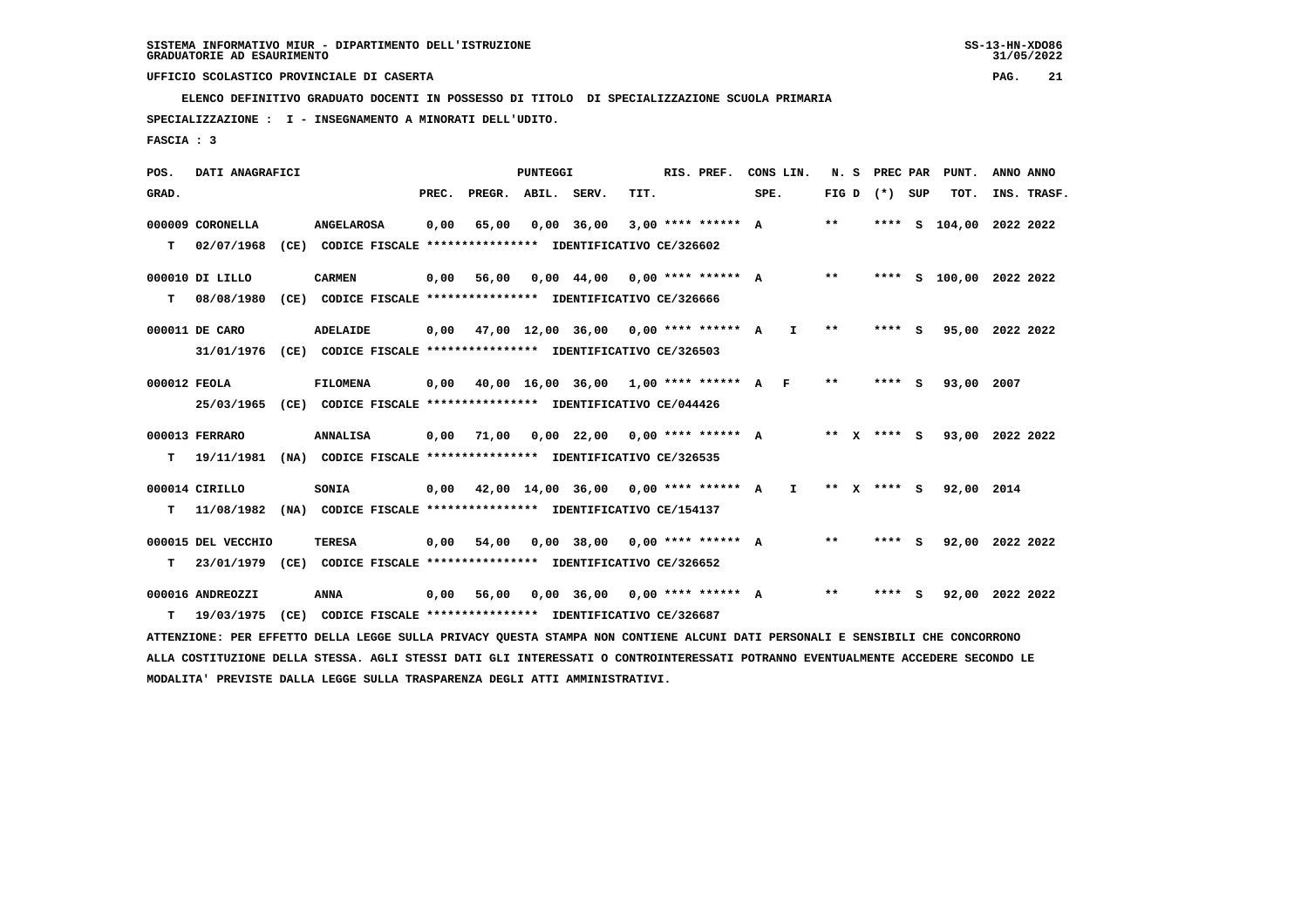**ELENCO DEFINITIVO GRADUATO DOCENTI IN POSSESSO DI TITOLO DI SPECIALIZZAZIONE SCUOLA PRIMARIA**

 **SPECIALIZZAZIONE : I - INSEGNAMENTO A MINORATI DELL'UDITO.**

 **FASCIA : 3**

| <b>PUNTEGGI</b><br>DATI ANAGRAFICI<br>RIS. PREF.<br>CONS LIN.<br>N. S PREC PAR<br>PUNT.<br>POS.                                 | ANNO ANNO   |
|---------------------------------------------------------------------------------------------------------------------------------|-------------|
| FIG D $(*)$ SUP<br>GRAD.<br>PREC.<br>PREGR. ABIL. SERV.<br>TIT.<br>SPE.<br>TOT.                                                 | INS. TRASF. |
|                                                                                                                                 |             |
| $* *$<br>000017 VERRILLO<br><b>FILOMENA</b><br>0,00<br>56,00 11,00 24,00<br>$0.00$ **** ****** A<br>**** S<br>91,00             | 2019 2019   |
| 07/10/1967<br>(CE) CODICE FISCALE **************** IDENTIFICATIVO CE/164685<br>т                                                |             |
| 000018 FRETTA<br><b>ANGELA</b><br>42,00 11,00 38,00 0,00 **** ****** A<br>$* *$<br>91,00 2022 2022<br>0,00<br>I.<br>**** S      |             |
|                                                                                                                                 |             |
| т<br>06/07/1979<br>(CE) CODICE FISCALE **************** IDENTIFICATIVO CE/326559                                                |             |
| $***$<br>000019 SALZILLO<br>MARIACARMELA<br>0,00<br>50,00<br>$0.00$ 36.00 3.00 **** ****** A<br>**** S<br>89,00 2022 2022       |             |
| T.<br>21/08/1981 (CE) CODICE FISCALE **************** IDENTIFICATIVO CE/326570                                                  |             |
|                                                                                                                                 |             |
| 24,00 16,00 36,00 3,00 **** ****** A<br>**<br>000020 CORE<br>MARIAANGELA<br>0,00<br>79,00 2014<br>****                          |             |
| 09/05/1977 (CE) CODICE FISCALE **************** IDENTIFICATIVO CE/154141<br>т                                                   |             |
|                                                                                                                                 |             |
| 23,00 13,00 36,00 3,00 **** ****** A<br>$***$<br>000021 BOVENZI<br>LUCIA<br>0,00<br>$***$ S<br>75,00 2014                       |             |
| 27/09/1977 (CE) CODICE FISCALE **************** IDENTIFICATIVO CE/148564<br>т                                                   |             |
|                                                                                                                                 |             |
| 000022 COLELLA<br>GIUSEPPINA<br>57,00<br>$0,00$ 18,00 0,00 **** ****** A<br>$***$<br>75,00 2019 2019<br>0,00<br>**** S          |             |
| т<br>07/05/1983<br>(CE) CODICE FISCALE **************** IDENTIFICATIVO CE/164845                                                |             |
| 000023 NESPOLI<br>LUIGI<br>$0,00$ 22,00 15,00 36,00 0,00 **** ****** A<br>$***$ S<br>73,00 2000<br>Ι.<br>** X                   |             |
| (CE) CODICE FISCALE *************** IDENTIFICATIVO CE/027027<br>11/06/1965                                                      |             |
|                                                                                                                                 |             |
| 000024 CIRILLO<br>PARIS<br>0,00 24,00 11,00 36,00 0,00 **** ****** A<br>$***$<br>**** S<br>71,00 2022 2022                      |             |
| (NA) CODICE FISCALE **************** IDENTIFICATIVO CE/326620<br>т<br>31/03/1980                                                |             |
| ATTENZIONE: PER EFFETTO DELLA LEGGE SULLA PRIVACY QUESTA STAMPA NON CONTIENE ALCUNI DATI PERSONALI E SENSIBILI CHE CONCORRONO   |             |
| ALLA COSTITUZIONE DELLA STESSA. AGLI STESSI DATI GLI INTERESSATI O CONTROINTERESSATI POTRANNO EVENTUALMENTE ACCEDERE SECONDO LE |             |
| MODALITA' PREVISTE DALLA LEGGE SULLA TRASPARENZA DEGLI ATTI AMMINISTRATIVI.                                                     |             |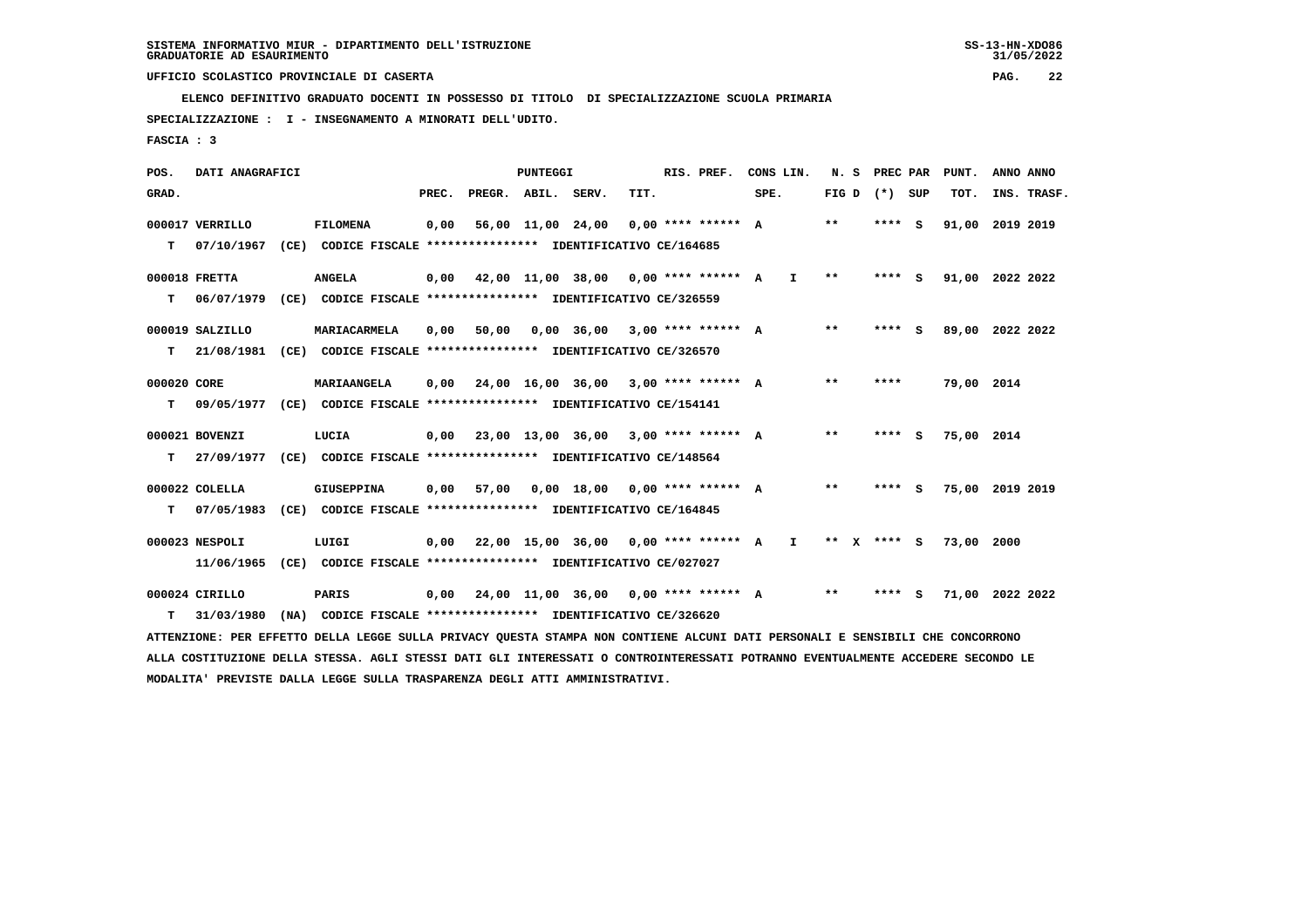**ELENCO DEFINITIVO GRADUATO DOCENTI IN POSSESSO DI TITOLO DI SPECIALIZZAZIONE SCUOLA PRIMARIA**

 **SPECIALIZZAZIONE : I - INSEGNAMENTO A MINORATI DELL'UDITO.**

 **FASCIA : 3**

| POS.  | DATI ANAGRAFICI   |                                                                                                                               |       |                                             | PUNTEGGI |                                     |      | RIS. PREF.           | CONS LIN. | N.S             | <b>PREC PAR</b> | PUNT.           | ANNO ANNO |             |
|-------|-------------------|-------------------------------------------------------------------------------------------------------------------------------|-------|---------------------------------------------|----------|-------------------------------------|------|----------------------|-----------|-----------------|-----------------|-----------------|-----------|-------------|
| GRAD. |                   |                                                                                                                               | PREC. | PREGR. ABIL. SERV.                          |          |                                     | TIT. |                      | SPE.      | FIG D $(*)$ SUP |                 | TOT.            |           | INS. TRASF. |
|       | 000025 CERBARANO  | GIUSEPPINA                                                                                                                    | 0,00  | 45,00                                       |          | $0,00$ 24,00                        |      | $0.00$ **** ****** A |           | $**$            | **** S          | 69,00 2022 2022 |           |             |
| T.    | 30/08/1982        | (CE) CODICE FISCALE **************** IDENTIFICATIVO CE/326654                                                                 |       |                                             |          |                                     |      |                      |           |                 |                 |                 |           |             |
|       | 000026 ERARIO     | GIUSEPPINA                                                                                                                    | 0.00  | 45,00                                       |          | $0,00$ 24,00 0,00 **** ****** A     |      |                      |           | $\star\star$    | $***$ S         | 69,00 2022 2022 |           |             |
| T.    | 16/03/1984        | (NA) CODICE FISCALE **************** IDENTIFICATIVO CE/326521                                                                 |       |                                             |          |                                     |      |                      |           |                 |                 |                 |           |             |
|       | 000027 TOMMASONE  | LOREDANA                                                                                                                      | 0,00  | 29,00                                       |          | $0,00$ 36,00 3,00 **** ****** A     |      |                      |           | $***$           | $***$ S         | 68,00 2014      |           |             |
|       | 12/03/1982        | (CE) CODICE FISCALE **************** IDENTIFICATIVO CE/153934                                                                 |       |                                             |          |                                     |      |                      |           |                 |                 |                 |           |             |
|       | 000028 SIMONE     | <b>SIMONA</b>                                                                                                                 | 0,00  | 36,00                                       |          | $0.00$ 32.00 $0.00$ **** ****** A   |      |                      |           | $***$           | **** S          | 68,00 2014      |           |             |
| T.    | 03/04/1973        | (CE) CODICE FISCALE *************** IDENTIFICATIVO CE/149669                                                                  |       |                                             |          |                                     |      |                      |           |                 |                 |                 |           |             |
|       | 000029 AVERSANO   | <b>ASSUNTA</b>                                                                                                                |       | $0.00$ 12.00 15.00 36.00 0.00 **** ****** A |          |                                     |      |                      |           | ** x **** S     |                 | 63,00 2014      |           |             |
|       | 02/03/1973        | (CE) CODICE FISCALE **************** IDENTIFICATIVO CE/022320                                                                 |       |                                             |          |                                     |      |                      |           |                 |                 |                 |           |             |
|       | 000030 GOLINO     | <b>ANTONIETTA</b>                                                                                                             |       | $0,00$ 51,00 11,00 0,00 0,00 **** ****** A  |          |                                     |      |                      |           | $***$           | $***$ S         | 62,00 2014      |           |             |
| т     |                   | 10/05/1968 (CE) CODICE FISCALE *************** IDENTIFICATIVO CE/145970                                                       |       |                                             |          |                                     |      |                      |           |                 |                 |                 |           |             |
|       | 000031 SCIVOLETTO | <b>ILARIA</b>                                                                                                                 | 0,00  | 28,00                                       |          | $6,00$ 18,00 $6,00$ **** ****** A   |      |                      |           | $* *$           | **** S          | 58,00 2007      |           |             |
|       | S 24/04/1982      | (CE) CODICE FISCALE **************** IDENTIFICATIVO CE/056617                                                                 |       |                                             |          |                                     |      |                      |           |                 |                 |                 |           |             |
|       |                   |                                                                                                                               |       |                                             |          |                                     |      |                      |           |                 |                 |                 |           |             |
|       | 000032 GALASSO    | <b>ELIDE</b>                                                                                                                  | 0,00  |                                             |          | 9,00 13,00 36,00 0,00 **** ****** A |      |                      |           | $* *$           | **** S          | 58,00 2014      |           |             |
| т     | 29/05/1978        | (CE) CODICE FISCALE **************** IDENTIFICATIVO CE/154713                                                                 |       |                                             |          |                                     |      |                      |           |                 |                 |                 |           |             |
|       |                   | ATTENZIONE: PER EFFETTO DELLA LEGGE SULLA PRIVACY QUESTA STAMPA NON CONTIENE ALCUNI DATI PERSONALI E SENSIBILI CHE CONCORRONO |       |                                             |          |                                     |      |                      |           |                 |                 |                 |           |             |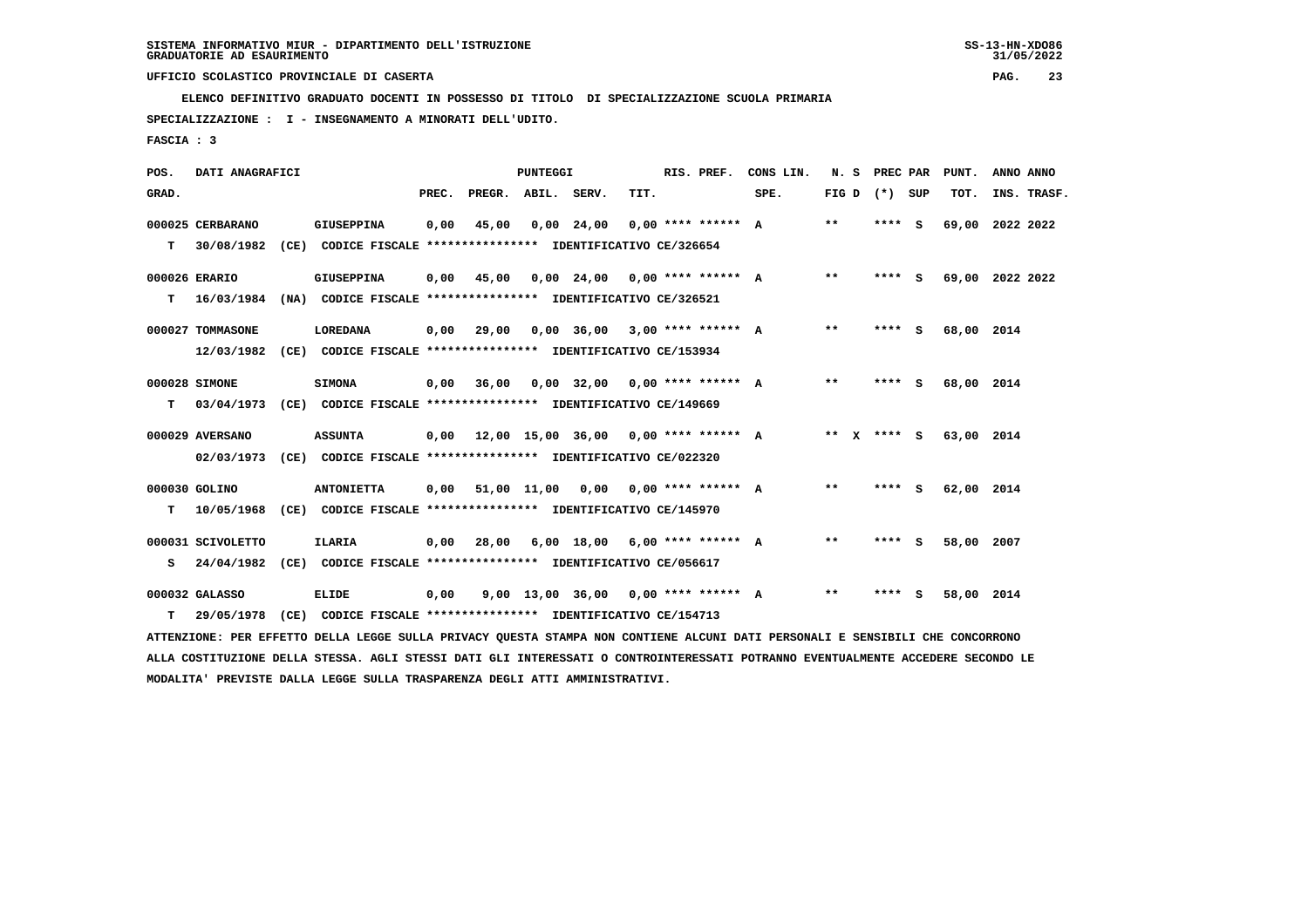**ELENCO DEFINITIVO GRADUATO DOCENTI IN POSSESSO DI TITOLO DI SPECIALIZZAZIONE SCUOLA PRIMARIA**

 **SPECIALIZZAZIONE : I - INSEGNAMENTO A MINORATI DELL'UDITO.**

 **FASCIA : 3**

| POS.         | DATI ANAGRAFICI |      |                                                                                                                               |       |                                      | <b>PUNTEGGI</b>  |                                       |      | RIS. PREF.                  |      | CONS LIN.    | N. S    | PREC PAR          |     | PUNT.      | ANNO ANNO       |
|--------------|-----------------|------|-------------------------------------------------------------------------------------------------------------------------------|-------|--------------------------------------|------------------|---------------------------------------|------|-----------------------------|------|--------------|---------|-------------------|-----|------------|-----------------|
| GRAD.        |                 |      |                                                                                                                               | PREC. | PREGR. ABIL. SERV.                   |                  |                                       | TIT. |                             | SPE. |              |         | FIG $D$ $(*)$ SUP |     | TOT.       | INS. TRASF.     |
|              | 000033 PELLINO  |      | <b>MARIA GRAZIA</b>                                                                                                           | 0,00  |                                      | 3,00 15,00 36,00 |                                       |      | $3,00$ **** ****** A        |      | $\mathbf{I}$ | $***$ X | **** S            |     | 57,00      | 2019            |
|              | 09/01/1977      |      | (CE) CODICE FISCALE **************** IDENTIFICATIVO CE/021548                                                                 |       |                                      |                  |                                       |      |                             |      |              |         |                   |     |            |                 |
|              | 000034 TIRELLI  |      | <b>ANTONELLA</b>                                                                                                              | 0,00  |                                      |                  | 31,00 14,00 12,00                     |      | $0.00$ **** ****** A        |      |              | $***$   | **** S            |     |            | 57,00 2022 2022 |
|              |                 |      | 17/07/1974 (CE) CODICE FISCALE *************** IDENTIFICATIVO CE/326668                                                       |       |                                      |                  |                                       |      |                             |      |              |         |                   |     |            |                 |
| 000035 LAMA  |                 |      | <b>PAOLA</b>                                                                                                                  | 0,00  |                                      |                  | 6,00 14,00 28,00                      |      | $6.00$ **** ****** A        |      | $\mathbf{I}$ | $* *$   | ****              | - 5 | 54,00 2019 |                 |
|              | 24/03/1976      |      | (RM) CODICE FISCALE **************** IDENTIFICATIVO CE/022558                                                                 |       |                                      |                  |                                       |      |                             |      |              |         |                   |     |            |                 |
|              | 000036 SANTILLO |      | <b>FILOMENA</b>                                                                                                               | 0,00  |                                      |                  | $0,00$ $14,00$ $30,00$                |      | $6.00$ **** ****** A        |      |              | $* *$   | **** S            |     | 50,00      | 2022            |
|              | 04/02/1975      |      | (CE) CODICE FISCALE **************** IDENTIFICATIVO CE/046299                                                                 |       |                                      |                  |                                       |      |                             |      |              |         |                   |     |            |                 |
|              | 000037 MARTUCCI |      | <b>MARIA</b>                                                                                                                  | 0,00  |                                      |                  | $0,00$ 15,00 34,00 0,00 **** ****** A |      |                             |      |              | $* *$   | **** S            |     | 49,00 2014 |                 |
| т            | 23/09/1965      |      | (CE) CODICE FISCALE **************** IDENTIFICATIVO CE/160279                                                                 |       |                                      |                  |                                       |      |                             |      |              |         |                   |     |            |                 |
| 000038 CORBO |                 |      | <b>ANNUNZIATA</b>                                                                                                             | 0.00  | 15,00 14,00 12,00 3,00 **** ****** A |                  |                                       |      |                             |      |              | $* *$   | **** S            |     |            | 44,00 2019 2019 |
| т            | 19/08/1979      |      | (CE) CODICE FISCALE **************** IDENTIFICATIVO CE/164871                                                                 |       |                                      |                  |                                       |      |                             |      |              |         |                   |     |            |                 |
|              | 000039 MICILLO  |      | <b>GIOVANNA</b>                                                                                                               | 0,00  |                                      |                  | $0,00$ 13,00 24,00 6,00 **** ****** A |      |                             |      |              | $***$   | **** S            |     | 43,00 2014 |                 |
| т            | 24/06/1980      |      | (NA) CODICE FISCALE **************** IDENTIFICATIVO CE/147089                                                                 |       |                                      |                  |                                       |      |                             |      |              |         |                   |     |            |                 |
| 000040 SORBO |                 |      | <b>TERESA</b>                                                                                                                 | 0,00  | 34,00                                | 0,00             |                                       |      | $0.00$ $0.00$ **** ****** A |      |              | $***$   | **** S            |     | 34,00 2014 |                 |
| т            | 16/02/1978      | (CE) | CODICE FISCALE **************** IDENTIFICATIVO CE/057277                                                                      |       |                                      |                  |                                       |      |                             |      |              |         |                   |     |            |                 |
|              |                 |      | ATTENZIONE: PER EFFETTO DELLA LEGGE SULLA PRIVACY QUESTA STAMPA NON CONTIENE ALCUNI DATI PERSONALI E SENSIBILI CHE CONCORRONO |       |                                      |                  |                                       |      |                             |      |              |         |                   |     |            |                 |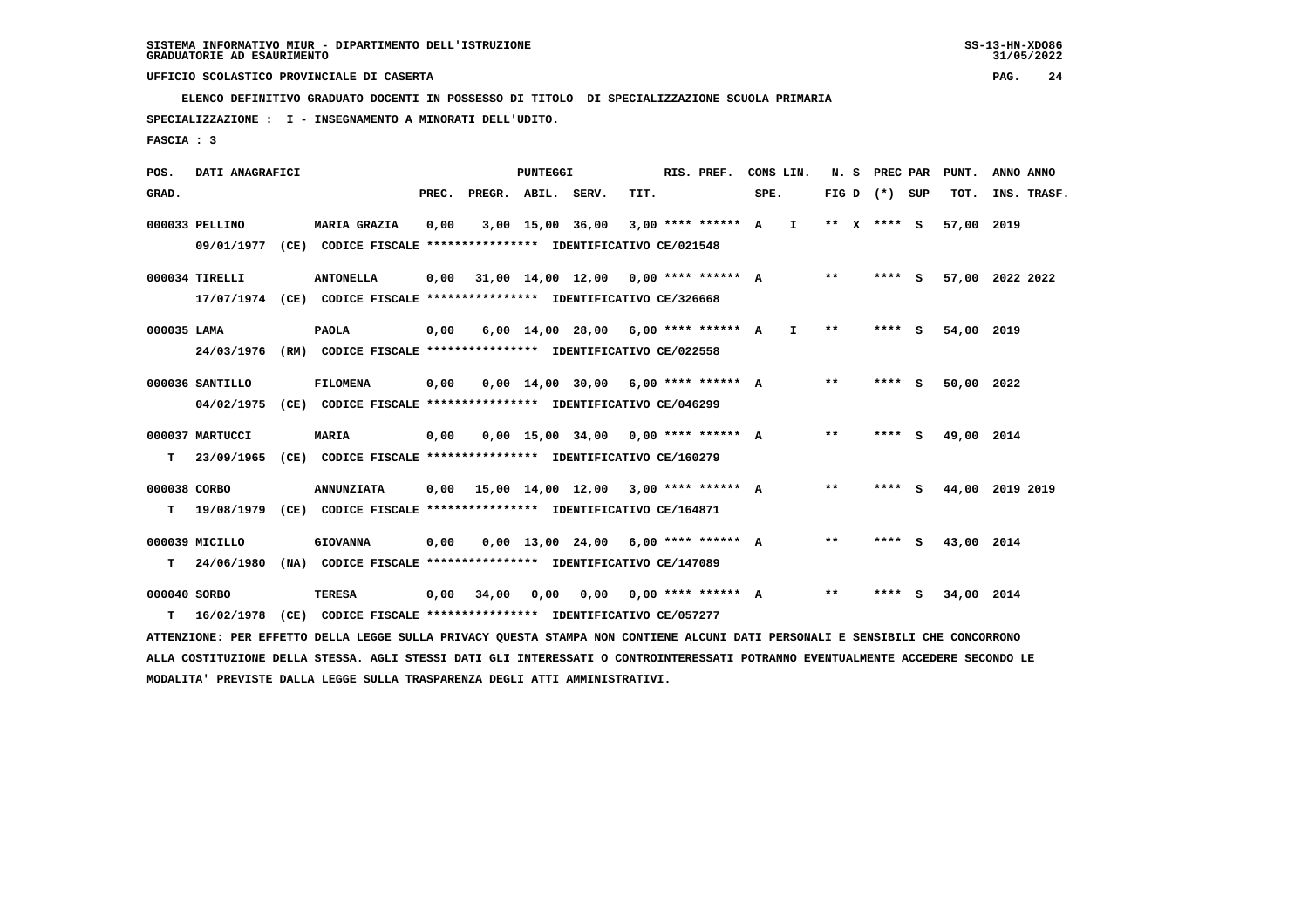**ELENCO DEFINITIVO GRADUATO DOCENTI IN POSSESSO DI TITOLO DI SPECIALIZZAZIONE SCUOLA PRIMARIA**

 **SPECIALIZZAZIONE : I - INSEGNAMENTO A MINORATI DELL'UDITO.**

 **FASCIA : 3**

| POS.  | DATI ANAGRAFICI  |      |                                                          |       |                    | PUNTEGGI     |                                       |      | RIS. PREF.                  |      | CONS LIN.    |              | N. S PREC PAR |          | PUNT.      | ANNO ANNO   |
|-------|------------------|------|----------------------------------------------------------|-------|--------------------|--------------|---------------------------------------|------|-----------------------------|------|--------------|--------------|---------------|----------|------------|-------------|
| GRAD. |                  |      |                                                          | PREC. | PREGR. ABIL. SERV. |              |                                       | TIT. |                             | SPE. |              | FIG D        | $(*)$         | SUP      | TOT.       | INS. TRASF. |
|       | 000041 IANNIELLO |      | <b>AGNESE RITA</b>                                       | 0,00  |                    |              | $0,00$ 16,00 12,00 0,00 **** ****** A |      |                             |      | $\mathbf{I}$ | $**$         | $***$ S       |          | 28,00      | 2014        |
|       | 02/06/1979       | (CE) | CODICE FISCALE **************** IDENTIFICATIVO CE/048073 |       |                    |              |                                       |      |                             |      |              |              |               |          |            |             |
|       | 000042 CURCIO    |      | CLAUDIA                                                  | 0,00  |                    | 17,00 11,00  |                                       |      | $0.00$ $0.00$ **** ****** A |      |              | $***$ X      | **** S        |          | 28,00      | 2022 2022   |
| т     | 05/04/1981       | (CZ) | CODICE FISCALE **************** IDENTIFICATIVO CE/326586 |       |                    |              |                                       |      |                             |      |              |              |               |          |            |             |
|       | 000043 VERRENGIA |      | <b>ANNARITA</b>                                          | 0,00  | 15,00              |              | $0.00$ 12.00 0.00 **** ****** A       |      |                             |      |              | $* *$        | **** S        |          | 27,00      | 2019 2019   |
| т     | 08/11/1982       | (LT) | CODICE FISCALE **************** IDENTIFICATIVO CE/164683 |       |                    |              |                                       |      |                             |      |              |              |               |          |            |             |
|       | 000044 DENUNZIO  |      | LOREDANA                                                 | 0,00  |                    | 0,00 18,00   | 0,00                                  |      | $3.00$ **** ****** A        |      |              | $**$         | ****          | <b>S</b> | 21,00 2022 |             |
| т     | 14/11/1975       | (MI) | CODICE FISCALE **************** IDENTIFICATIVO CE/154694 |       |                    |              |                                       |      |                             |      |              |              |               |          |            |             |
|       | 000045 AGLIONE   |      | <b>ANTONELLA</b>                                         | 0,00  |                    | 3,00 15,00   |                                       |      | $0.00$ $0.00$ **** ****** A |      | $\mathbf{I}$ | $\star\star$ | $***$ S       |          | 18,00      | 2014        |
|       | 04/05/1973       | (CE) | CODICE FISCALE **************** IDENTIFICATIVO CE/044465 |       |                    |              |                                       |      |                             |      |              |              |               |          |            |             |
|       | 000046 BALZANO   |      | RITA                                                     | 0,00  |                    |              | $3,00$ 13,00 0,00 0,00 **** ****** A  |      |                             |      |              | $* *$        | $***$ S       |          | 16,00      | 2022 2022   |
|       | 02/01/1977       | (NA) | CODICE FISCALE **************** IDENTIFICATIVO CE/326500 |       |                    |              |                                       |      |                             |      |              |              |               |          |            |             |
|       | 000047 BRESCIA   |      | <b>ASSUNTA</b>                                           | 0,00  |                    | $0,00$ 13,00 | 0,00                                  |      | $0,00$ **** ****** A        |      |              | $\star\star$ | ****          | s        | 13,00      | 2022        |
| т     | 08/11/1971       | (CE) | CODICE FISCALE **************** IDENTIFICATIVO CE/154591 |       |                    |              |                                       |      |                             |      |              |              |               |          |            |             |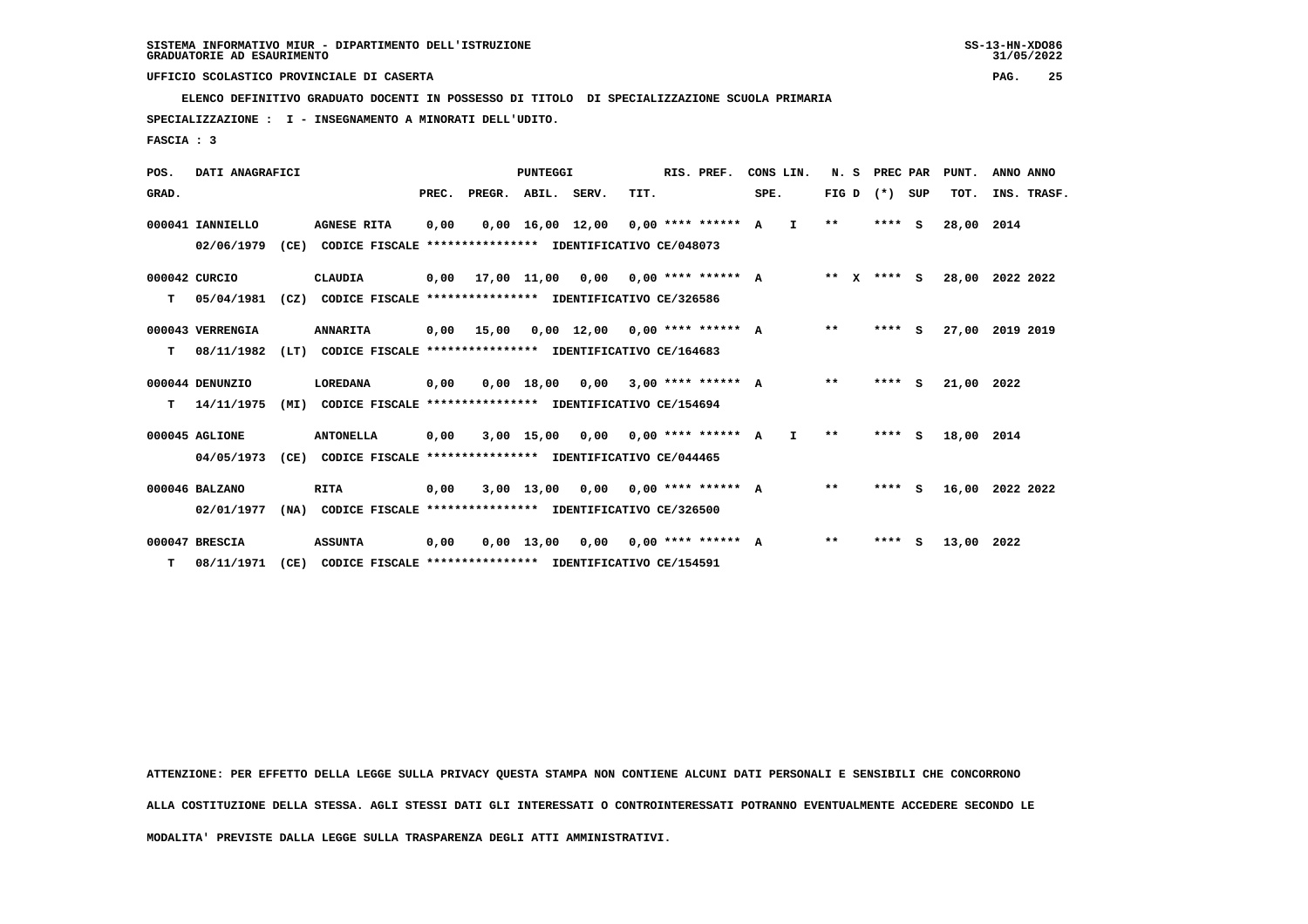**ELENCO DEFINITIVO GRADUATO DOCENTI IN POSSESSO DI TITOLO DI SPECIALIZZAZIONE SCUOLA PRIMARIA**

 **SPECIALIZZAZIONE : I - INSEGNAMENTO A MINORATI DELL'UDITO.**

 **MODALITA' PREVISTE DALLA LEGGE SULLA TRASPARENZA DEGLI ATTI AMMINISTRATIVI.**

 **FASCIA : 3**

| POS.  | DATI ANAGRAFICI  |      |                                                                                                                                 |       |                    | <b>PUNTEGGI</b> |                                         |      | RIS. PREF.           | CONS LIN. |              | N.S             | PREC PAR |     | PUNT.                   | ANNO ANNO |             |
|-------|------------------|------|---------------------------------------------------------------------------------------------------------------------------------|-------|--------------------|-----------------|-----------------------------------------|------|----------------------|-----------|--------------|-----------------|----------|-----|-------------------------|-----------|-------------|
| GRAD. |                  |      |                                                                                                                                 | PREC. | PREGR. ABIL. SERV. |                 |                                         | TIT. |                      | SPE.      |              | FIG D $(*)$ SUP |          |     | TOT.                    |           | INS. TRASF. |
|       | 000048 CENNAME   |      | <b>ROSA</b>                                                                                                                     |       | $0,00$ 120,00      |                 | $0,00$ 36,00                            |      | $0.00$ **** ****** R |           |              | $***$           | ****     | - S | 156,00                  | 2022 2022 |             |
| т     | 29/01/1963       |      | (EE) CODICE FISCALE *************** IDENTIFICATIVO CE/326656                                                                    |       |                    |                 |                                         |      |                      |           |              |                 |          |     |                         |           |             |
|       | 000049 DIPALMA   |      | <b>CONCETTA</b>                                                                                                                 | 0,00  |                    |                 | 40,00 14,00 48,00 0,00 **** ****** R    |      |                      |           | $\mathbf{I}$ | $***$           |          |     | **** S 102,00 2022 2022 |           |             |
| т     | 10/12/1976       |      | (CE) CODICE FISCALE **************** IDENTIFICATIVO CE/326569                                                                   |       |                    |                 |                                         |      |                      |           |              |                 |          |     |                         |           |             |
|       | 000050 AVERSANO  |      | <b>ANTONELLA</b>                                                                                                                | 0,00  | 55,00              |                 | $0,00$ 36,00 3,00 **** ****** R         |      |                      |           |              | $* *$           | **** S   |     | 94,00 2022 2022         |           |             |
| т     | 20/11/1981       |      | (CE) CODICE FISCALE **************** IDENTIFICATIVO CE/326686                                                                   |       |                    |                 |                                         |      |                      |           |              |                 |          |     |                         |           |             |
|       | 000051 BOVENZI   |      | PASQUALINA                                                                                                                      | 0,00  | 53,00              |                 | $0,00$ 36,00 0,00 **** ****** R         |      |                      |           |              | $* *$           | **** S   |     | 89,00 2022 2022         |           |             |
| т     | 01/10/1976       |      | (CE) CODICE FISCALE **************** IDENTIFICATIVO CE/326507                                                                   |       |                    |                 |                                         |      |                      |           |              |                 |          |     |                         |           |             |
|       | 000052 SPINOSA   |      | <b>GIUSEPPINA</b>                                                                                                               | 0,00  | 51,00              |                 | $0,00$ 38,00 0,00 **** ****** R         |      |                      |           |              | $* *$           | **** S   |     | 89,00                   | 2022 2022 |             |
|       | 20/02/1974       |      | (CE) CODICE FISCALE **************** IDENTIFICATIVO CE/326595                                                                   |       |                    |                 |                                         |      |                      |           |              |                 |          |     |                         |           |             |
|       | 000053 DE SANTIS |      | <b>ELISABETTA</b>                                                                                                               | 0,00  |                    |                 | 32,00 13,00 38,00 0,00 **** ****** R    |      |                      |           |              | $***$           | **** S   |     | 83,00                   | 2000      |             |
|       | 16/06/1972       |      | (NA) CODICE FISCALE **************** IDENTIFICATIVO CE/024512                                                                   |       |                    |                 |                                         |      |                      |           |              |                 |          |     |                         |           |             |
|       | 000054 GIULIANO  |      | MARIAROSARIA                                                                                                                    | 0,00  |                    |                 | 27,00 16,00 38,00 0,00 **** ****** R FI |      |                      |           |              | **              | **** S   |     | 81,00                   | 2007 2007 |             |
|       | 01/09/1970       |      | (CE) CODICE FISCALE **************** IDENTIFICATIVO CE/056899                                                                   |       |                    |                 |                                         |      |                      |           |              |                 |          |     |                         |           |             |
|       | 000055 DECIMO    |      | VINCENZA                                                                                                                        | 0,00  | 40,00              |                 | $0,00$ 36,00 0,00 **** ****** R         |      |                      |           |              | **              | **** S   |     | 76,00 2022 2022         |           |             |
| т     | 04/12/1982       | (CE) | CODICE FISCALE **************** IDENTIFICATIVO CE/326532                                                                        |       |                    |                 |                                         |      |                      |           |              |                 |          |     |                         |           |             |
|       |                  |      | ATTENZIONE: PER EFFETTO DELLA LEGGE SULLA PRIVACY QUESTA STAMPA NON CONTIENE ALCUNI DATI PERSONALI E SENSIBILI CHE CONCORRONO   |       |                    |                 |                                         |      |                      |           |              |                 |          |     |                         |           |             |
|       |                  |      | ALLA COSTITUZIONE DELLA STESSA. AGLI STESSI DATI GLI INTERESSATI O CONTROINTERESSATI POTRANNO EVENTUALMENTE ACCEDERE SECONDO LE |       |                    |                 |                                         |      |                      |           |              |                 |          |     |                         |           |             |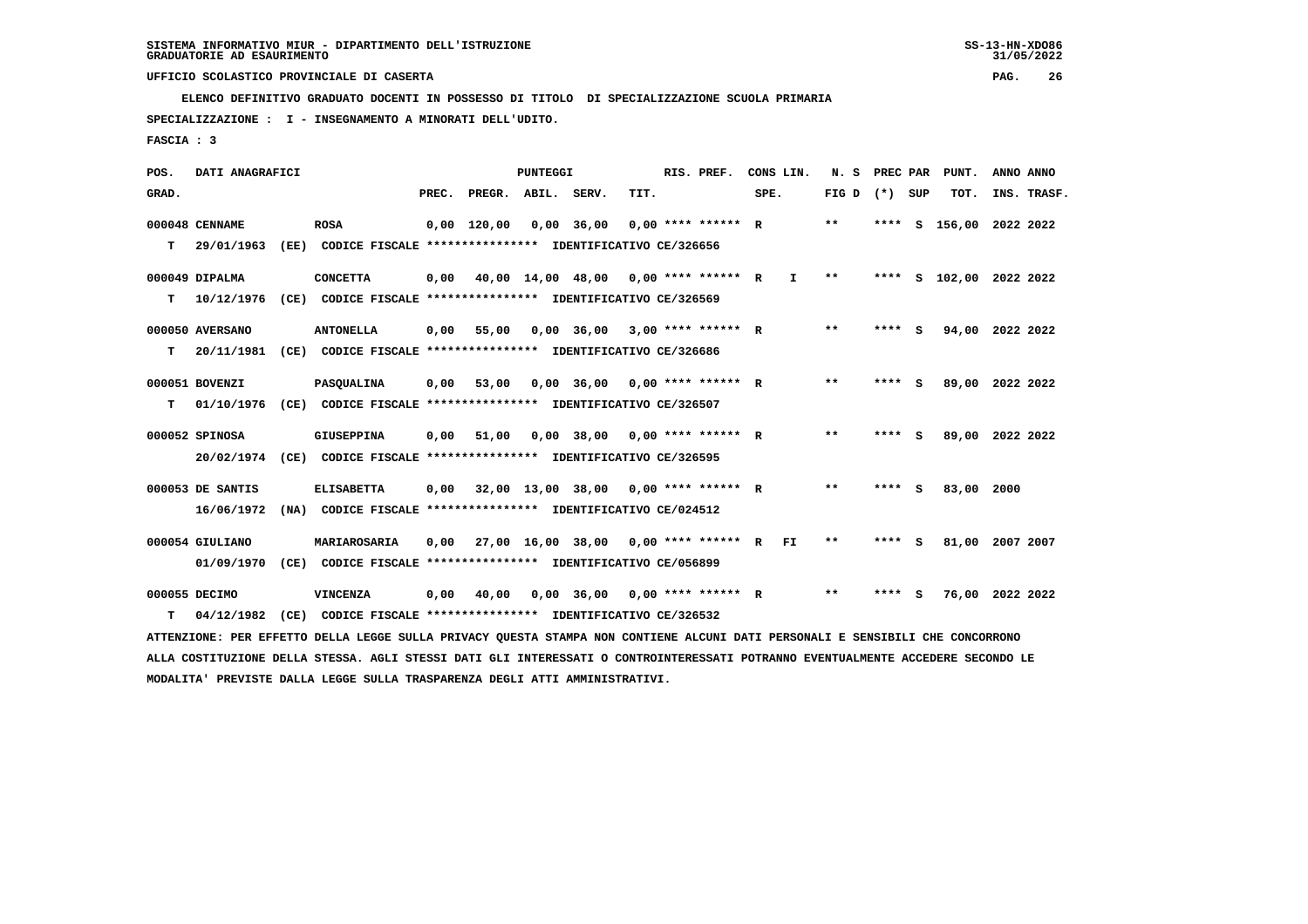**ELENCO DEFINITIVO GRADUATO DOCENTI IN POSSESSO DI TITOLO DI SPECIALIZZAZIONE SCUOLA PRIMARIA**

 **SPECIALIZZAZIONE : I - INSEGNAMENTO A MINORATI DELL'UDITO.**

 **FASCIA : 3**

| POS.  | DATI ANAGRAFICI    |                                                                                                                                 |       |                                             | PUNTEGGI          |                                      |      | RIS. PREF.           | CONS LIN. |              | N.S             | PREC PAR | PUNT.           | ANNO ANNO |             |
|-------|--------------------|---------------------------------------------------------------------------------------------------------------------------------|-------|---------------------------------------------|-------------------|--------------------------------------|------|----------------------|-----------|--------------|-----------------|----------|-----------------|-----------|-------------|
| GRAD. |                    |                                                                                                                                 | PREC. | PREGR. ABIL. SERV.                          |                   |                                      | TIT. |                      | SPE.      |              | FIG D $(*)$ SUP |          | TOT.            |           | INS. TRASF. |
|       | 000056 LAUTIERI    | MONICA                                                                                                                          | 0,00  |                                             | 26,00 11,00 36,00 |                                      |      | $0.00$ **** ****** R |           |              | $***$           | **** S   | 73,00 2019 2019 |           |             |
| т     | 15/06/1973         | (FR) CODICE FISCALE **************** IDENTIFICATIVO CE/164921                                                                   |       |                                             |                   |                                      |      |                      |           |              |                 |          |                 |           |             |
|       | 000057 GRASSO      | <b>MARIA ASSUNTA</b>                                                                                                            | 0,00  | 36,00                                       |                   | $0.00$ 36.00 0.00 **** ****** R      |      |                      |           |              | $* *$           | **** S   | 72,00 2022 2022 |           |             |
| т     | 24/10/1981         | (CE) CODICE FISCALE **************** IDENTIFICATIVO CE/326648                                                                   |       |                                             |                   |                                      |      |                      |           |              |                 |          |                 |           |             |
|       | 000058 NOVIELLO    | <b>ISABELLA</b>                                                                                                                 | 0,00  |                                             |                   | 22,00 11,00 36,00 3,00 **** ****** R |      |                      |           |              | $**$            | **** S   | 72,00 2022 2022 |           |             |
| т     | 07/11/1972         | (NA) CODICE FISCALE **************** IDENTIFICATIVO CE/326588                                                                   |       |                                             |                   |                                      |      |                      |           |              |                 |          |                 |           |             |
|       | 000059 COVIELLO    | <b>MARIANNA</b>                                                                                                                 |       | $0,00$ 19,00 11,00 36,00 0,00 **** ****** R |                   |                                      |      |                      |           | I.           | $* *$           | **** S   | 66,00 2022 2022 |           |             |
| т     |                    | 09/06/1979 (CE) CODICE FISCALE **************** IDENTIFICATIVO CE/326593                                                        |       |                                             |                   |                                      |      |                      |           |              |                 |          |                 |           |             |
|       | 000060 DEL GIUDICE | <b>ANNA</b>                                                                                                                     | 0,00  |                                             |                   | 7,00 15,00 36,00 3,00 **** ****** R  |      |                      |           | I.           | $***$           | **** S   | 61,00 2022 2022 |           |             |
|       |                    | 06/07/1974 (CE) CODICE FISCALE *************** IDENTIFICATIVO CE/326641                                                         |       |                                             |                   |                                      |      |                      |           |              |                 |          |                 |           |             |
|       | 000061 ALBANO      | <b>ORSOLA</b>                                                                                                                   |       | $0,00$ 11,00 12,00 36,00 0,00 **** ****** R |                   |                                      |      |                      |           |              | **              | **** S   | 59,00 2022 2022 |           |             |
|       | 04/04/1975         | (NA) CODICE FISCALE **************** IDENTIFICATIVO CE/326566                                                                   |       |                                             |                   |                                      |      |                      |           |              |                 |          |                 |           |             |
|       | 000062 TUFANO      | <b>IRENE</b>                                                                                                                    | 0,00  | 20,00                                       |                   | $0,00$ 36,00 0,00 **** ****** R      |      |                      |           |              | **              | **** S   | 56,00 2019 2019 |           |             |
| т     | 08/08/1982         | (NA) CODICE FISCALE **************** IDENTIFICATIVO CE/164656                                                                   |       |                                             |                   |                                      |      |                      |           |              |                 |          |                 |           |             |
|       | 000063 MITRANO     | MARIA VINCENZ                                                                                                                   | 0,00  |                                             |                   | 8,00 16,00 32,00 0,00 **** ****** R  |      |                      |           | $\mathbf{I}$ | $* *$           | **** S   | 56,00 2019 2019 |           |             |
|       | 24/11/1967         | (NA) CODICE FISCALE **************** IDENTIFICATIVO CE/164802                                                                   |       |                                             |                   |                                      |      |                      |           |              |                 |          |                 |           |             |
|       |                    | ATTENZIONE: PER EFFETTO DELLA LEGGE SULLA PRIVACY QUESTA STAMPA NON CONTIENE ALCUNI DATI PERSONALI E SENSIBILI CHE CONCORRONO   |       |                                             |                   |                                      |      |                      |           |              |                 |          |                 |           |             |
|       |                    | ALLA COSTITUZIONE DELLA STESSA. AGLI STESSI DATI GLI INTERESSATI O CONTROINTERESSATI POTRANNO EVENTUALMENTE ACCEDERE SECONDO LE |       |                                             |                   |                                      |      |                      |           |              |                 |          |                 |           |             |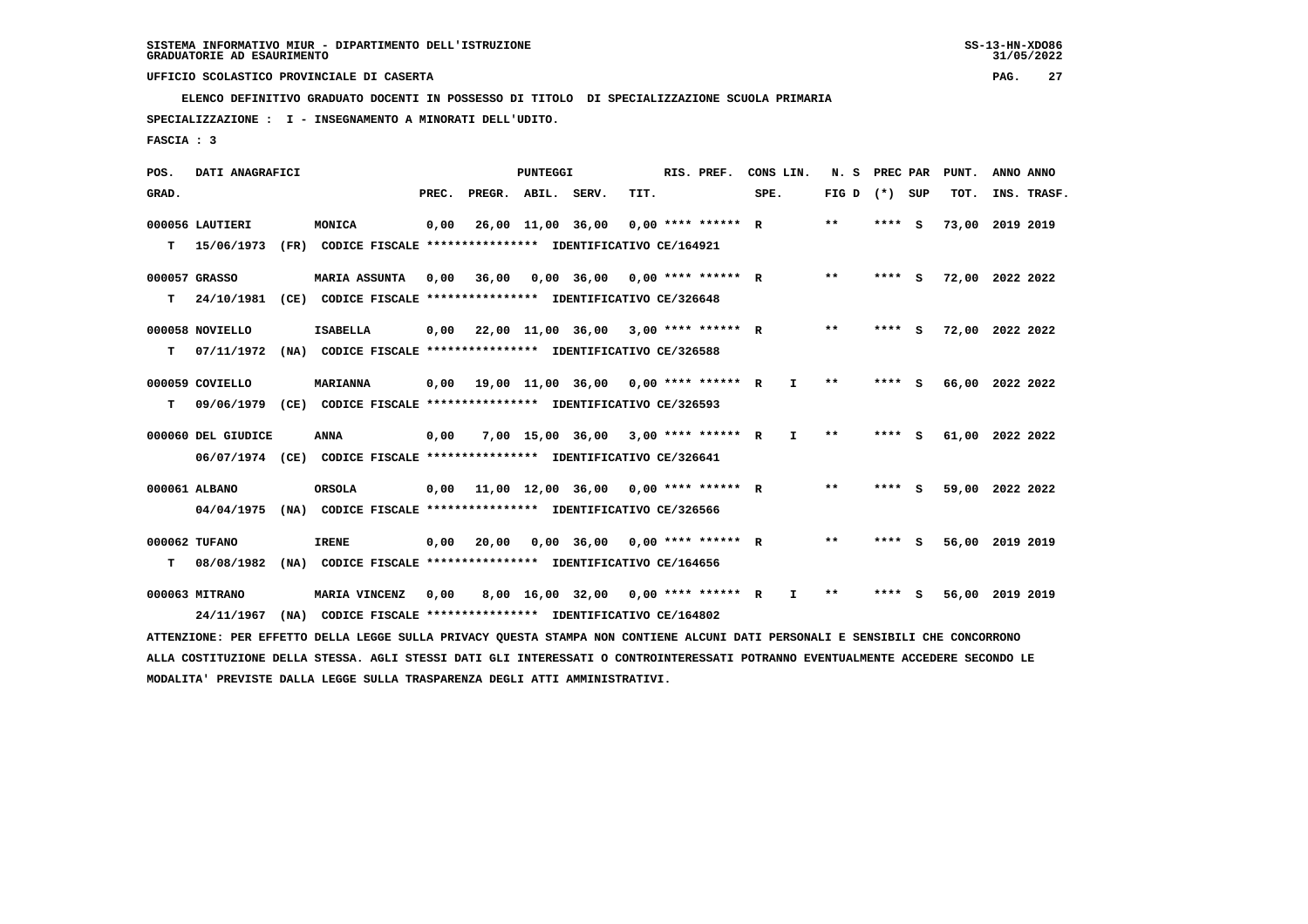**ELENCO DEFINITIVO GRADUATO DOCENTI IN POSSESSO DI TITOLO DI SPECIALIZZAZIONE SCUOLA PRIMARIA**

 **SPECIALIZZAZIONE : I - INSEGNAMENTO A MINORATI DELL'UDITO.**

 **FASCIA : 3**

| POS.         | DATI ANAGRAFICI   |      |                                                               |       |              | <b>PUNTEGGI</b>    |                  |      | RIS. PREF.           |      | CONS LIN.    | N.S     |          | PREC PAR |     | PUNT.           | ANNO ANNO |             |
|--------------|-------------------|------|---------------------------------------------------------------|-------|--------------|--------------------|------------------|------|----------------------|------|--------------|---------|----------|----------|-----|-----------------|-----------|-------------|
| GRAD.        |                   |      |                                                               | PREC. | PREGR. ABIL. |                    | SERV.            | TIT. |                      | SPE. |              | FIG D   |          | $(*)$    | SUP | TOT.            |           | INS. TRASF. |
|              | 000064 MAISTO     |      | <b>MARIANNA</b>                                               | 0,00  |              | $6,00$ 15,00 32,00 |                  |      | 3,00 **** ****** R   |      | I.           | $* *$   |          | **** S   |     | 56,00           | 2022 2022 |             |
|              | 16/05/1976        |      | (CE) CODICE FISCALE **************** IDENTIFICATIVO CE/326549 |       |              |                    |                  |      |                      |      |              |         |          |          |     |                 |           |             |
|              | 000065 PALADINO   |      | LUANA                                                         | 0,00  |              |                    | 3,00 11,00 36,00 |      | $3.00$ **** ****** R |      |              | $***$   | <b>X</b> | **** S   |     | 53,00 2022 2022 |           |             |
| т            | 22/11/1974        |      | (CE) CODICE FISCALE **************** IDENTIFICATIVO CE/326694 |       |              |                    |                  |      |                      |      |              |         |          |          |     |                 |           |             |
|              | 000066 MANDATO    |      | <b>MARIAELENA</b>                                             | 0,00  |              | 3,00 14,00 36,00   |                  |      | $0.00$ **** ****** R |      | $\mathbf{I}$ | ** $X$  |          | **** S   |     | 53,00           | 2022 2022 |             |
|              | 01/02/1978        | (CE) | CODICE FISCALE **************** IDENTIFICATIVO CE/326553      |       |              |                    |                  |      |                      |      |              |         |          |          |     |                 |           |             |
|              | 000067 MATTEI     |      | <b>FILOMENA</b>                                               | 0,00  |              |                    | 2,00 15,00 31,00 |      | $0.00$ **** ****** R |      | $\mathbf{I}$ | $* *$   |          | $***$ S  |     | 48,00           | 2014 2007 |             |
|              | 08/01/1972        |      | (CE) CODICE FISCALE **************** IDENTIFICATIVO CE/057537 |       |              |                    |                  |      |                      |      |              |         |          |          |     |                 |           |             |
| 000068 NASTO |                   |      | <b>GIUSEPPA</b>                                               | 0,00  | 18,00        |                    | $0.00$ 22.00     |      | $0.00$ **** ****** R |      |              | $* *$   |          | ****     | - 5 | 40,00 2014      |           |             |
| т            | 31/08/1982        |      | (CE) CODICE FISCALE **************** IDENTIFICATIVO CE/149486 |       |              |                    |                  |      |                      |      |              |         |          |          |     |                 |           |             |
|              | 000069 PONTORIERO |      | <b>DOMENICA</b>                                               | 0,00  |              | 18,00 11,00        | 0,00             |      | $6.00********* R$    |      |              | $***$ X |          | **** S   |     | 35,00           | 2019 2019 |             |
| т            | 12/08/1977        | (VV) | CODICE FISCALE **************** IDENTIFICATIVO CE/164982      |       |              |                    |                  |      |                      |      |              |         |          |          |     |                 |           |             |
|              | 000070 MURANTE    |      | <b>ANTONIETTA</b>                                             | 0,00  |              | $0,00$ 12,00       | 8,00             |      | $0.00$ **** ****** R |      |              | $**$    |          | ****     | - S | 20,00           | 2022 2007 |             |
|              | 04/02/1977        |      | (CE) CODICE FISCALE **************** IDENTIFICATIVO CE/057424 |       |              |                    |                  |      |                      |      |              |         |          |          |     |                 |           |             |
|              | 000071 MANDARA    |      | <b>ELDA</b>                                                   | 0,00  |              | $0,00 \quad 12,00$ | 0,00             |      | $3.00$ **** ****** R |      |              | **      |          | ****     | - S | 15,00 2022 2022 |           |             |
| т            | 20/03/1981        | (CE) | CODICE FISCALE **************** IDENTIFICATIVO CE/326551      |       |              |                    |                  |      |                      |      |              |         |          |          |     |                 |           |             |

 **ATTENZIONE: PER EFFETTO DELLA LEGGE SULLA PRIVACY QUESTA STAMPA NON CONTIENE ALCUNI DATI PERSONALI E SENSIBILI CHE CONCORRONO**

 **ALLA COSTITUZIONE DELLA STESSA. AGLI STESSI DATI GLI INTERESSATI O CONTROINTERESSATI POTRANNO EVENTUALMENTE ACCEDERE SECONDO LE**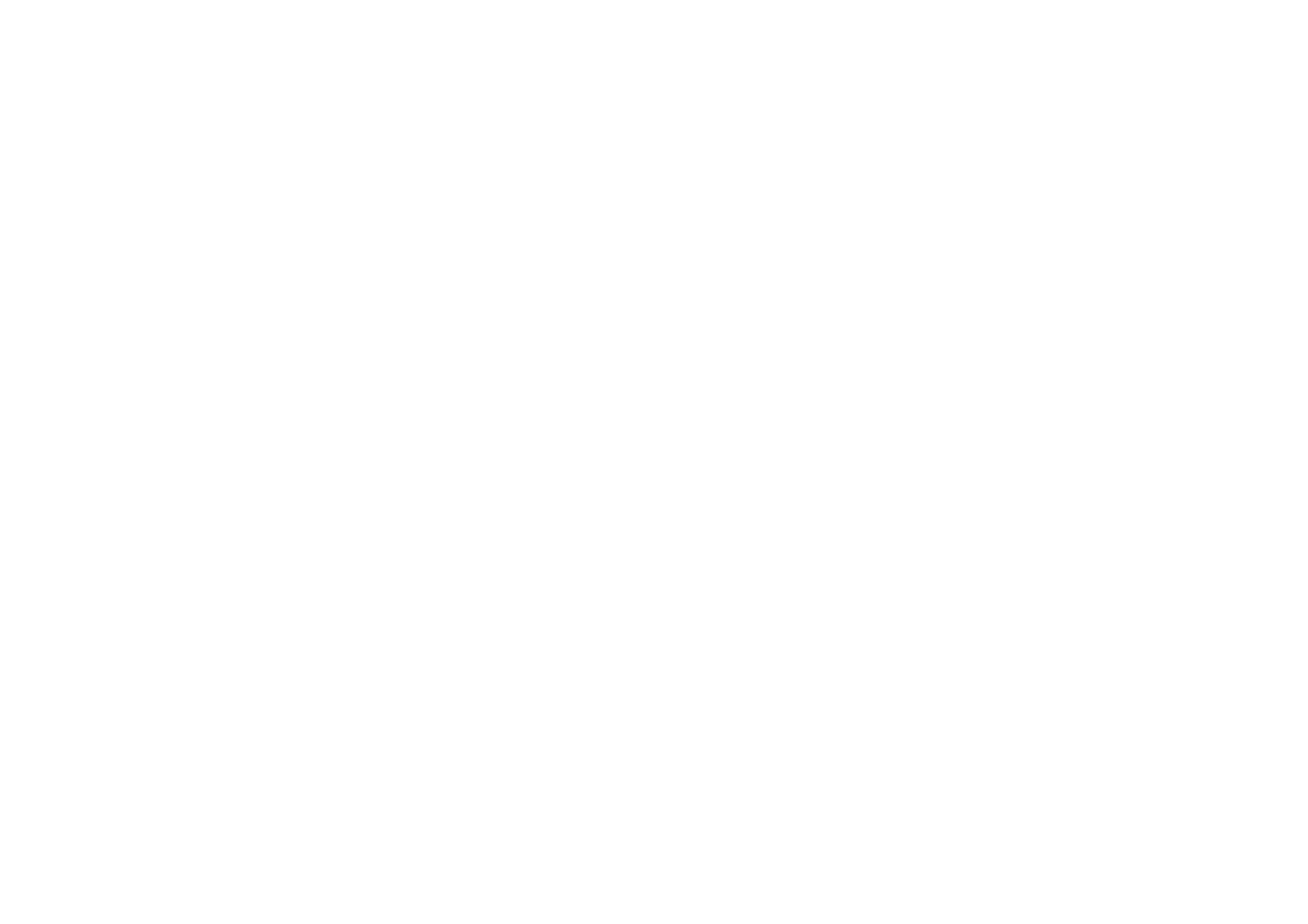**ELENCO DEFINITIVO GRADUATO DOCENTI IN POSSESSO DI TITOLO DI SPECIALIZZAZIONE SCUOLA PRIMARIA**

 **SPECIALIZZAZIONE : K - INSEGNAMENTO A INDIRIZZO DIFFERENZIATO MONTESSORI.**

 **FASCIA : 3**

| POS.         | DATI ANAGRAFICI                |      |                                                                                        |       |                                             | <b>PUNTEGGI</b> |                                      |      | RIS. PREF.           | CONS LIN. |              | N. S    |         | PREC PAR | PUNT.           | ANNO ANNO |             |
|--------------|--------------------------------|------|----------------------------------------------------------------------------------------|-------|---------------------------------------------|-----------------|--------------------------------------|------|----------------------|-----------|--------------|---------|---------|----------|-----------------|-----------|-------------|
| GRAD.        |                                |      |                                                                                        | PREC. | PREGR. ABIL.                                |                 | SERV.                                | TIT. |                      | SPE.      |              | FIG D   |         | (*) SUP  | TOT.            |           | INS. TRASF. |
|              | 000001 PIZZORUSSO              |      | <b>ANNA</b><br>27/02/1961 (CE) CODICE FISCALE *************** IDENTIFICATIVO CE/046614 | 0,00  |                                             |                 | 50,00 15,00 36,00                    |      | $0.00$ **** ****** A |           | $\mathbf{I}$ | $***$   | $***$ S |          | 101,00          | 2002      |             |
|              | 000002 CECORO                  |      | MARGHERITA                                                                             |       | $0,00$ 45,00 12,00 36,00 0,00 **** ****** A |                 |                                      |      |                      |           |              | $***$   | **** S  |          | 93,00 2014 2005 |           |             |
|              | 01/01/1961<br>000003 TARTARONE |      | (CE) CODICE FISCALE **************** IDENTIFICATIVO CE/053696<br><b>TIZIANA</b>        |       | 0,00 29,00 11,00 38,00                      |                 |                                      |      | $3.00$ **** ****** A |           |              | $***$   | **** S  |          | 81,00 2014      |           |             |
|              | 03/03/1966                     |      | (CE) CODICE FISCALE **************** IDENTIFICATIVO CE/148902                          |       |                                             |                 |                                      |      |                      |           |              |         |         |          |                 |           |             |
|              | 000004 COLELLA<br>16/07/1959   |      | <b>ANNA</b><br>(CE) CODICE FISCALE **************** IDENTIFICATIVO CE/025268           |       | $0,00$ 30,00 15,00 32,00 0,00 **** ****** A |                 |                                      |      |                      |           |              | $* *$   | **** S  |          | 77.00           | 2000      |             |
| 000005 MUNNO | 08/07/1966                     |      | <b>ANTONIETTA</b><br>(CE) CODICE FISCALE **************** IDENTIFICATIVO CE/020370     |       | $0,00$ 21,00 15,00 0,00 0,00 **** ****** A  |                 |                                      |      |                      |           |              | $* *$   | **** S  |          | 36,00           | 2000      |             |
|              | 000006 FORMATI                 |      | <b>ANTONIETTA</b>                                                                      | 0,00  |                                             | $3,00$ 15,00    | 0,00                                 |      | $0.00$ **** ****** A |           | $\mathbf{I}$ | $***$ X | $***$ S |          | 18,00 2000      |           |             |
|              | 07/06/1968<br>000007 VALERIANI |      | (CE) CODICE FISCALE **************** IDENTIFICATIVO CE/022842<br><b>MARIA GIUSEPP</b>  | 0.00  |                                             |                 | $5.00$ 11.00 0.00 0.00 **** ****** A |      |                      |           |              | $* *$   | **** S  |          | 16,00 2014      |           |             |
| т            | 12/02/1968                     |      | (EE) CODICE FISCALE **************** IDENTIFICATIVO CE/146595                          |       |                                             |                 |                                      |      |                      |           |              |         |         |          |                 |           |             |
|              | 000008 VILLANO<br>16/05/1973   | (CE) | <b>CARMELA</b><br>CODICE FISCALE **************** IDENTIFICATIVO CE/021793             | 0,00  |                                             | $0,00$ 15,00    | 0,00                                 |      | $0.00$ **** ****** A |           |              | **      | ****    | - S      | 15,00 2022      |           |             |

 **ATTENZIONE: PER EFFETTO DELLA LEGGE SULLA PRIVACY QUESTA STAMPA NON CONTIENE ALCUNI DATI PERSONALI E SENSIBILI CHE CONCORRONO**

 **ALLA COSTITUZIONE DELLA STESSA. AGLI STESSI DATI GLI INTERESSATI O CONTROINTERESSATI POTRANNO EVENTUALMENTE ACCEDERE SECONDO LE**